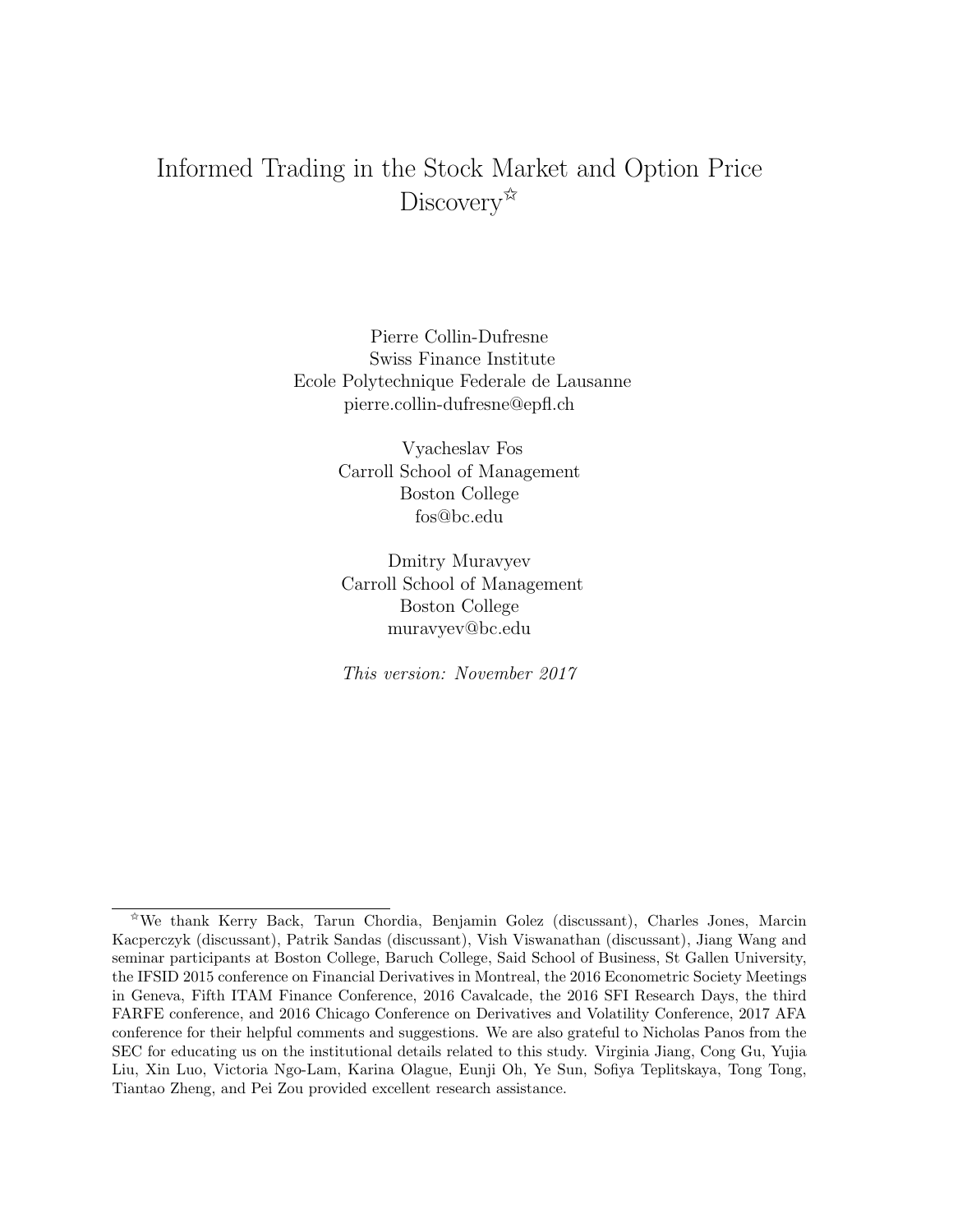# Informed Trading in the Stock Market and Option Price Discovery

# Abstract

When activist shareholders file Schedule 13D filings, the average excess return on target stocks is 6% and stock price volatility drops by about 10%. Prior to filing days, volatility (price) information is reflected in option (stock) prices. Using a comprehensive sample of trades by Schedule 13D filers which reveals on what days and in what markets they trade, we show that on days when activists accumulate shares, option implied volatility decreases, volatility skew increases, and option bid-ask spreads widen. The evidence is consistent with informed trading in the stock market contributing to the flow of volatility information into option prices.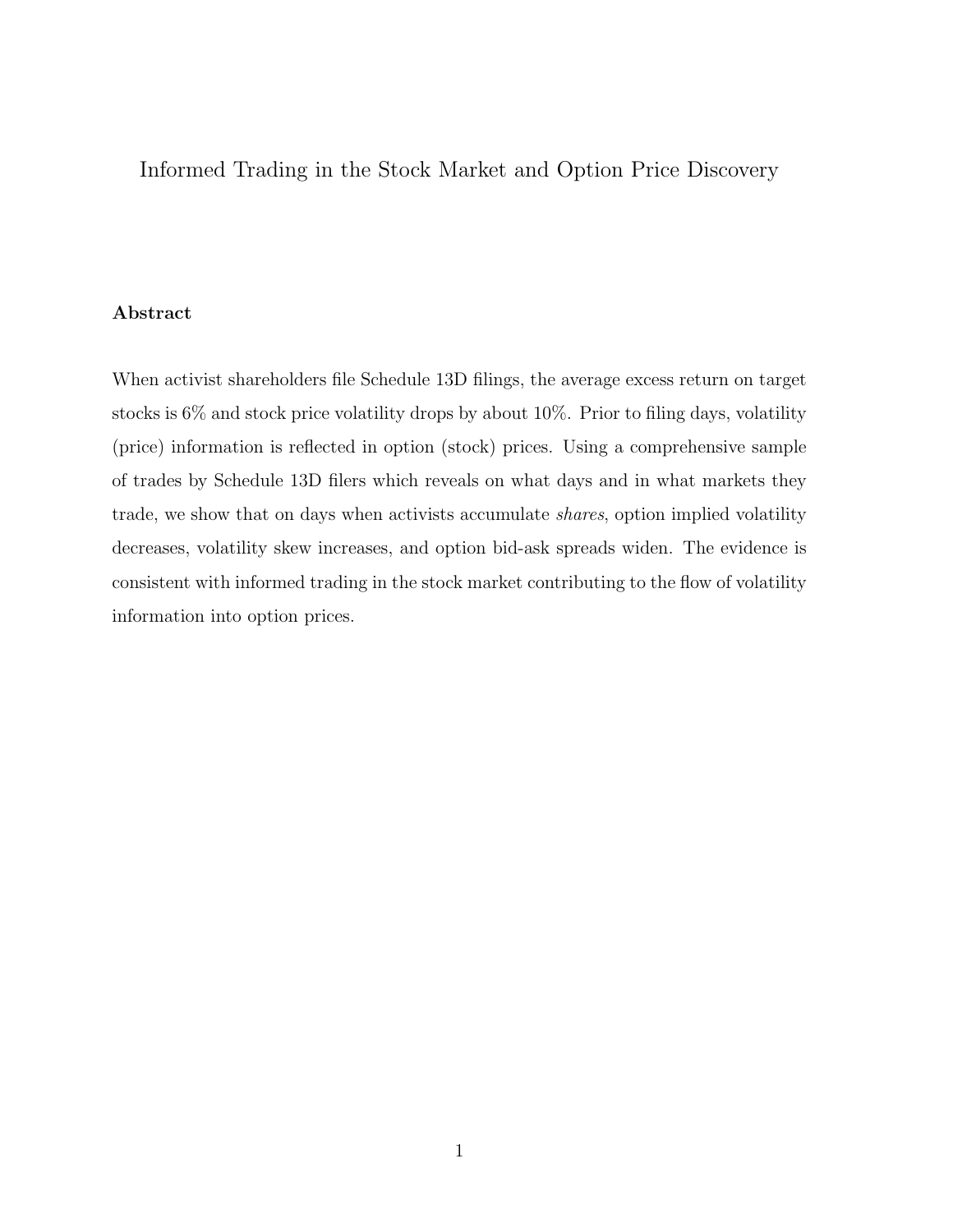It has long been argued that derivative markets should provide an interesting trading avenue for investors to exploit an informational advantage. Options may provide valuable embedded leverage for example (Black, 1975). They may also allow investors to achieve better liquidity or to hide their information better (Back, 1993; Biais and Hillion, 1994; Easley, O'Hara, and Srinivas, 1998). Indirect empirical evidence that informed trading does occur in option markets based on the predictability of stock returns by option to stock volume or other option market statistics has been documented (Vijh, 1990; Chan et al., 2002; Chakravarty et al., 2004; Pan and Poteshman, 2006). On the other hand, Muravyev, Pearson, and Broussard (2013) suggest that no economically significant price discovery occurs in the option market. Thus, whether and how informed investors actually use options and what informational linkages there are between option and stock markets remain open questions.

In this paper we use data on informed investors' trading behavior to revisit the following questions. How do investors who possess valuable private information trade in stocks and derivatives? How does private information flow into stock and option prices? Do measures of adverse selection in option and stock markets respond to the presence of informed trading?

Addressing these questions is challenging because the identity of informed investors and the timing of their trades is typically unobservable to econometricians. Standard approaches in the literature to overcome this challenge include studying periods of time when informed trading is likely (e.g., M&A announcements) or assuming that a class of investors is informed (e.g., corporate insiders or institutional investors). Researchers have also used traders that are involved in illegal insider trading to study informed trading in options (Kacperczyk and Pagnotta, 2016). Whereas these traders are clearly informed, there are strong selection concerns due to the fact that these traders were caught precisely because they were trading in a very unusual way.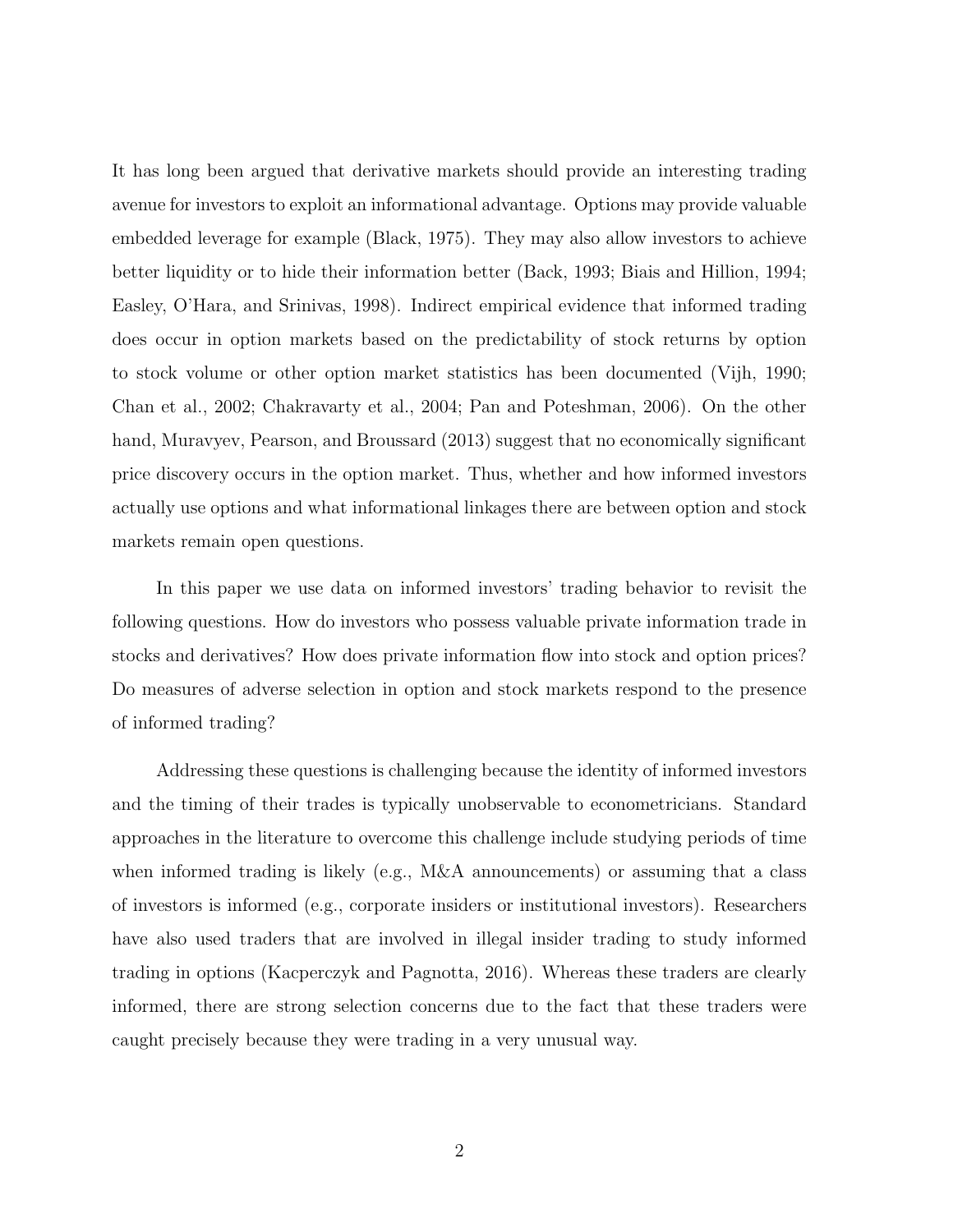In this paper we use a data set where we have detailed information about the timing of both stock and option trades by investors who we can identify as having substantial private information to study informational linkages between stock and option markets. More specifically, we follow Collin-Dufresne and Fos (2015) and exploit a disclosure requirement Rule 13d-1(a) of the 1934 Securities Exchange Act to identify trades that rely on valuable private information. Rule 13d-1(a) requires investors to file with the SEC within 10 days of acquiring more than 5% of any class of securities of a publicly traded company if they have an interest in influencing the management of the company. In addition to having to report their actual position at the time of filing, Item 6 of Schedule 13D requires the filer to disclose whether or not derivative contracts have been used. Moreover, Item 5(c) of Schedule 13D requires the filer to report the date, price, and quantity of all trades in the target company executed during the 60 days that precede the filing date. Thus, we not only know when Schedule 13D filers trade, but also what market (stock vs option) they participate in.

To the best of our knowledge, this is the first paper to use Schedule 13D trades to study informational linkages between option and stock markets. We document several new facts. First, we find that Schedule 13D filers' trades contain information about both the direction and the volatility of future stock returns. An average Schedule 13D filing in our sample is characterized by a positive and significant market reaction upon announcement. For example, the cumulative return in excess of the market is about 6% in the  $(t-10,t+1)$  window around the filing date. Moreover, stock price volatility drops by about 10% after the filing date. Whereas stock price implications of Schedule 13D filings have been studied before (e.g., Brav et al., 2008; Collin-Dufresne and Fos, 2015), the evidence on the changes in realized volatility is new.

Second, we show that both directional and volatility information is reflected in stock and option prices prior to Schedule 13D filing days. When we consider stock prices, we find that about half of the directional private information is reflected in stock prices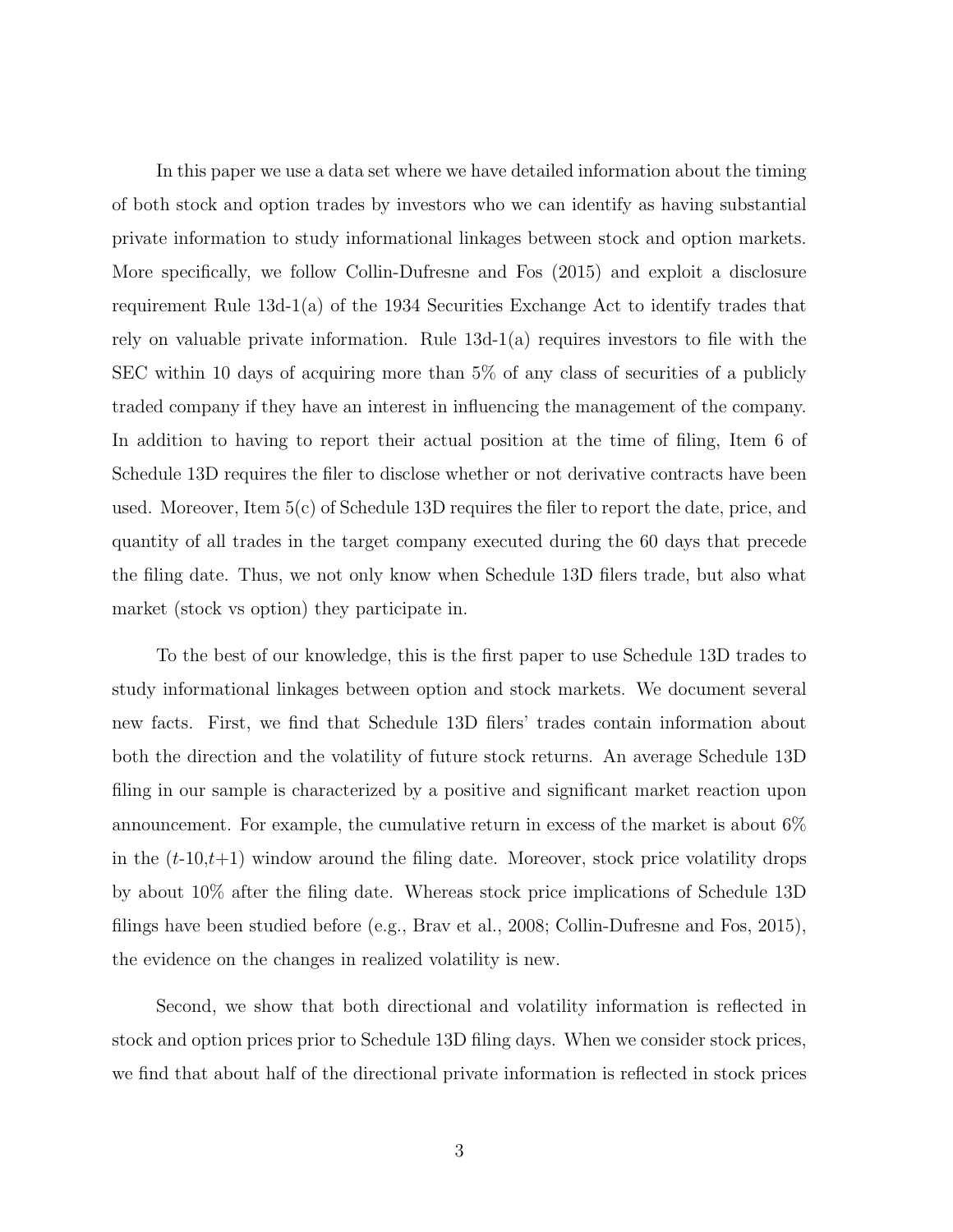prior to the schedule 13D filing public announcement date. The results are even stronger for volatility. We find that option implied volatilities decline closer to the filing date, suggesting that option prices anticipate the future drop in realized volatility after the filing date. In fact, when we split the target firms into large (positive), average, and small (negative) future changes in realized volatility, we find that implied volatilities correctly track future realized volatilities in each sample. We further find that implied volatility smiles and time-slopes steepen substantially closer to the filing date, reflecting higher chances of a large informational event. Overall, these results indicate that stock and option prices reflect a substantial part of directional and volatility private information.

Third, we document when and how this class of informed traders uses derivatives. We find that Schedule 13D filers rarely use derivatives. Specifically, only in 66 out of 2,905 Schedule 13D filings we analyze do informed investors disclose the usage of derivatives. That is, in about 98% of cases Schedule 13D filers decide to trade exclusively in the stock market. This is despite the fact that Schedule 13D filers build economically significant positions: the average toehold held at the filing date is more than 7% of outstanding shares. This finding suggests that derivatives may not be that attractive for this class of informed traders and that they play a minor role in activists' trading strategies. This result is consistent with the theoretical model developed in Easley et al. (1998), which predicts that informed traders are not likely to use derivatives if the leverage advantage conferred by options is not large enough. Their model also predicts that usage of derivatives should increase if they are more liquid. Consistently, we find that when exchange traded options are available then usage by activists increases (from 2% to 10% of cases). In that case, they use OTC derivatives in around 35% of cases and exchange-listed derivatives in around 65% of cases. When they do use derivatives then activists seek to increase their overall economic exposure to the stock (and not to hedge their risk). They achieve 2.3% long exposure (as measured by the percentage of outstanding shares) via derivatives and 6.4% via stocks, which together is 1.2% more than what they achieve when trading only stocks.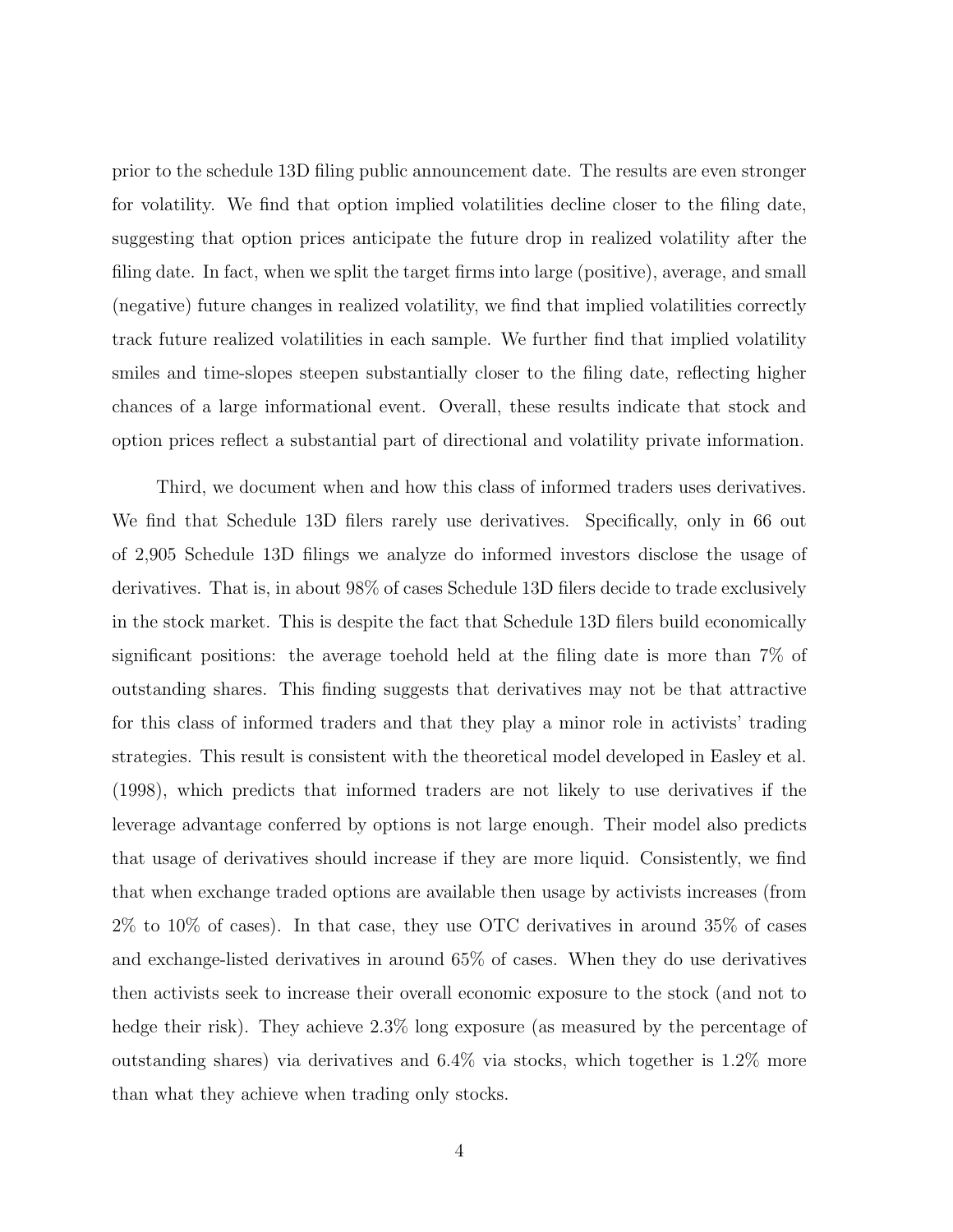Fourth, we study the role of informed trading in price discovery. In general, researchers do not observe trades by informed investors. The key advantage of our study is that we not only know when Schedule 13D filers trade, but also what market (stock vs option) they participate in. We find that when Schedule 13D filers trade in the stock market, directional private information flows into stock prices and volatility private information flows into option prices. This holds even when we restrict the sample to events where Schedule 13D filers did not use any derivatives.

The main implication is that option market makers must infer option-payoffrelevant private information from the trading activity and price dynamics of the stock market and not from that of the option market. Supporting this interpretation, we find that controlling for observable stock market trading activity and price dynamics explains a significant part (but not all) of the change in the measures of implied volatility and option bid-ask spreads on days when Schedule 13D filers trade. Further, we find that the cross-market impact of Schedule 13D filers stock trades on option implied volatilities and bid-ask spreads is stronger if stock and option markets are more integrated, as measured by the magnitude of observed put-call parity violations. Finally, we show that option market outcomes change not only on days when Schedule 13D filers trade stocks, but also on surrounding days and more significantly in the two days following activists' trades. These findings are consistent with option market makers not observing the actual activists' stock trades, but rather learning from a set of signals that are correlated with the activists' trading activity in the stock market.

The paper contributes to several strands of the literature.

First, the paper informs the literature that studies how information flows into option prices. As far as stock return predictability is concerned, Conrad et al. (2013) show that future stock returns are correlated with volatility skew, Johnson and So (2012) and Ge et al. (2015) show that future stock returns are correlated with optionto-stock volume, and Pan and Poteshman (2006) and Hu (2014) show that future stock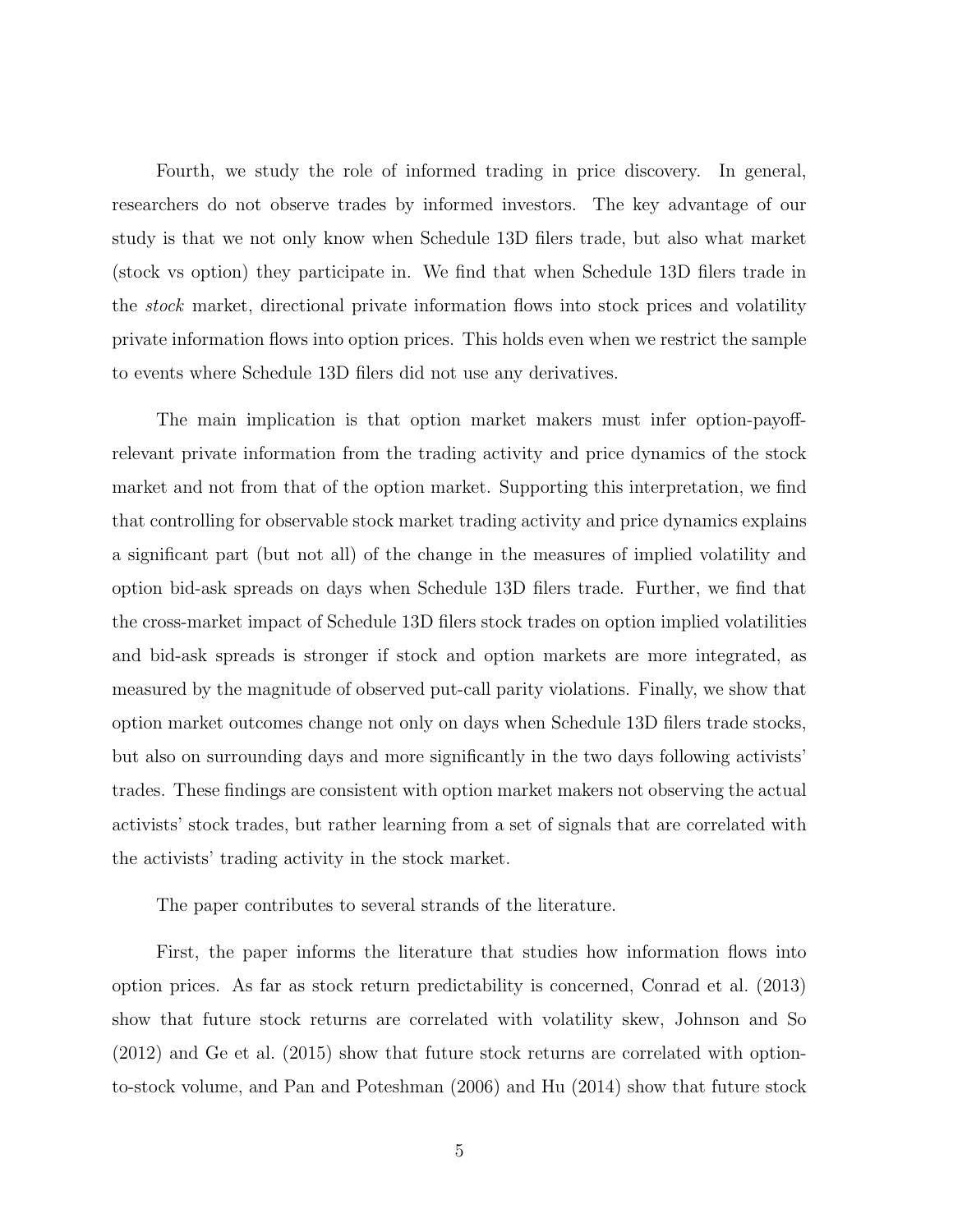returns are correlated with option order imbalance. Aragon and Martin (2012) show that institutional investors long positions in options predict both future stock returns and volatility and Ni et al. (2008) show that option order imbalance is correlated with future realized volatility. Our contribution is to show, using a unique feature of our data which provides information on when Schedule 13D filers trade in both stock and option markets, that information flows into option prices when Schedule 13D filers trade stocks.<sup>1</sup>

Second, the paper contributes to the literature that studies option markets around major corporate events. The literature considers M&A deals (e.g., Cao et al., 2005; Augustin et al., 2014), analyst revisions (e.g., Hayunga and Lung, 2014), stock splits (e.g., Gharghori et al., 2016), and illegal insider trading (e.g., Kacperczyk and Pagnotta, 2016; Ahern, 2017). Whereas the existing empirical literature on Schedule 13D filings is focused on stock price changes (e.g., Brav et al., 2008; Klein and Zur, 2009; Collin-Dufresne and Fos, 2015), our paper is the first to show that stock volatility drops around Schedule 13D filings. Moreover, we are the first to analyze the flow of directional and volatility private information into option prices during these events. Importantly, our analysis is based on precise information about the timing (days) and location (stocks vs. options) of informed trades.

Third, the paper contributes to literature that studies the relation between realized and future volatility. The existing literature suggests that implied volatility is a good forecast of future realized volatility (e.g., Poon and Granger, 2003). Our contribution is to show that implied volatility also forecasts private information events, such as Schedule

<sup>&</sup>lt;sup>1</sup>A recent paper by Goncalves-Pinto et al.  $(2017)$  argues that the option to stock predictability could be due to temporary price-pressure in the stock market (due to uninformed trading) that is not reflected in the option market. They document empirically that the actual stock price exhibits shortlived deviations from the option implied stock price that are correlated with the signed order-flow in the stock market. Interestingly, we also find (see appendix) that there are significant deviations between the actual stock price and the option implied stock price on days where the (informed) activists trade in the stock market, but their price impact is permanent and the changes in option implied volatilities observed on these days are persistent.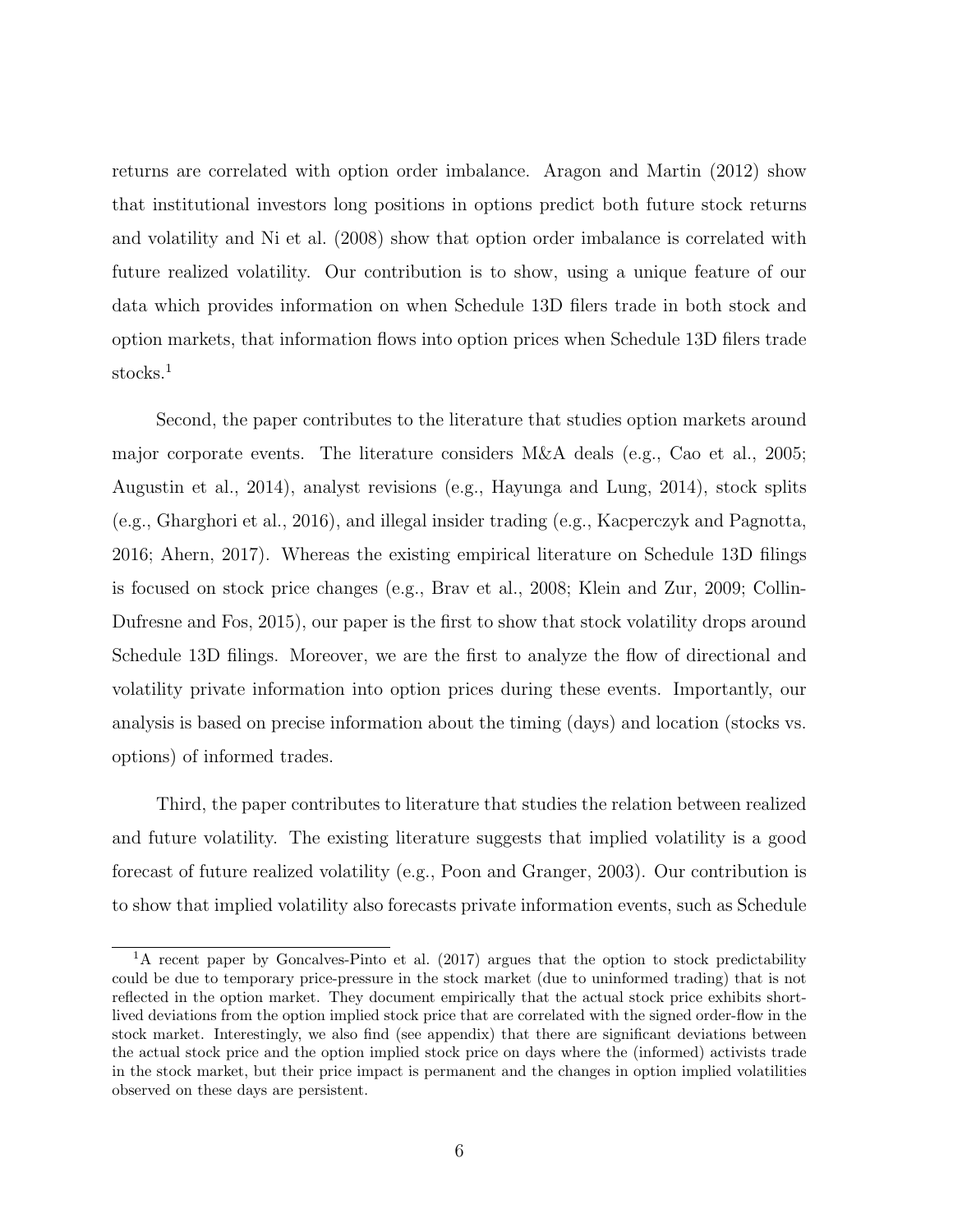13D filings. A distinct feature of Schedule 13D filings is that the occurrence of the event is controlled by the informed trader—the Schedule 13D filer. That is, even though the mere occurrence of the informational event is Schedule 13D filer's private information, option prices are informative about the timing of the event.

Finally, our paper contributes to the literature that studies the use of derivatives by activist shareholders.<sup>2</sup> Theoretical literature suggests that activist shareholders may use derivatives to separate positions in a firm's shares and votes (e.g., Brav and Mathews, 2011; Burkart and Lee, 2015). Christoffersen et al. (2007) document an active market for votes and document that the average vote sells for zero. Anecdotal evidence on the usage of derivative to decouple economic exposure and voting rights are reported by Hu and Black (2007). Our paper contributes to the literature by showing that Schedule 13D filers rarely use derivatives. Moreover, when activists do use derivatives, they seek to increase their overall economic exposure to the stock. Thus, our large sample evidence does not support the idea that derivatives are generally used by activists to decouple economic exposure from voting rights.

The paper is organized as follows. Section I presents the institutional background and describes the data. The magnitude and types of information asymmetry are analyzed in Section II. Section III shows that directional and volatility private information flows into stock and option prices. Section IV analysis how private information flows into prices. Finally, Section V concludes.

<sup>2</sup>Whether or not activists use derivatives has important corporate governance implications and has attracted attention of academics as well as of practitioners. For example, in their petition for changing Section 13D, Wachtell, Lipton, Rosen & Katz argue that "The increasing use of derivatives has accelerated the ability of investors to accumulate economic ownership of shares, usually with substantial leverage.". The full text of the petition is available at http://www.sec.gov/rules/petitions/2011/petn4- 624.pdf.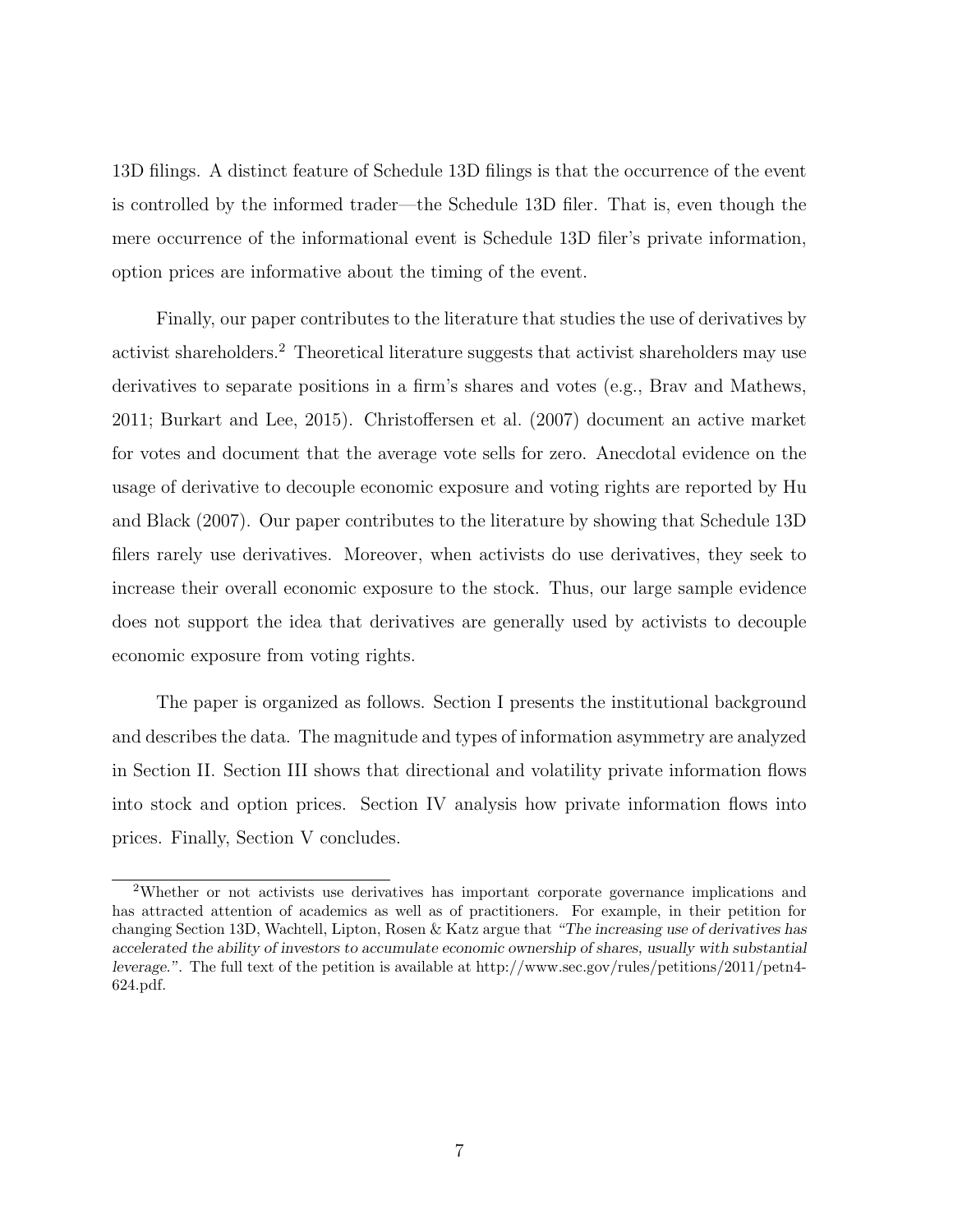#### I. Institutional Background and Sample Description

Rule 13d-1(a) of the 1934 Securities Exchange Act requires investors to file with the SEC within 10 days of acquiring beneficial ownership of more than 5% of a voting class of a company's equity securities registered under Section 12 of the Securities Exchange Act of 1934. We refer to the date when the beneficial ownership crosses the 5% threshold as the 'event date' and to the date when the filing is sent to the SEC as the 'filing date.'

Shares of common stock and options to purchase physical shares within 60 days are examples of equity securities that can trigger the filing. Because all exchange-listed derivatives in the United States are settled in physical delivery and are immediately exercisable, they count towards the computation of the 5% beneficial ownership threshold. In contrast, any instrument that is exclusively cash-settled or is not exercisable within 60 days does not. For example, any cash-settled over-thecounter (OTC) derivative agreement (options, equity swaps, etc.) will not result in beneficial ownership and therefore will not trigger a Schedule 13D filing. For example, a shareholder who owns 3% of common stock and cash-settled options that result in additional 4% of common stock exposure upon exercise is not required to file a Schedule 13D. Thus, whether a derivative security triggers a Schedule 13D filing depends crucially on the way the derivative is settled.

Item 6 of the Schedule 13D requires the filer to "Describe any contracts, arrangements, understandings or relationships [...] with respect to any securities of the issuer, including but not limited to transfer or voting of any of the securities, finder's fees, joint ventures, loan or option arrangements, puts or calls, guarantees of profits, division of profits or loss, or the giving or withholding of proxies, naming the persons with whom such contracts, arrangements, understandings or relationships have been entered into." Note that Item 6 covers all types of derivative contracts (settled in either physical or cash delivery). Thus, even if activists used non-traditional or cash-settled derivatives which do not count toward the 5% threshold, these positions have to be disclosed in Item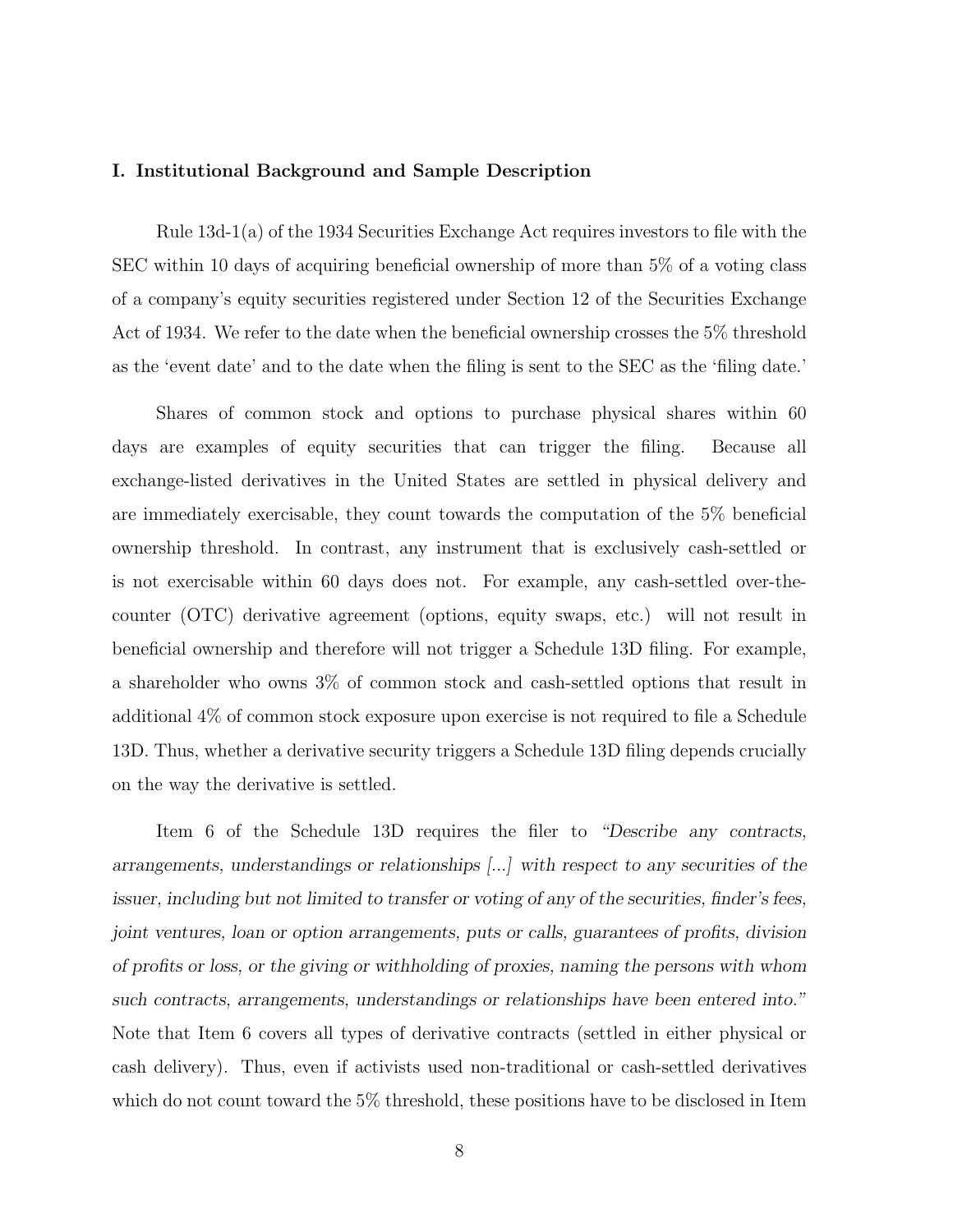6 of the Schedule 13D filing. We therefore use Item 6 to identify whether a Schedule 13D filer uses derivatives.<sup>3</sup>

Information on trades executed by Schedule 13D filers is reported in Item 5(c). Item 5(c) of Schedule 13D requires the filer to report the date, price, and quantity of all trades in the underlying security (common stock) executed during the 60 days that precede the filing date.<sup>4</sup>

The sample of Schedule 13D filings with information on trades is constructed as follows.<sup>5</sup> First, using an automatic search script, we identify 19,026 Schedule 13D filings from 1994 to 2010. The script identifies all Schedule 13D filings that appear on EDGAR. Next, we check the sample of 19,026 filings manually and identify events with information on trades. Since the trading characteristics of ordinary equities might differ from those of other assets, we retain only assets whose CRSP share codes are 10 or 11, that is, we discard certificates, ADRs, shares of beneficial interest, units, companies incorporated outside the U.S., Americus Trust components, closed-end funds, preferred stocks, and REITs. We further exclude stocks whose prices are below \$1 and above \$1,000. Finally, we exclude Schedule 13D/A filings (i.e., amendments to previously submitted filings) that are mistakenly classified as original Schedule 13D filings. Moreover, we exclude events during 1994 and 1995 because OptionMetrics coverage starts in 1996.

The final sample comprises the universe of all Schedule 13D filings that satisfy the above criteria from 1996 to 2010, which totals 2,905 events. During the sample

<sup>3</sup>The rule does not specify what information needs to be disclosed. It is up to the filer to decide the precision of the information she discloses. Therefore, we find substantial variation in the precision of disclosed information. Finally, note that all other items of Schedule 13D filing do not require disclosure of any information about derivatives as long as the subject security is common stock. Of course, it can be that the 5% threshold was crossed with a position in a derivative security only. In this case the derivative security is the "subject security" and therefore all items of Schedule 13D filing will have information about the derivative security (the subject security).

 $4$ To quote from Item  $5(c)$ , filers have to "...describe any transactions in the class of securities reported on that were effected during the past sixty days or since the most recent filing of Schedule 13D, whichever is less,..."

<sup>5</sup>See Collin-Dufresne and Fos (2015) for detailed description of the procedure.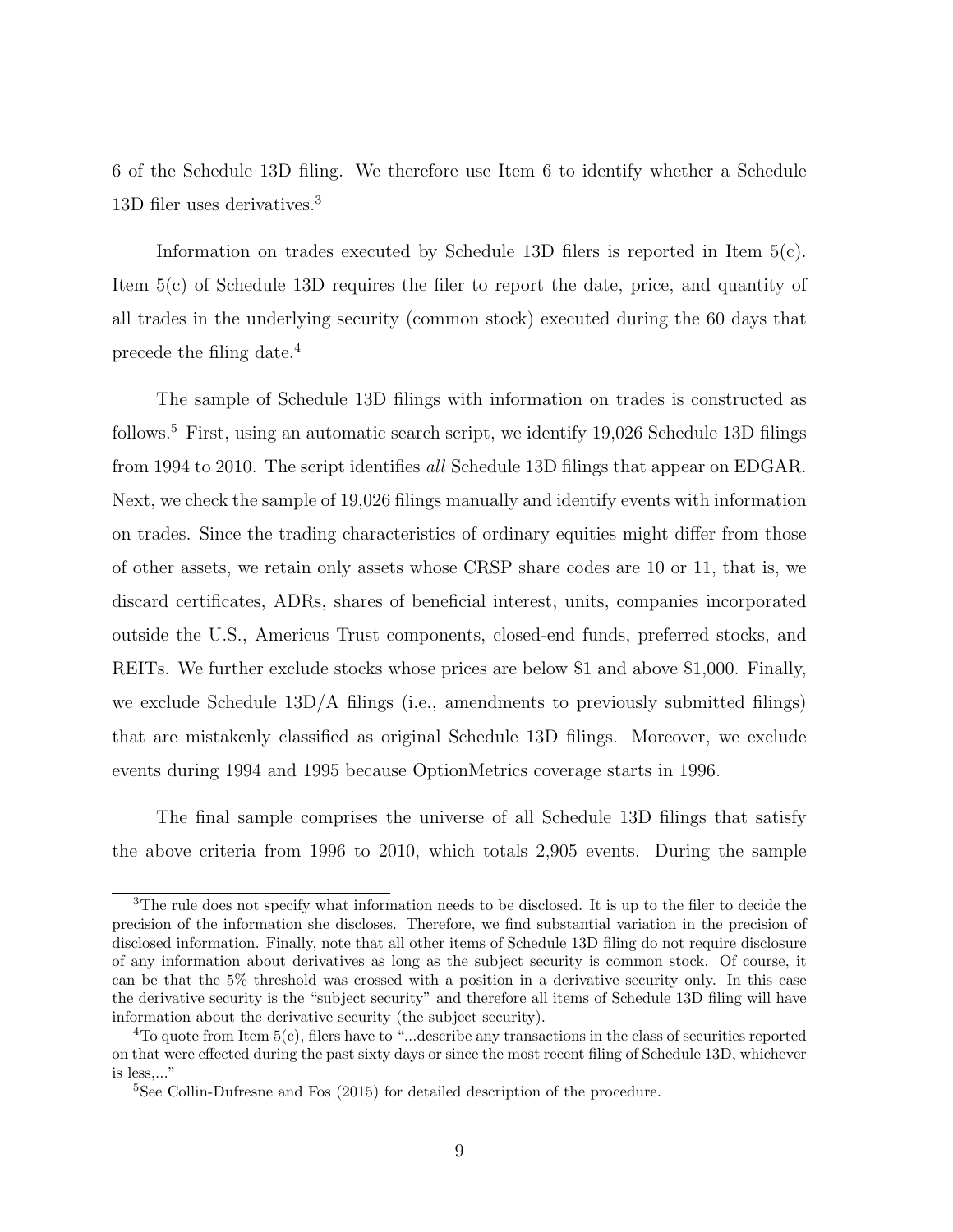period, on average 194 events take place each year. Importantly, our top-down approach guarantees that the sample contains all Schedule 13D filings with information on trades. The time series distribution of events is reported in the Appendix.

For each event we extract the following information from the Schedule 13D filings: the CUSIP of the underlying security, transaction date, transaction type (purchase or sell), transaction size, and transaction price. In addition, we extract the filing date, event date (date on which the 5% threshold is crossed), and beneficial ownership of the Schedule 13D filer at the filing date. In the vast majority of cases transaction data are reported at a daily frequency. If the transaction data are at a higher-than-daily frequency, we aggregate them to the daily level. Specifically, for each day we calculate the total change in stock ownership and the average purchase price. The average price is the quantity-weighted average of transaction prices.

We compile additional data from several sources. Stock returns, volume, and prices come from the Center for Research in Security Prices (CRSP). Intraday transactions data (trades and quotes) come from the Trade and Quote (TAQ) database. Daily data on prices and trading volume of exchange-traded options as well as their implied volatilities come from OptionMetrics. Order imbalance data for exchange traded options are provided by the International Securities Exchange. These data start in 2005. See Muravyev (2015) for further details. Table A1 defines all variables and Table A2 in the Appendix reports summary statistics of all variables.

#### II. Stock Prices and Realized Volatility around the Filing Date

In this section we document changes in stock prices and realized volatility around the filing date. On the filing date it becomes common knowledge that an activist shareholder has accumulated a significant position in the company and has an intention to influence the company's management.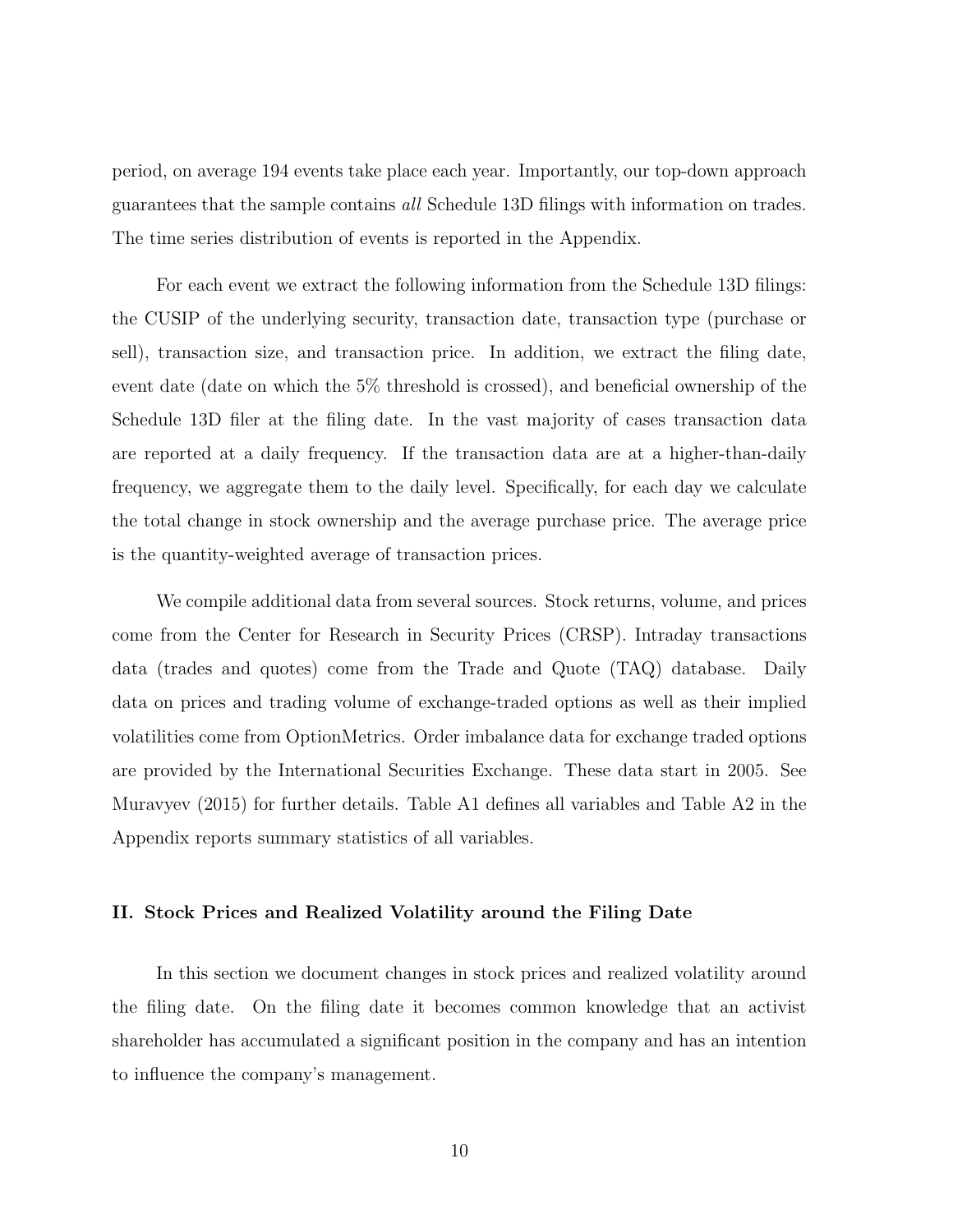Panel A in Figure 1 plots the average buy-and-hold return, in excess of the buyand-hold return on the value-weighted NYSE/Amex/NASDAQ index from CRSP, from 50 days prior to the filing date to 40 days afterward. As can be seen, there is a run-up of about 2% from 50 days to one day prior to the filing date. The two-day jump in excess return observed at the filing date is around 2.5%. After that the excess return remains positive for about 10 days and cumulates to a total of 5.5%, which significantly greater than zero (see Collin-Dufresne and Fos (2015) for a formal test). Thus, the stock market reaction to Schedule 13D filings is favorable and this level effect is largely permanent, as there is no evidence of significant reversal several quarters after the filing date (see also Brav et al., 2008; Klein and Zur, 2009; Collin-Dufresne and Fos, 2015).

# [Insert Figure 1 here]

Note that Schedule 13D filers trade on long-lived information that, by its very nature, is not likely to be available to other market participants. In most cases, these activist shareholders know they can increase the value of the firm they invest in by their own effort (e.g., shareholder activism). Their effort level is, of course, conditional on their achieving a large stake in the firm. It is their very actions and shareholdership that constitute the "private" information in such cases. Only when they file with the SEC, at most 10 days after their holdings reach the 5% threshold, does the information become public. The extent to which the market believes their future actions have value over and above what is already impounded in prices can be measured using announcement returns. The evidence reported in Panel A of Figure 1 strongly supports the assumption that Schedule 13D filers possess valuable information on the underlying securities when they trade in the pre-announcement period.<sup>6</sup>

<sup>&</sup>lt;sup>6</sup>In addition to the average buy-and-hold return, we follow Collin-Dufresne and Fos (2015) and analyze profits made by Schedule 13D filers on purchasing stocks at the pre-announcement prices. The results are reported in Table A3 in the Appendix and suggest that Schedule 13D filers make significant profits. For example, a Schedule 13D filer who acquires a \$62 million stake in a \$874 million market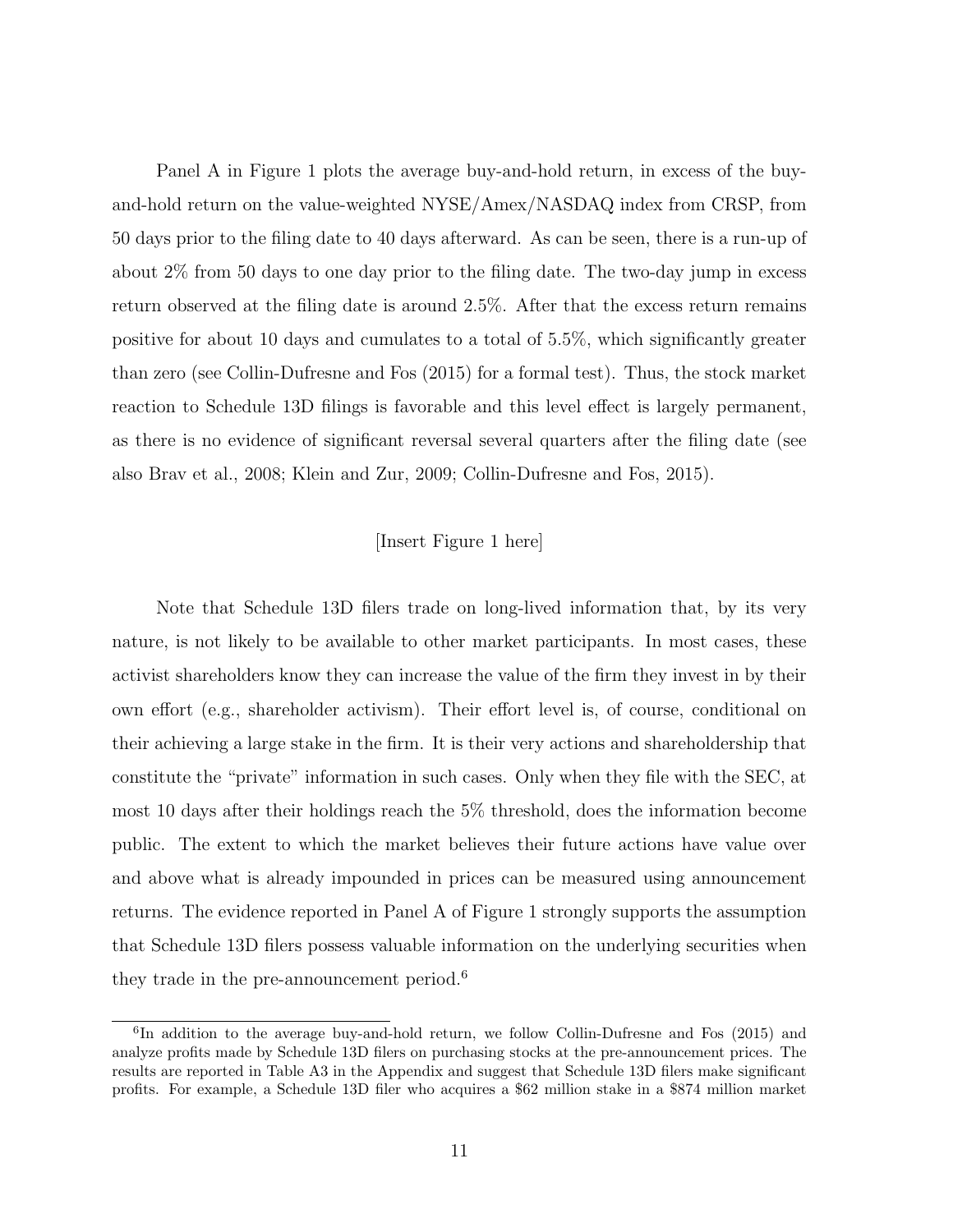We next investigate changes in realized volatility around the filing date. The realized volatility is calculated as the absolute value of daily stock return (and for robustness we also computed realized volatility measures from intra-day data). The results are reported in Panel B of Figure 1, which plots the realized volatility from 50 days before the filing date to 50 days after. The dark (gray) line plots the realized volatility for the sample of event (matched) stocks. Matched stocks are assigned based on the same industry, market cap, and previous year volatility. We find that the realized volatility is about 48% for event and matched stocks prior to the filing date. It jumps up on the filing date to 52% on the filing date (when the event becomes common knowledge), corresponding to an 11% increase. After the filing date the realized volatility decreases to about 44%. Figure A2 in the Appendix shows that there is a similar pattern of realized volatility around the filing date in the full sample of Schedule 13D filings (i.e., when we remove the requirement of target stocks having listed options).

Table I confirms the pattern we observe in Figure 1. Whereas the realized volatility measures increase insignificantly for the sample of matched stocks, there is a substantial reduction in these measures for the sample of event firms. For example, the realized volatility calculated using intra-day data decreases from 0.47 to 0.43 around the filing date, corresponding to a 9% reduction. When we consider the difference in changes of realized volatility between event and matched stocks, we find very similar results. The difference-in-differences estimates are negative and highly significant statistically. Overall, the evidence shows that the realized volatility drops after the filing date and takes more than thirty days to recover.<sup>7</sup>

# [Insert Table I here]

cap company (i.e., a 7.14% stake, which is the average stake size in our sample) expects to benefit \$2.35 million.

<sup>7</sup>Realized volatility could drop for several reasons. First, residual uncertainty may be resolved due to the announcement and filing of the activists' intensions. Second, activist shareholders can promote changes in corporate policies that lead to less uncertainty about future stock performance. Third, volatility can drop if the trading patterns of market participants change after the filing date.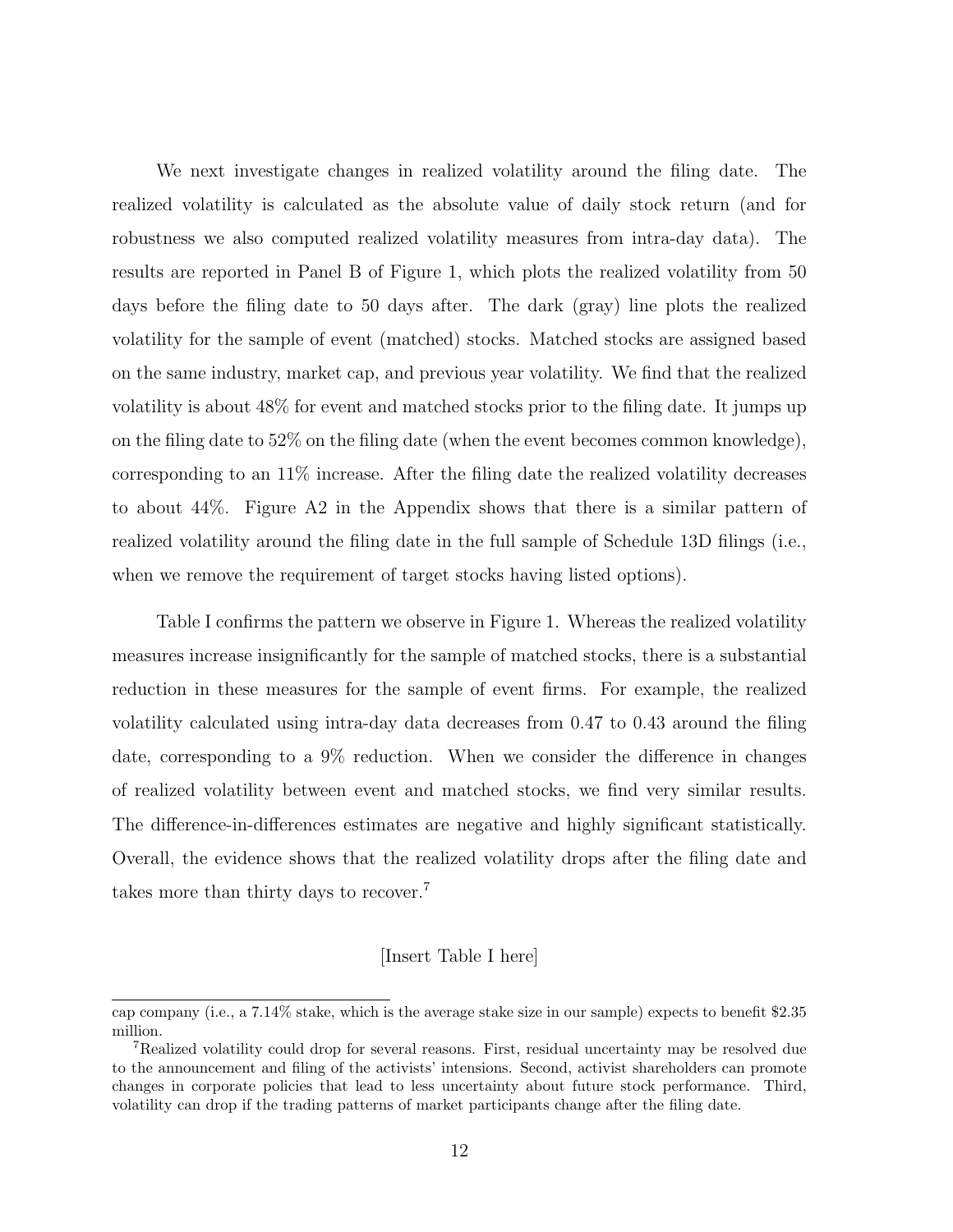The evidence indicates that there are two types of valuable private information revealed on the filing date. First, the excess return from 50 days prior to the filing date to 10 days after the filing date is positive and cumulates to a total of 6.5%. Thus, there is 'directional' private information. Panel A in Figure 1 shows that excess returns on event stocks are positive prior to the filing date. In fact, about half of the directional private information is reflected in stock prices prior to the filing date. Moreover, Collin-Dufresne and Fos (2015) show that directional information flows into stock prices when Schedule 13D filers purchase shares.

Importantly, the results reveal a novel empirical regularity about Schedule 13D filings: the realized volatility decreases around the filing. Specifically, the realized volatility decreases by about 10% after the filing date if we exclude the announcement day return (and about 20% if we include it). This is consistent with the presence of private information about volatility. We next investigate whether option markets reflect that private information prior to Schedule 13D filing dates.

#### III. Does volatility information flow into option prices?

In this section we investigate whether private information is incorporated into option prices. Whereas informed traders can potentially trade on directional information in either stock or option markets, they can only trade on volatility information in nonlinear securities such as options.

Panel A in Figure 2 shows both the future 30-day realized volatility and the 30-day implied volatility from option prices. Both volatilities decrease in lock-step starting 30 days prior to the filing date. Clearly, the average implied volatility closely tracks the average future realized volatility on our target firms around the filing date. Further evidence that implied volatilities are efficiently predicting future realized volatility can be gleaned by considering the profitability of a trading strategy that would sell deltahedged option straddles to benefit from the future drop in realized volatility around the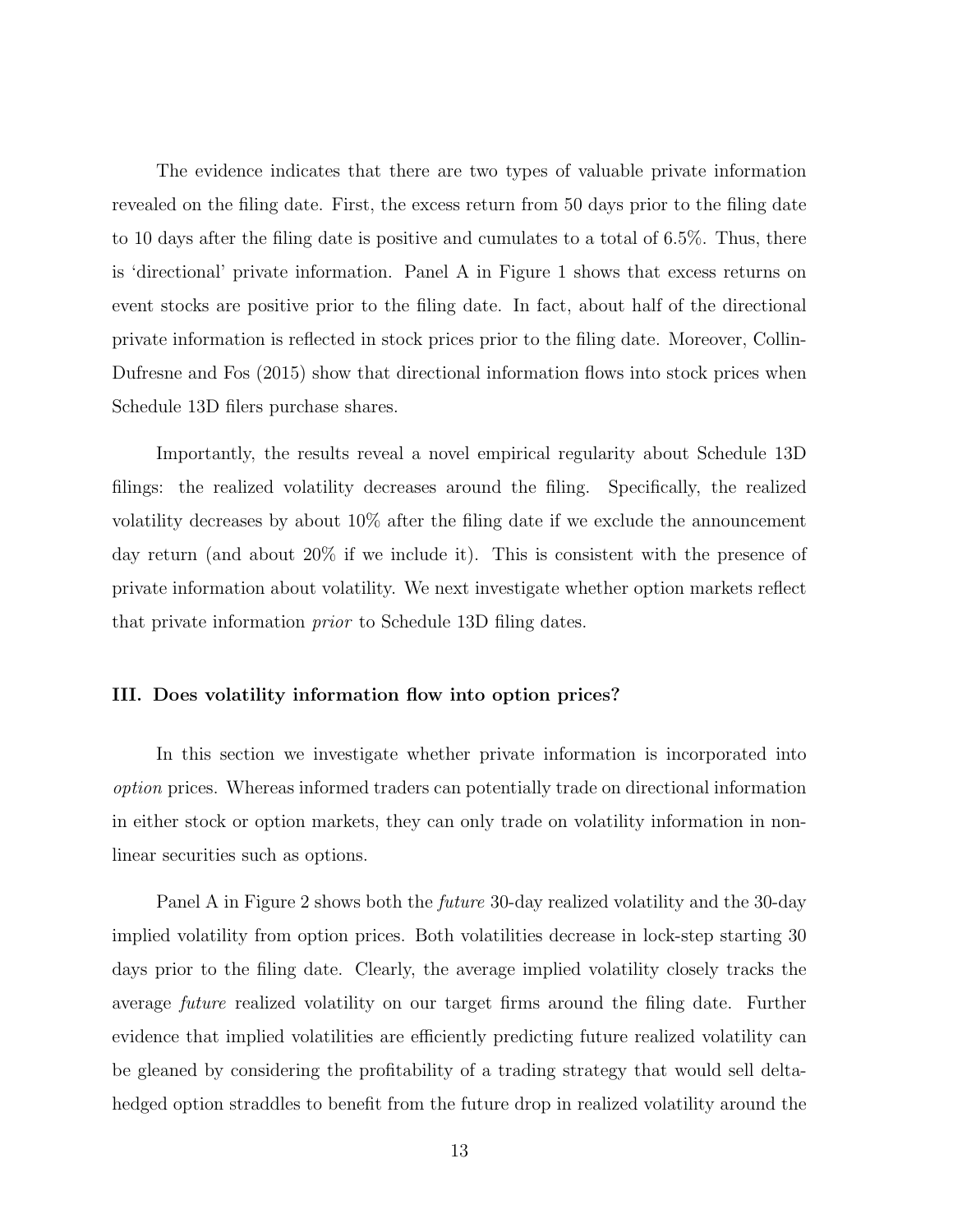filing date. Such a strategy would earn an average pre transaction costs excess return of 5.5% during the 30 days pre-filing, which would be dwarfed by the option bid-ask spread (around 8%) and stock transaction costs (see Figure A3 in the appendix).

#### [Insert Figure 2 here]

To further investigate the relation between implied and future realized volatilities, we test whether the predictability holds when we condition on future changes in realized volatility. Specifically, we consider three sub-samples: (1) events with large drops in realized volatility around filing date, (2) events with small changes in realized volatility around filing date, and (3) events with an increase in realized volatility around filing date. Figure 3 reports the results. The results again clearly indicate that even *conditionally* implied volatility predicts future realized volatility.

# [Insert Figure 3 here]

We next ask whether option prices reflect the timing and the size of the informational event. To address this question, we plot changes in time slope around the filing date. Time slope is defined as the ratio of implied volatilities for call options with 30 days to expiration and call options with 365 days to expiration, minus one. Panel B in Figure 2 presents the results and shows that the ratio between short-term and longterm implied volatilities increases closer to the filing date. This evidence suggests that option prices reflect a higher chance of an informational event in the short term relative to the long term.

To further investigate whether option prices reflect higher chances of a large stock price move, we next investigate implied volatility skews. Panels C and D of Figure 2 plot Put and Call options implied volatility skews around the filing date. Put skew is defined as the ratio of implied volatilities for out-of-the-money and at-the-money put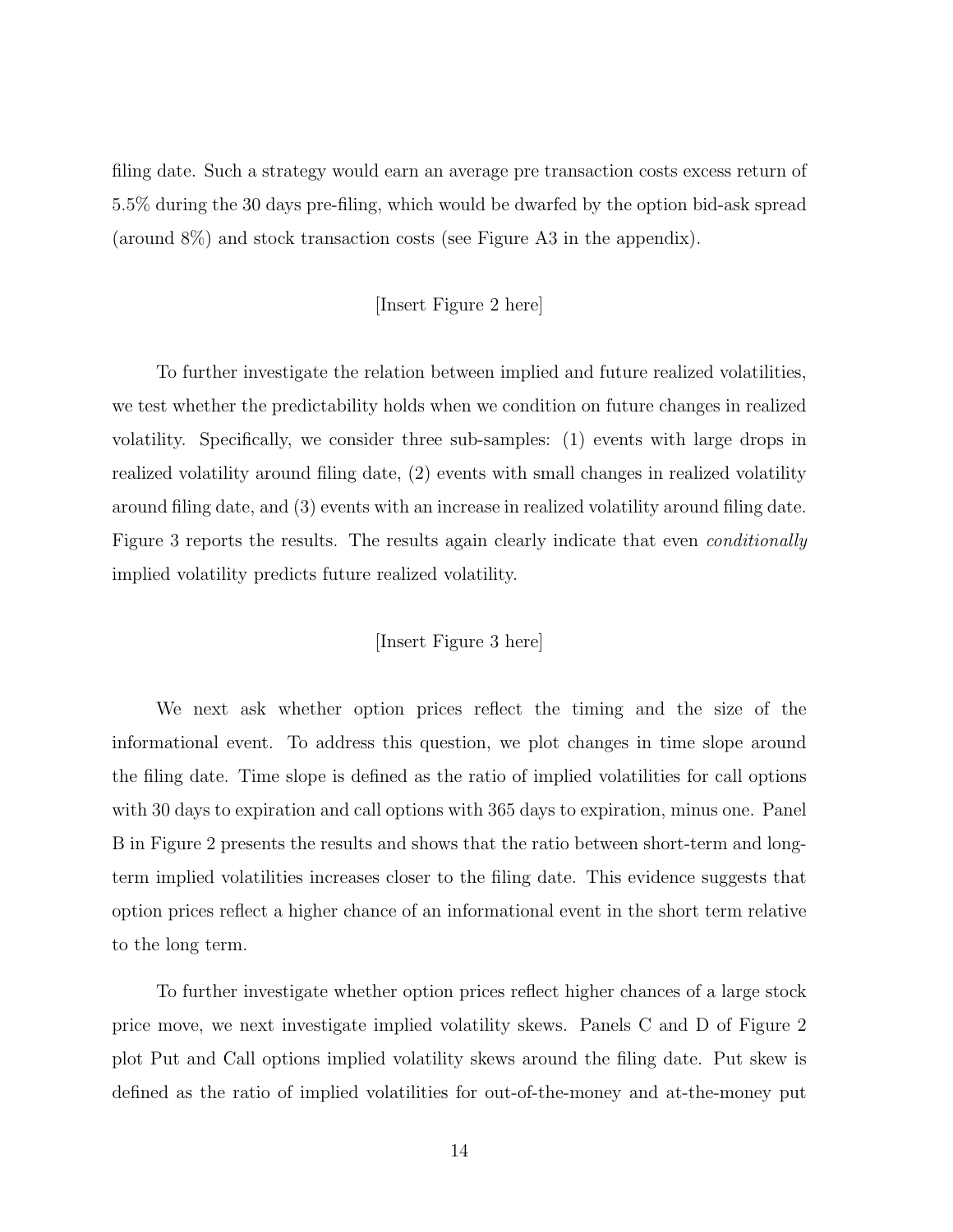options, minus one. We find that put skew increases substantially closer to the filing date. In contrast, there is no change in put skew for the sample of matched stocks. Call skew is defined as the ratio of implied volatilities for out-of-the-money and at-the-money call options, minus one. Similarly to the results for put options, we find that call skew increases substantially closer to the filing date for our target stocks, but that there is no change in call skews for the sample of matched stocks.

Overall, option prices reflect higher chances of a substantial stock price movement closer to the filing date. Table II confirms the pattern we observe in Figure 2. In this table we compare differences in changes of outcome variables from  $(t-60,t-31)$  days prior to the filing date t to  $(t-30,t-1)$  days prior to the filing date between event and matched stocks.

#### [Insert Table II here]

First, consider changes in option market outcomes closer to the filing date. We analyze put skew, call skew, time slope, implied volatility of call options, changes in implied volatility of call options, implied volatility of put options, and changes in implied volatility of put options. Panel A in Table II reports the results. Confirming patterns documented in Figure 2, we find significant increases in put skew, call skew, and time slope as well as significantly lower levels of implied volatilities closer to the filing date. Thus, option prices change substantially closer to the filing date. Specifically, changes in implied volatilities reflect higher chances of an informational event and changes in time slope of implied volatilities indicate that market participants anticipate the timing of the event.<sup>8</sup>

<sup>&</sup>lt;sup>8</sup>We also consider changes in stock market outcomes closer to the filing date. We follow Collin-Dufresne and Fos (2015) and analyze excess return, volatility, volume, and bid-ask spread. Consistently with Collin-Dufresne and Fos (2015), we find that changes in excess returns are higher for event stocks relative to matched stocks. This is consistent with the evidence reported in Figure 1. We also find that volatility (insignificantly) decreases and trading volume increases closer to the filing date.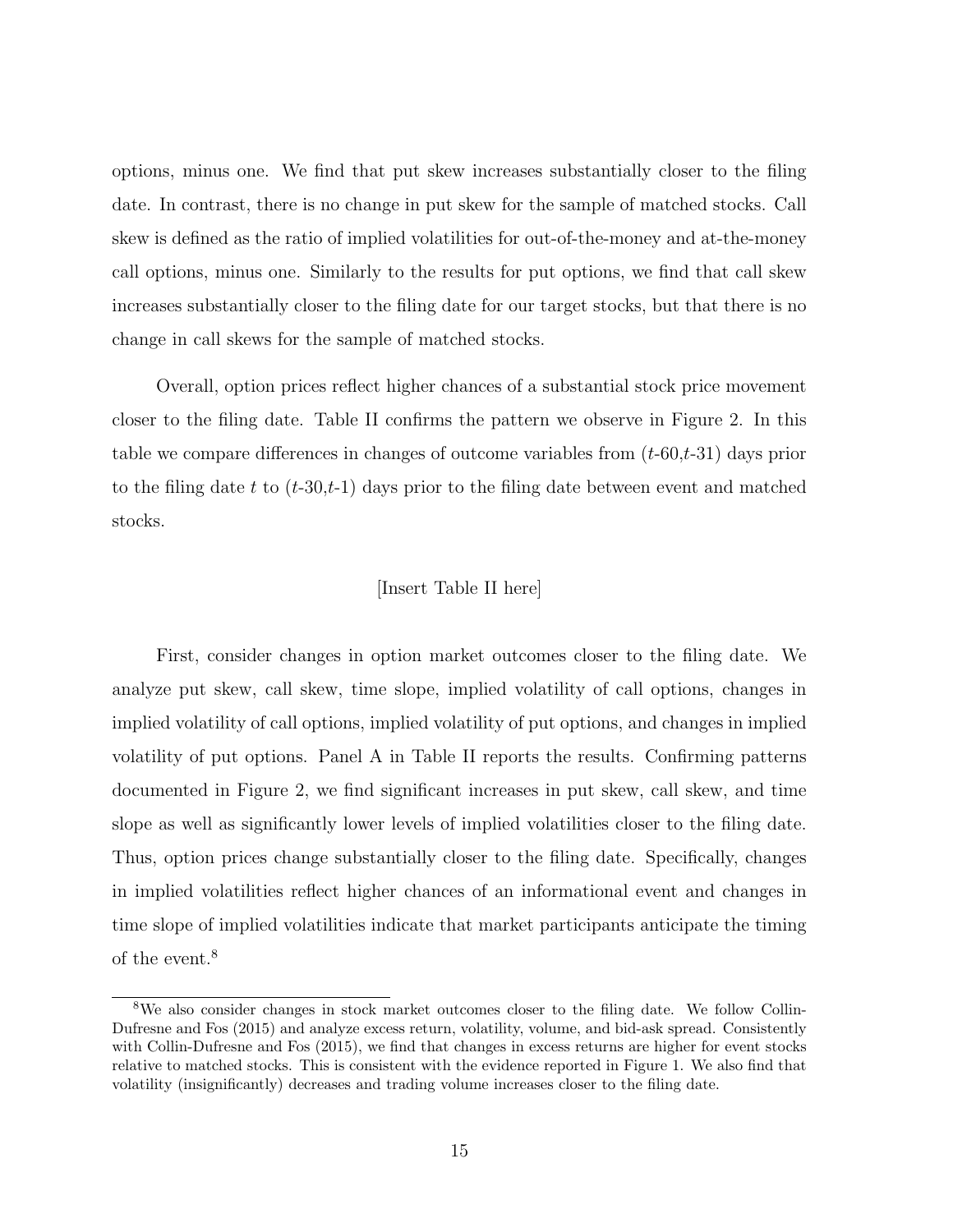Overall, the evidence indicates that volatility private information flows into option prices. In the next section we analyze how that information flows into option prices.

#### IV. How does private information flow into prices?

In this section we study the role of informed trading in price discovery using the information on Schedule 13D filers' trades in both stock and option markets. We begin from describing potential channels through which volatility private information could flow into option prices. First, the information could flow through activists' trades in the option market. Schedule 13D filers could trade options with an intention to benefit from volatility private information. The price-impact of their trades in options could lead to a decrease in implied volatility and increases in skew, time-slope, and option bid-ask spread.

Second, the information could also flow through activist's trades in the stock market. Schedule 13D filers' trades price impact in the stock market could help option-market participants make inferences about the stock's future volatility. In this case, the flow of information into option prices should be stronger when the level of integration between stock and option markets is high. Moreover, controlling for stock market outcomes (return and order-flow dynamics) should mitigate the relation between Schedule 13D filers' trades in the stock market and option market outcomes.

To evaluate these predictions empirically, one needs to observe where informed investors trade. Whereas in general market participants and researchers do not know whether informed trading is taking place, the unique feature of our data set allows us to know (i) whether Schedule 13D filers traded options and/or stocks, (ii) activists' positions in options and stocks, and (iii) days when informed investors trade and days when they do not trade. We next explore our data to shed light on the channel through which volatility private information flows into option prices.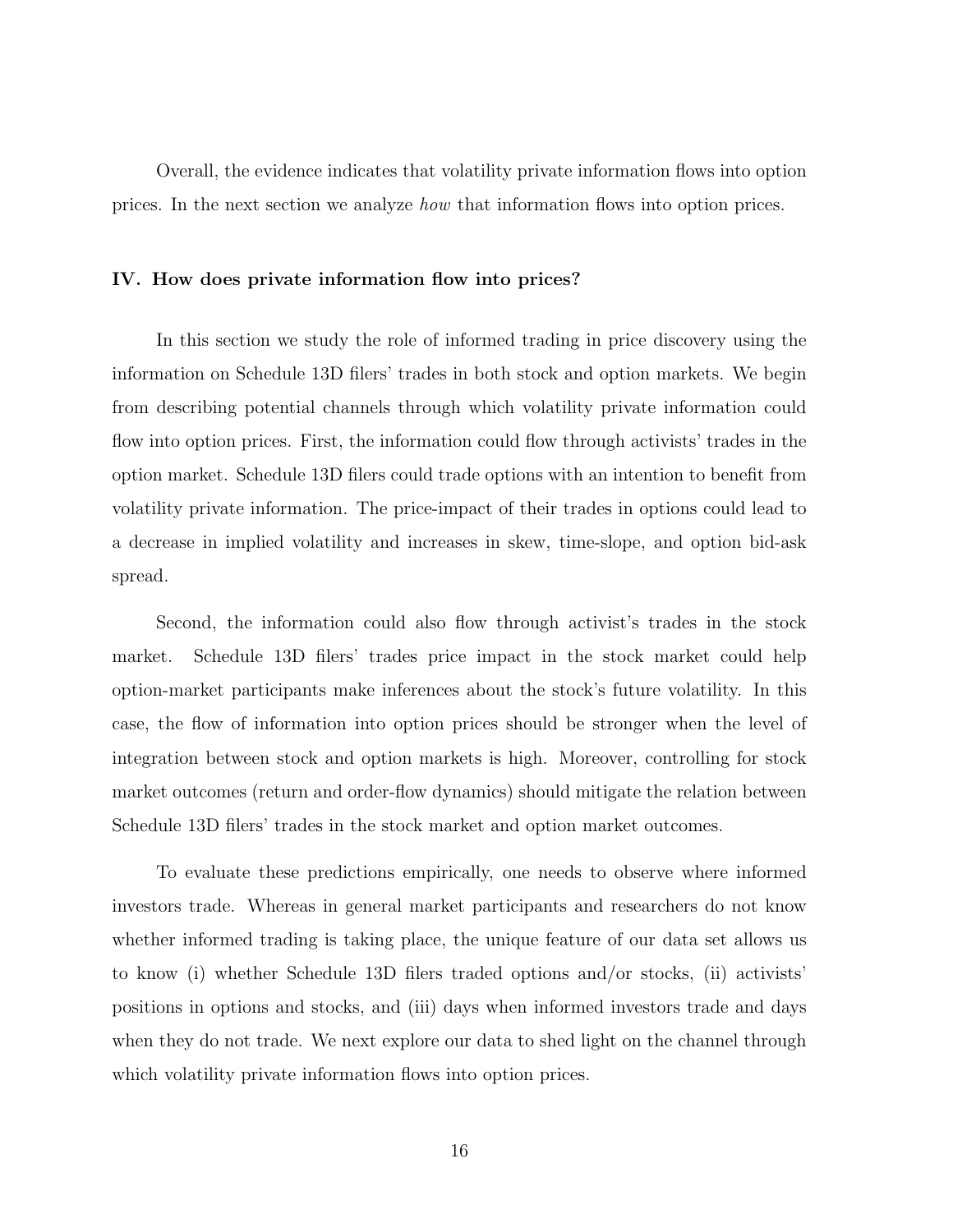#### A. When do activists use derivatives?

How often do activists use derivatives? To address this question, we manually check all Schedule 13D filings in our sample for information on any type of derivatives. We find that activists do not use derivatives in the vast majority of Schedule 13D campaigns. Specifically, we could find information on derivatives only in 66 Schedule 13D filings, corresponding to 2.27% of the sample.

This result is consistent with the theoretical model developed in Easley et al. (1998). The model predicts that informed traders are not likely to use derivatives if the leverage effect of options is not strong enough. Since most of the Schedule 13D filers in our sample are hedge funds this suggests they have access to other sources of leverage. Leverage may also be a reason for the striking difference in usage of derivatives by activist shareholders versus illegal insider traders. In a recent paper, Kacperczyk and Pagnotta (2016) document that traders who are accused of illegal insider trading often use derivatives. These traders are often private individuals, who may find leverage embedded in options particularly attractive.

Easley et al. (1998) also predict that informed traders are more likely to use derivatives if these securities are more liquid. To investigate this conjecture, we check for how many Schedule 13D filings targets have exchange-traded options. For every event, we calculate the number of days with positive option trading volume during an 80-day period prior to the filing date. For each event, we set 'Options available' indicator to one if the number of days with days with positive option trading volume exceeds 40, and zero otherwise.

Indeed, we find that exchange-traded options are available in 580 events, corresponding to  $20\%$  of the events.<sup>9</sup> When exchange-traded options are available, the probability that an activist uses derivatives (including OTC) is 10%. In contrast, when

 $9$ Mayhew and Mihov (2004) study factors influencing the selection of stocks for option listing.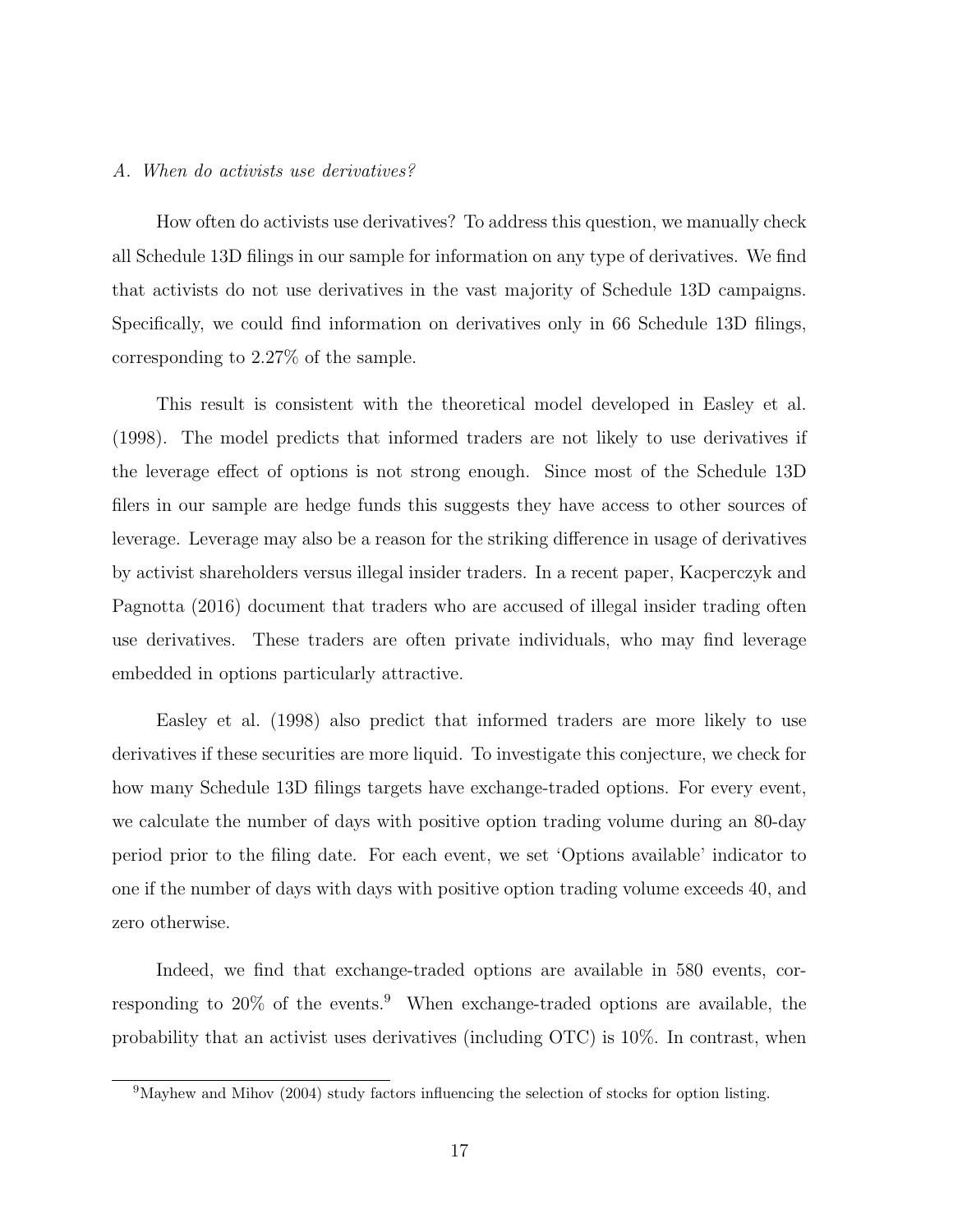exchange-traded options are not available, the probability that the activist discloses information on derivatives decreases to 0.34%. Thus, the availability of exchangetraded options is a strong predictor of the usage of derivatives by activists. In the Internet Appendix we provide further evidence on characteristics of campaigns in which derivatives are used to characteristics of campaigns in which derivatives are not used.

Overall, the evidence indicates that in the vast majority of cases Schedule 13D filers do not use derivatives.<sup>10</sup>

#### B. How Do Activists Use Derivatives?

Schedule 13D filers disclosed the usage of derivatives in 66 cases. Schedule 13D filers could use derivatives to either increase their exposure to the underlying, to hedge their exposure to the underlying, or to benefit from volatility information. Table III characterizes the usage of derivatives in the full sample (column  $(1)$ ), in the sample with listed options (column (2)), and in the sample of events in which activists indicated the usage of OTC derivatives (column (3)).

#### [Insert Table III here]

Full-sample results reveal that activists seek a 'long' stock price exposure in most of events. Specifically, activists hold long call (short put) positions in 84.8% (36.4%) of events. The activists have both long call and short put positions in 24.2% of events.

<sup>&</sup>lt;sup>10</sup>This finding is consistent with a view that informed trading in option markets is associated with higher risk of detection. In his Bloomberg article, Matt Levine writes "As I may have mentioned over and over and over and over and over again, the first rule of insider trading is just don't insider trade, but the second rule is: If you have inside information about an upcoming merger, don't buy short-dated out-of-the-money call options on the target. The SEC will get you!" See https://www.bloomberg.com/view/articles/2014-06-17/there-might-be-a-lot-of-insider-trading. Consistently with this view, Kacperczyk and Pagnotta (2016) find that traders caught in illegal insider trading cases often use derivatives. It could however also indicate that schedule 13D filers misreport their option trading to the SEC (but given they are actually filing a 13D this seems like a dangerous strategy).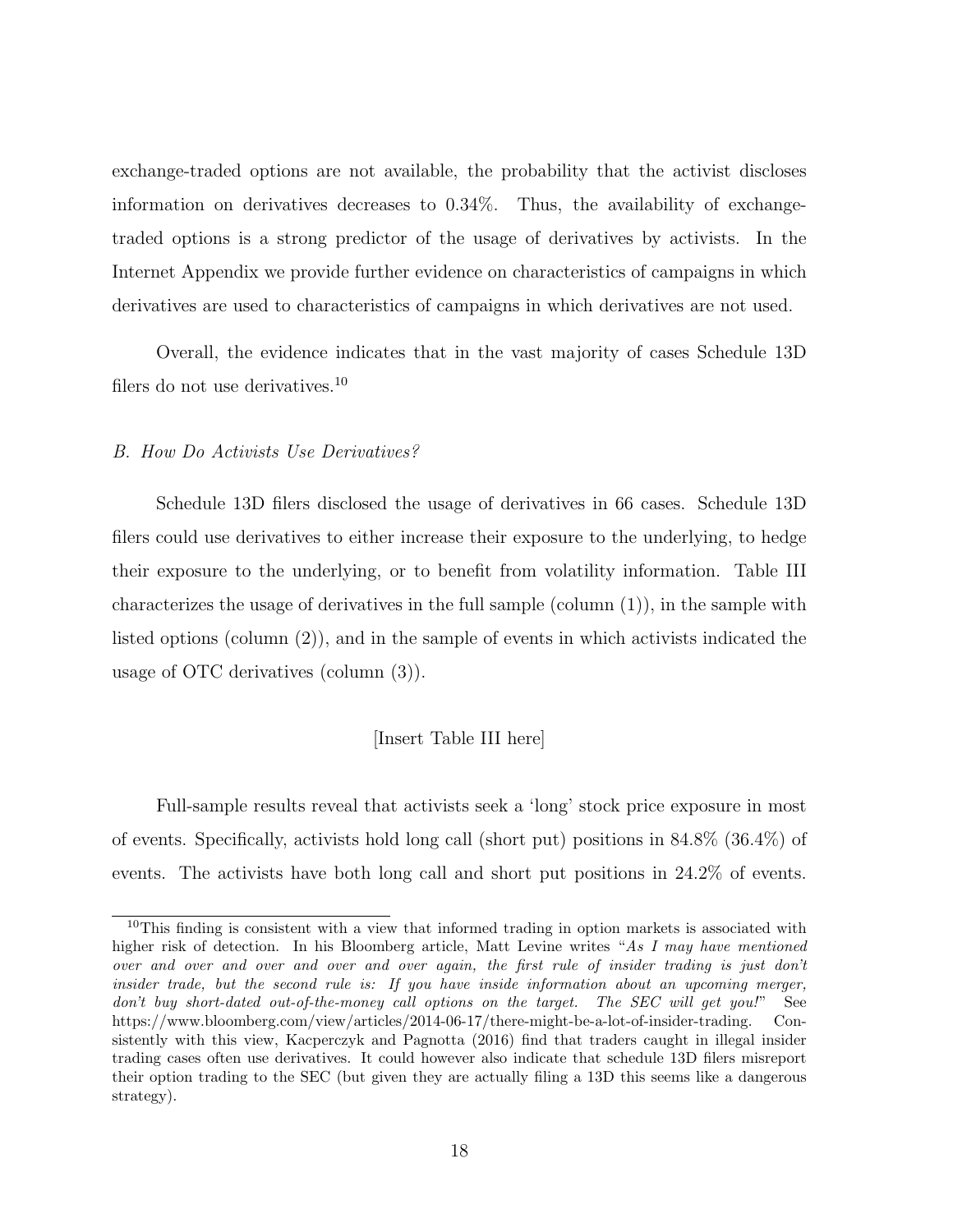Further, the activists have long equity swap positions in 10.6% of events. Either short call positions or long put positions are rare. In less than 2% of events activists had no long exposure through positions in derivatives. Overall, the evidence indicates that the main driving force behind the usage of derivatives by Schedule 13D filers is achieving positive exposure to targets' stock prices. This result is not consistent with the notion that Schedule 13D filers use derivatives to decouple economic and voting exposure to their targets (Hu and Black, 2007).

When we consider what fraction of activists' beneficial ownership is in derivatives, we find that activists who use derivatives hold on average 6.4% of outstanding common stock in direct stock ownership. In addition, these activists hold 2.3% of outstanding common stock through derivatives positions. Thus, activists who decide to use derivatives achieve more than 25% of the economic exposure through derivatives. We also find that when activists use derivatives, 87.9% of targets have listed stock options and in 42.4% of events activists use over-the-counter derivatives, suggesting that exchangelisted options are not necessary for the activists to achieve exposure through derivatives.

When we relate this result to the percentage of outstanding shares held by activists in cases when activists do not use derivatives, we find that when activists use derivatives they hold a larger proportion of outstanding shares. Specifically, activists hold 7.5% of outstanding shares when no information on derivatives is disclosed (see Collin-Dufresne and Fos, 2015), which is lower than 8.7% reported in the sample of events with information on derivatives (6.4% in direct stock ownership plus 2.3% of outstanding common stock through derivatives positions).

When we compare the full sample results to results in the sub-sample of events with listed options, we find little difference in the way the activists use derivatives. In contrast, we find that activists use derivatives more aggressively when they use over-thecounter derivatives. For instance, activists' exposure through derivatives increases from 2.3% in the full sample to 4.0% when they use over-the-counter derivatives. Similarly,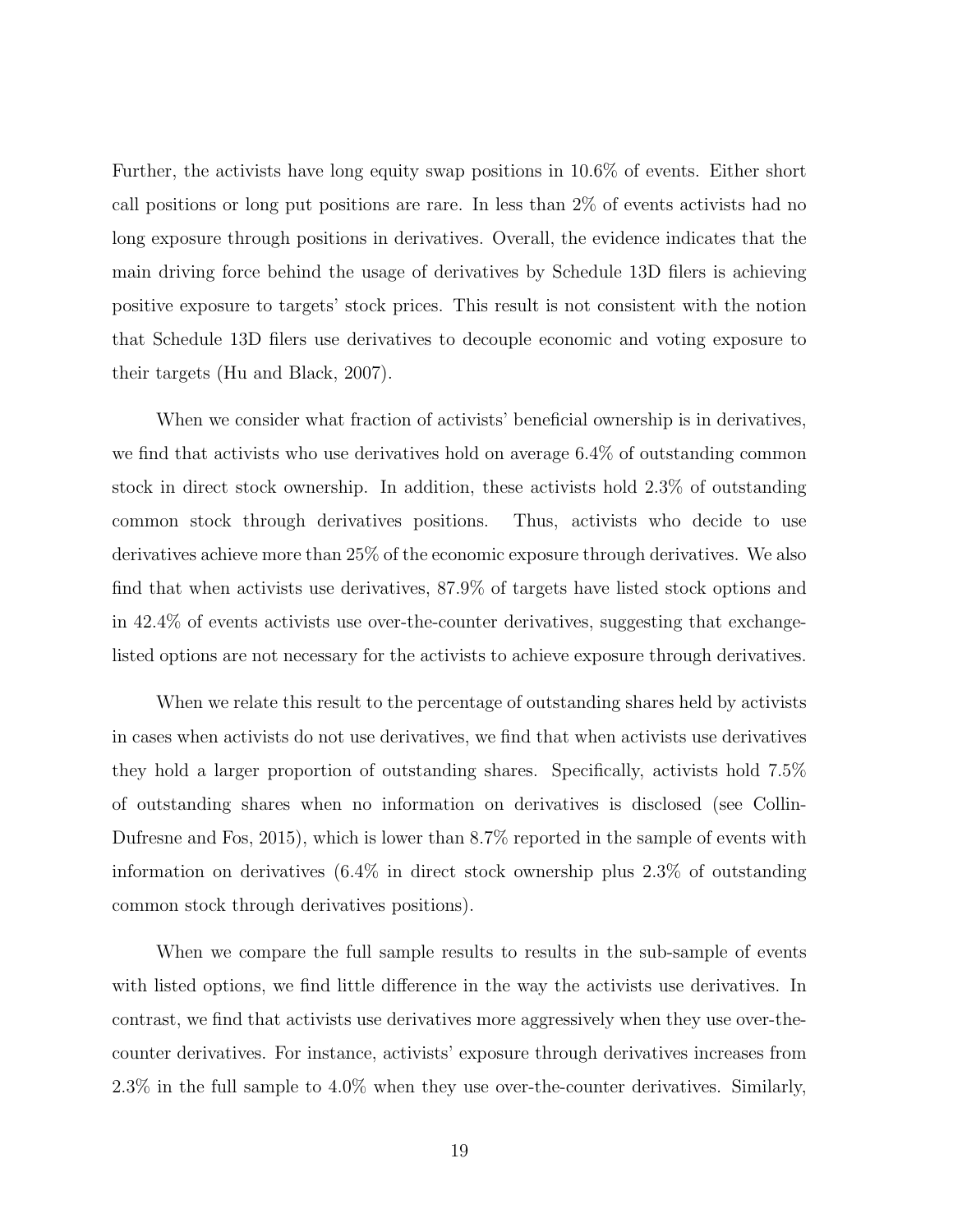activists are more likely to seek long exposure in this sub-sample: incidences on long call positions and short put positions are more likely in this sub-sample.

Overall, the evidence suggests that activist rarely use derivatives, in 66 out of 2,905 events. When the do so, they seek long stock price exposure. In less than 2% of 66 events activists had no long exposure through positions in derivatives.

## C. The Role of Informed Trading

In this section we investigate the role of informed trading in price discovery. The key feature that distinguishes our paper from existing literature is that we use Schedule 13D filers' trades in option and stock markets to study the flow of information into option prices. We estimate the following regression:

$$
y_{it} = \gamma_1 it \, r \, a \, e_{it} + \gamma_2 it \, r \, a \, d \, e_{i} + \gamma_3 it \, r \, a \, e_{it} * \, i \, r \, a \, d \, e_{i} \, o \, p \, t_{it} + \eta_i + X'_t \gamma_4 + \epsilon_{it}, \tag{1}
$$

where  $y_{it}$  is a measure of trading activity for company i on day t minus a measure of trading activity for a matched stock, itrade indicates days on which Schedule 13D filers trade the stock, *itrade opt* indicates days on which Schedule 13D filers trade options,<sup>11</sup> X is a vector of control variables (four Fama-French factors and VIX), and  $\eta_i$  are event fixed effects. The interaction term captures days when Schedule 13D filers trade in stock and derivatives markets. The results are reported in Table IV.

#### [Insert Table IV here]

First, we compare implied volatility measures on days when Schedule 13D filers trade stocks and on days when Schedule 13D filers do not trade stocks (itrade). The

 $11$ While *itrade* is comprehensive in the sense that every stock trade by activists has to be reported and is therefore in our sample, *itrade\_opt* is voluntary. That is, since activists are not required to report transactions in derivatives we will know about their trades only when they choose to include their brokerage trade-reports in the filing.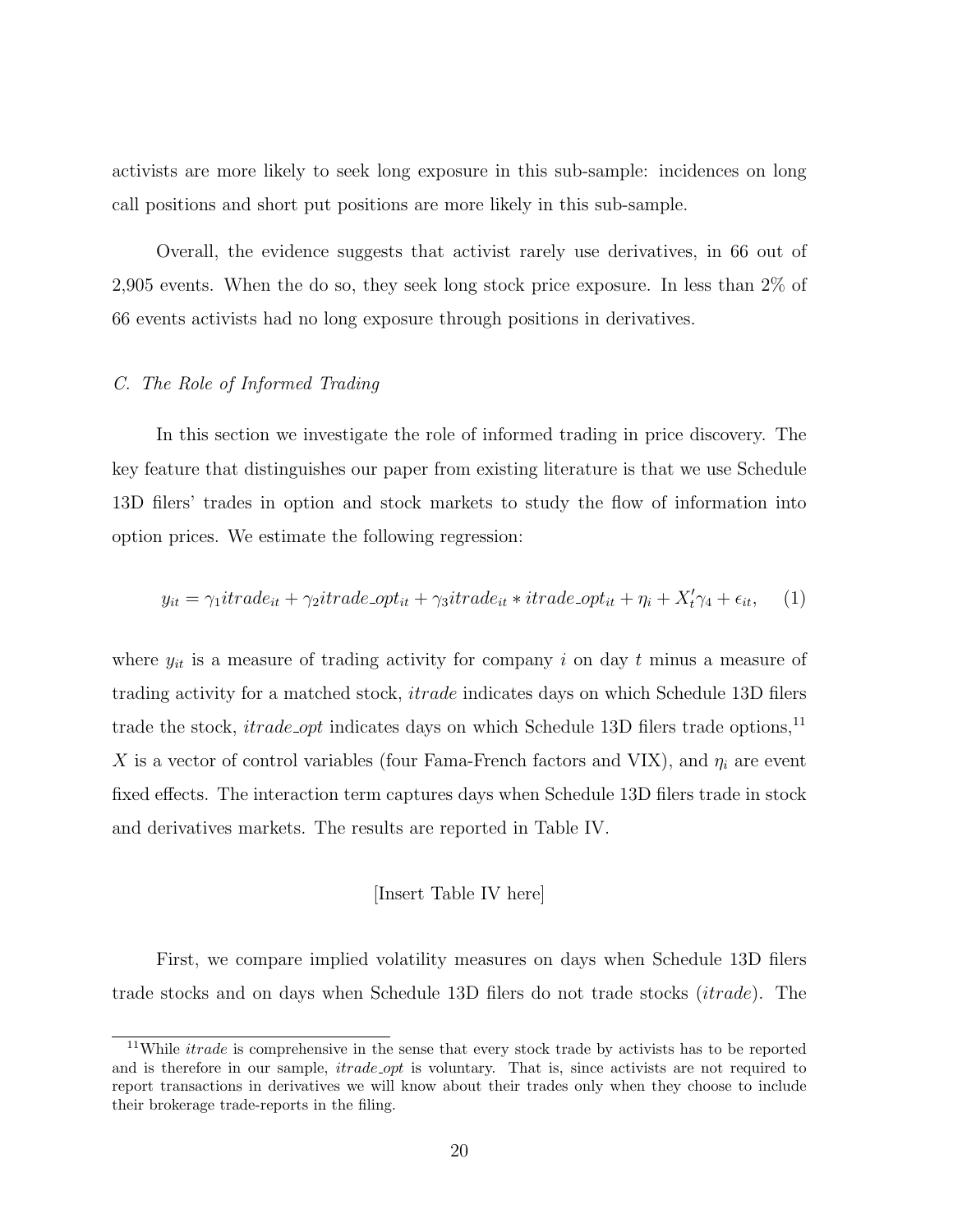results are reported in Panel A of Table IV and suggest that changes in outcome variables are larger on days when Schedule 13D filers trade stocks than on days when Schedule 13D filers do not trade stocks. Specifically, put and call implied volatility skew measures increase, time slope increases, and put and call implied volatilities decrease when Schedule 13D filers trade stocks. Thus, more information flows into *option* prices on days when Schedule 13D filers trade in the stock market. When we consider days when Schedule 13D filers trade in the option market *(itrade opt)*, we find no significant changes in implied volatility when Schedule 13D filers trade derivatives, which is consistent with the activists' trades in the option market not carrying incremental volatility information. Interestingly, both put and call implied volatilities are higher on days when Schedule 13D filers trade stocks and options (*itrade ∗ itrade\_opt*).

Next, we consider the relation between Schedule 13D filers' trades and option market bid-ask spreads. The results are reported in Panel B of Table IV. We find that option bid-ask spreads are wider when Schedule 13D filers trade in the underlying shares. In contrast, *itrade opt* indicates that there are no significant changes in option market bid-ask spreads when Schedule 13D filers trade derivatives. The results are robust across different types of options and regression specifications. The positive relation between option market bid-ask spreads and trades by Schedule 13D filers in the stock market suggests that option market makers price the increase in adverse selection risk on days when Schedule 13D filers trade stocks.

To further understand how the information flows into option prices, we study trading activity in the option market. Specifically, we look at put and call volume, and option order imbalance measures. The results are reported in Panels C and D of Table IV. We find that put volume increases significantly on days when Schedule 13D filers trade in the stock market. But, call volume decreases (not statistically significantly) so that total option volume is not significantly different from zero. On the other hand,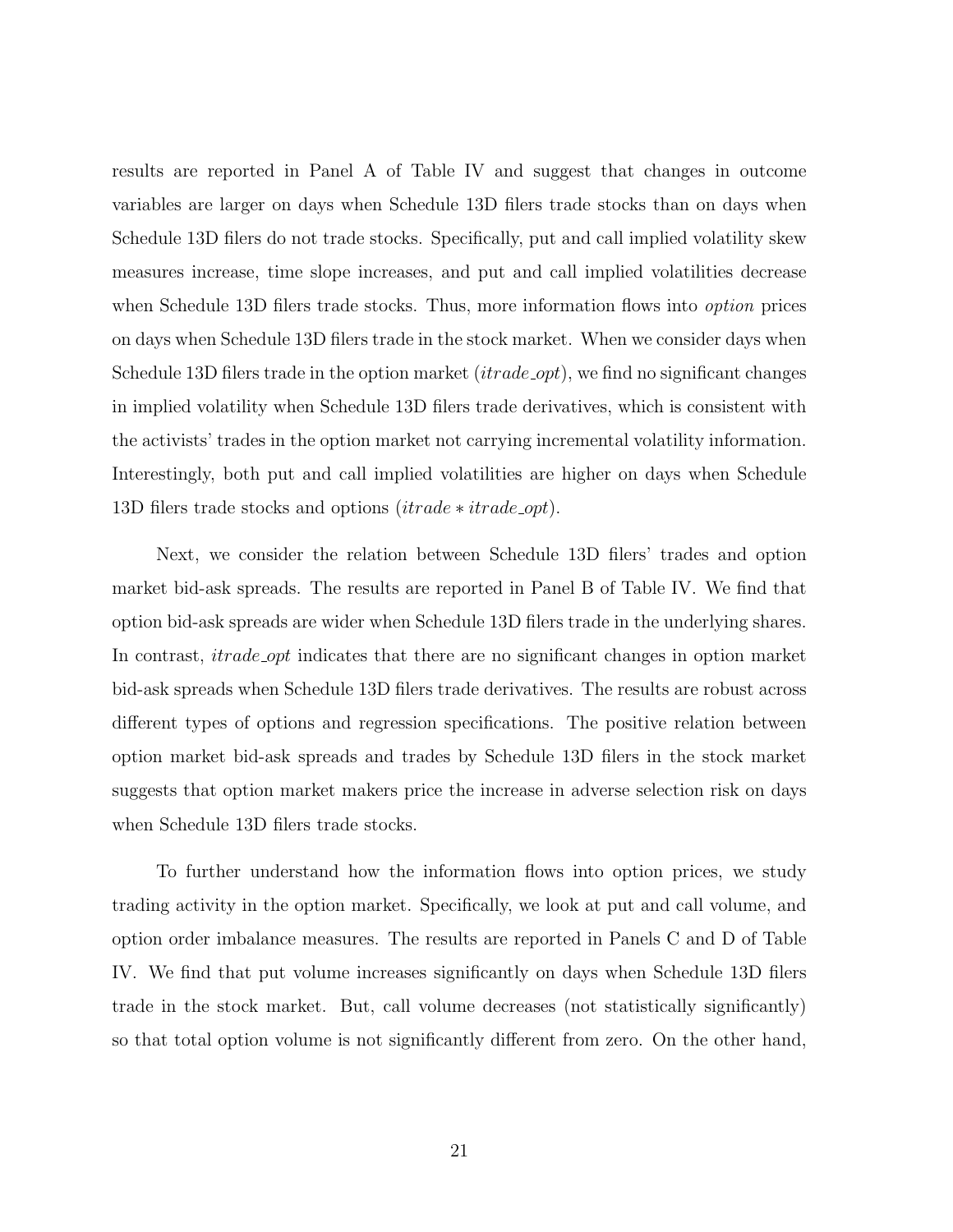both put and call volume are significantly higher on days when schedule 13D filers trade options.

Option volume has little to say about trade direction, i.e. whether investors buy or sell options. To explore this dimension we analyze option order imbalance, computed as the difference between the number of buy and sell-initiated option trades by nonmarket-makers divided by total number of option trades for a given stock and day.<sup>12</sup> We consider both the total order imbalance and the order imbalance for trades when a new option contract is opened.

Panel D shows that measures of order imbalance are significantly higher only on days when Schedule 13D filers trade both stocks and derivatives (*itrade ∗ itrade\_opt*).

Finally, we describe the relation between Schedule 13D filers' trades in stock market (itrade) and stock market activity measures. We compare the market-adjusted returns, bid-ask spread, volatility, and trading volume on days when Schedule 13D filers trade and on days when Schedule 13D filers do not trade during the 60-day disclosure period. The evidence is consistent with trades by Schedule 13D filers affecting stock prices. Consistently with the evidence documented by Collin-Dufresne and Fos (2015), marketadjusted returns (eret) are higher by 0.18% on days when Schedule 13D filers trade. Thus, the evidence indicates that on days when Schedule 13D filers trade, prices move in the 'right' direction. Even though they have significant private information (as evidenced by the abnormal profits they generate) we find that, on days when Schedule 13D traders trade stocks, bid-ask spreads are lower and trading volume is higher. These results are consistent with Collin-Dufresne and Fos (2016), who predict that informed traders should select to trade when noise trading activity is large and when price impact is smaller. Finally, we find that the realized volatility is (insignificantly) higher on days

 $12$ Order imbalance ranges between -1 and +1. Our data identifies who (market-maker or non marketmaker) takes each side of option transaction and are aggregated at the option contract by day level. Muravyev (2015) describes the data and order imbalance measures in detail.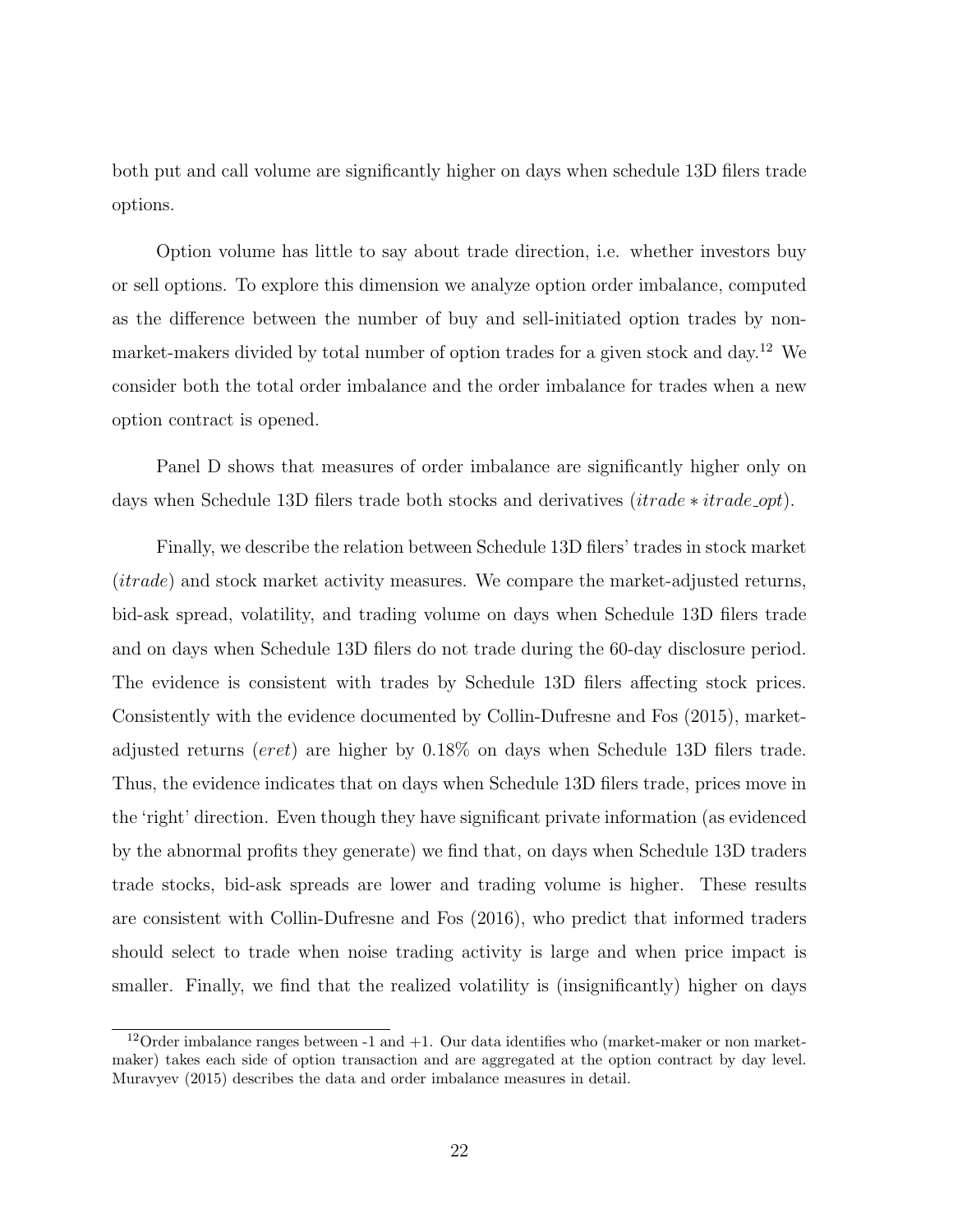when Schedule 13D filers trade, which is also consistent with more information being incorporated in prices on those days.

We next consider days when Schedule 13D filers trade derivatives  $(itrade\_opt)$ . We find that the market-adjusted stock returns, volatility, and trading volume are higher on days when Schedule 13D filers trade options. For example, the market-adjusted returns are higher by 0.52% on days when Schedule 13D filers trade derivatives.

As we discussed in Section I, whereas Schedule 13D filers have to disclose whether they have used derivatives, the precision of the disclosed information is vaguely specified if derivatives are not the subject security. For example, Schedule 13D filers do not have to disclose on what days they traded derivatives. To avoid any selection bias induced by voluntary disclosure of information, hereafter we drop events when activists use derivatives. It leaves us with 522 Schedule 13D filings, where we know when informed activists trade in the underlying shares, as well as that they do not trade any derivatives. Thus, if we detect an impact of informed stock trading on option markets, this cannot be due to the direct effect of informed order flow in options, but rather must be due to an indirect channel, e.g., to option traders reacting to the information revealed by the trading activity in the stock market.

If option market participants infer information from sources unrelated to Schedule 13D filers' trades, then changes in option market outcomes should be similar on days when Schedule 13D filers trade and on days when Schedule 13D filers do not trade. In contrast, if option market participants infer information from sources directly related to Schedule 13D filers' trades in the stock market, the changes in option market outcomes should be larger on days when Schedule 13D filers trade than on days when Schedule 13D filers do not trade. We estimate the following regression:

$$
y_{it} = \gamma_1 it \cdot \text{rad} e_{it} + X'_t \gamma_2 + \eta_i + \epsilon_{it}, \tag{2}
$$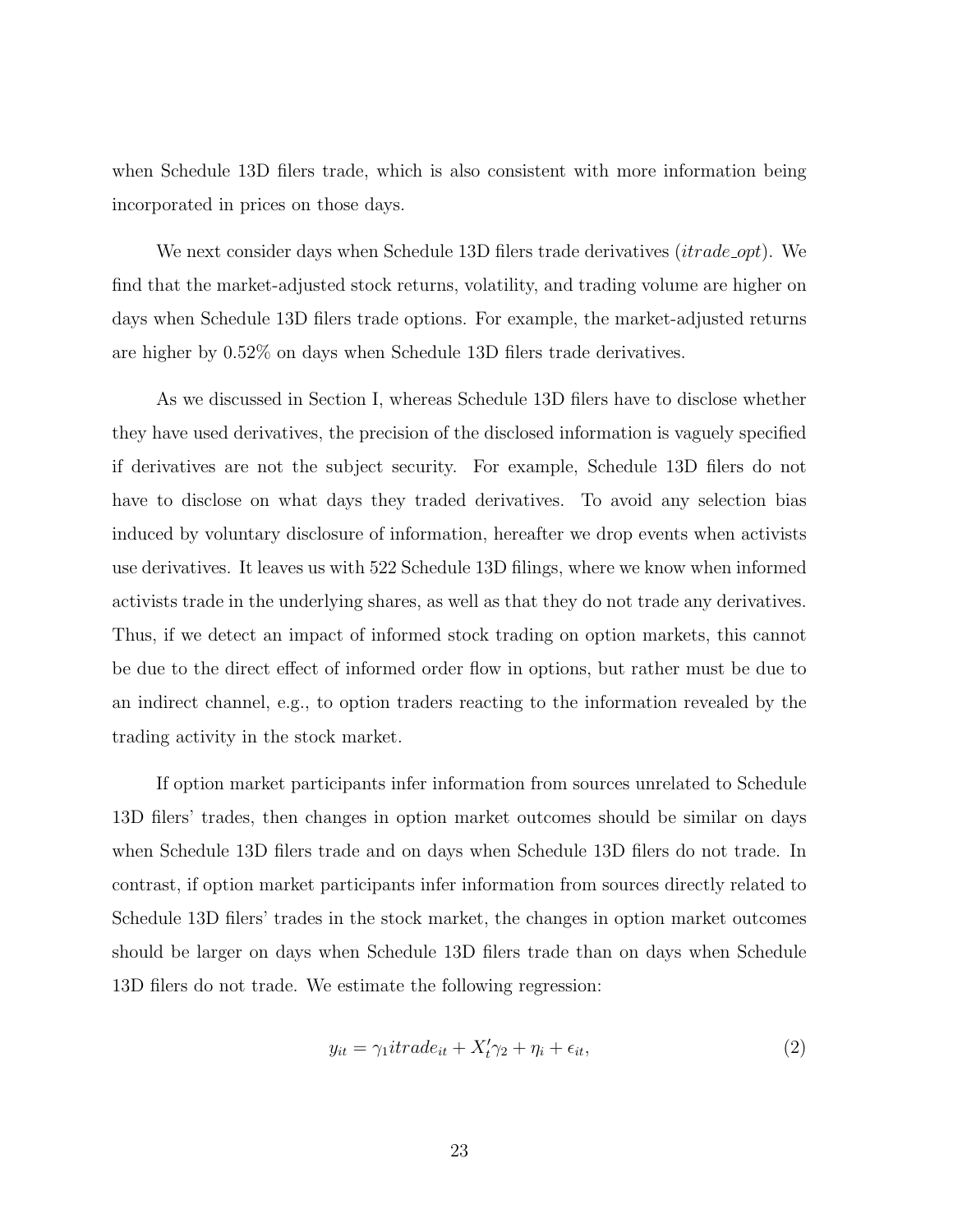where  $y_{it}$  is a measure of trading activity for company i on day t, it rade indicates days on which Schedule 13D filers trade in stock market, X is a vector of control variables (four Fama-French factors and VIX), and  $\eta_i$  are event fixed effects. Results are reported in Table V.

#### [Insert Table V here]

Overall, the results show that much of the changes in implied volatilities and in option bid-ask spreads happen on days when informed schedule 13D filers trade in the underlying equity market and even though they do not trade any derivatives.

So far, the evidence indicates that when information flows into prices, option bidask spreads increase. We next investigate whether this increase in bid-ask spreads reflects increased adverse-selection risk due to directional or volatility information. To capture differences in directional information, we split the sample based on the average buyand-hold return around the filing date in excess of the buy-and-hold return of the value-weighted market from 30 days prior to the filing date to 1 day afterwards. To capture differences in volatility information, we split the sample based on the difference in realized volatility during  $(t+2,t+6)$  and the remaining sample period. For each subsample, we report estimates of  $\gamma_1$  in regression (2). Table VI reports the results.

#### [Insert Table VI here]

Panel A explores the role of directional information. When we split the sample based on the average buy-and-hold return, we find that both in the high and low buy and hold return sub-samples, the coefficient of itrade for the change in option bidask is positive and economically significant. However, whereas the point estimate is slightly larger in the high than in the low buy-and-hold return sub-sample (0.40% versus 0.27%), the difference is not statistically significant. In contrast, Panel B shows that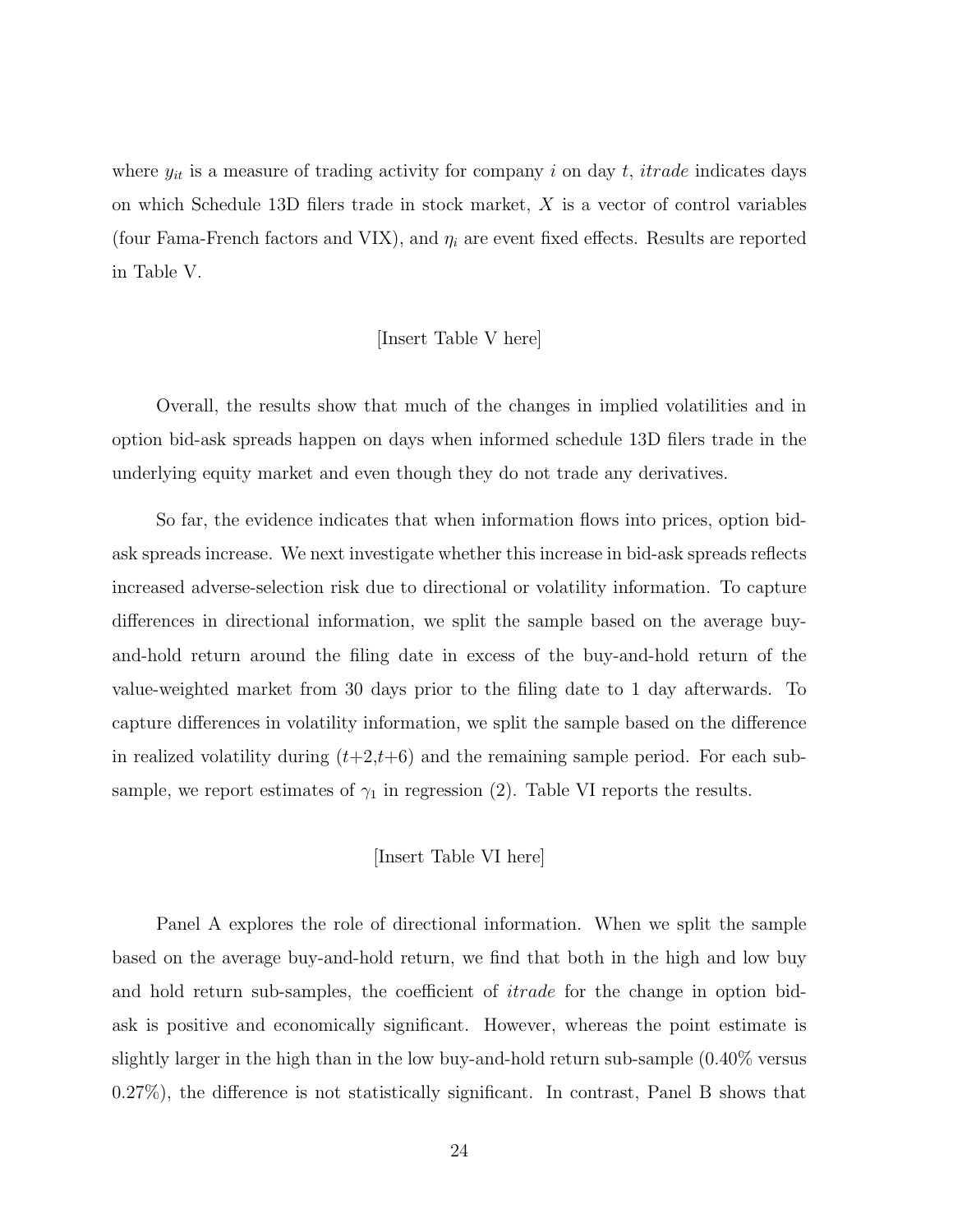the coefficient of itrade is significantly larger when the volatility drop is large. The coefficient is 0.58% when the volatility drop is large (highly statistically significant) versus 0.15% when the volatility drop is small. Overall, the results are consistent with volatility private information contributing more than directional private information to the increase in option bid-ask on days when activist trade stocks.

Column (3) in Table VI shows that changes in option market trading activity are also related to the type of private information. Whereas the coefficient of itrade does not change significantly with the magnitude of the directional information (Panel A), it does depend on the magnitude of volatility information (Panel B). The estimate of  $\gamma_1$  is positive and significant in option trading volume regression when the magnitude of the volatility information is small. In contrast, the estimate is negative and insignificant when the magnitude of the volatility information is large. When we consider the difference between the two estimates, we find that the estimate of  $\gamma_1$  is significantly more negative when the magnitude of the volatility information increases. This is consistent with option market participants staying out of the market when the magnitude of the volatility information is large.

#### D. How do option market makers learn about activist trading?

The results in the previous section show that much of the changes in implied volatilities and in option bid-ask spreads happen on days when informed Schedule 13D filers trade in the underlying equity market. This happens even when Schedule 13D filers do not trade any derivatives. In this section we investigate what mechanism might lead option market participants to adjust option prices on days when Schedule 13D filers trade in the underlying equity market.

We perform three tests. First, if option market participants learn from observing stock markets dynamics, then we would expect option prices to better reflect private information that flows into stock prices the higher the level of integration between two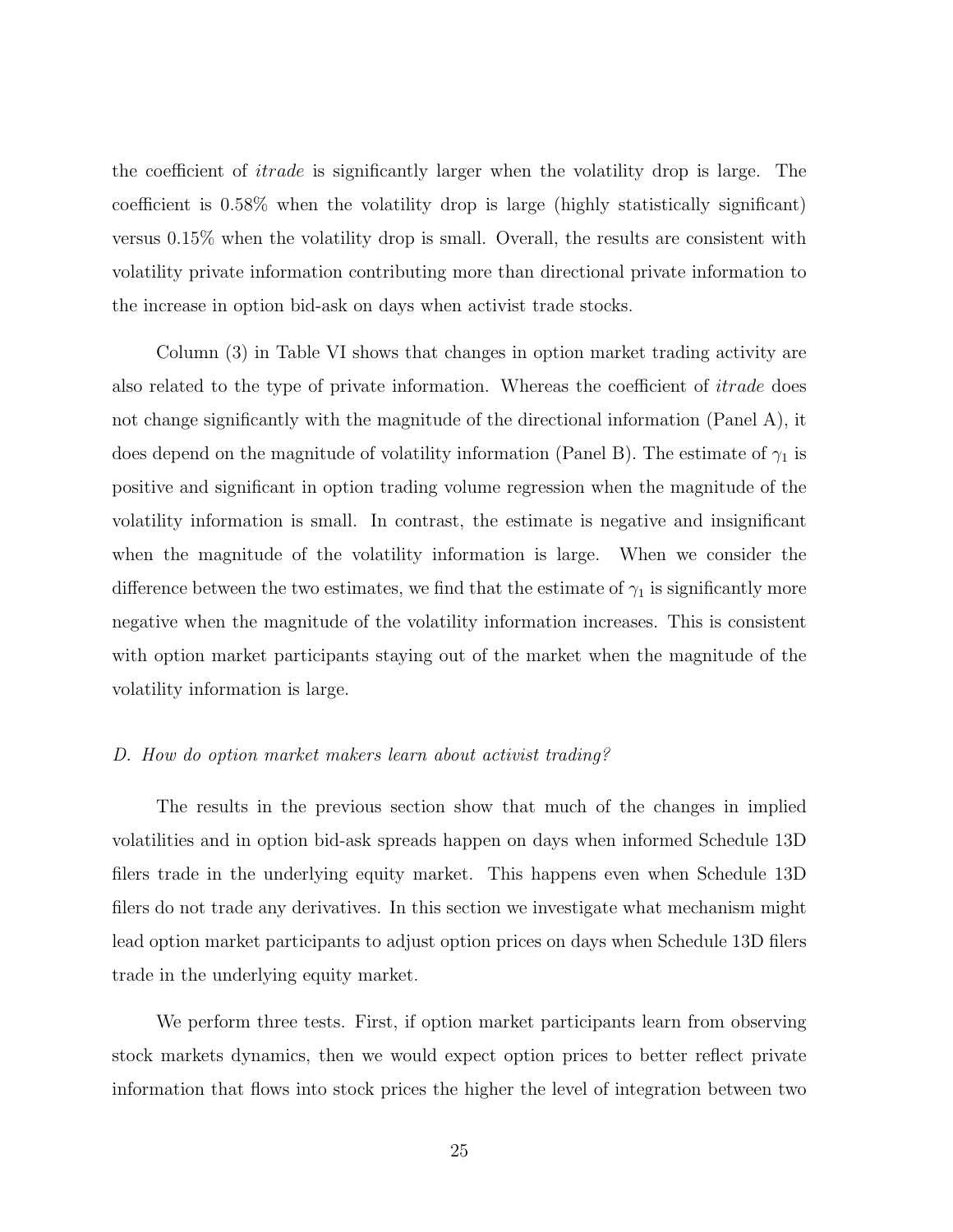markets. To test this empirically, we use the negative of the average absolute difference between implied volatility for call and put options during  $(t-90,t-60)$  prior to filing date as a proxy for integration between stock and option markets. The results are reported in Panel C of Table VI.

We find that the coefficient of *itrade* in the bid-ask spread regression is significantly larger when the level of integration is high. The coefficient is 0.57% when the level of integration is high (highly statistically significant) versus 0.07% when the level of integration is low (indistinguishable from zero). The difference between two coefficients is 0.50% and is highly statistically significant. Overall, the results suggest that private information on which informed investors trade in the stock market is better reflected in option bid-ask spreads when the level of integration between two markets is high.

Second, option market participants could learn from the price and volume activity in the stock market, as well as from lagged measures of price and volume activity in the option market. To investigate this possibility, we estimate equation (2), while expanding the list of control variables to include measures of price and volume activity in stock and option markets. Table VII reports the results.

#### [Insert Table VII here]

Column (1) reports estimates from the basic specification, which controls for four Fama-French factors and VIX. When we augment the specification with stock market bid-ask spread, stock volume, and realized volatility (column (4)), the coefficient of itrade decreases from 0.0361 to 0.0230 in implied volatility regression (Panel A). When we further control for option volume and call skewness, the coefficient of *itrade* further decreases to 0.0205 (column (6)). Taken together, these observable characteristics lead to a significant reduction in the coefficient of  $itrade$ , explaining about  $3/7$  of the coefficient. Thus, the results support our conjecture that observable stock and option characteristics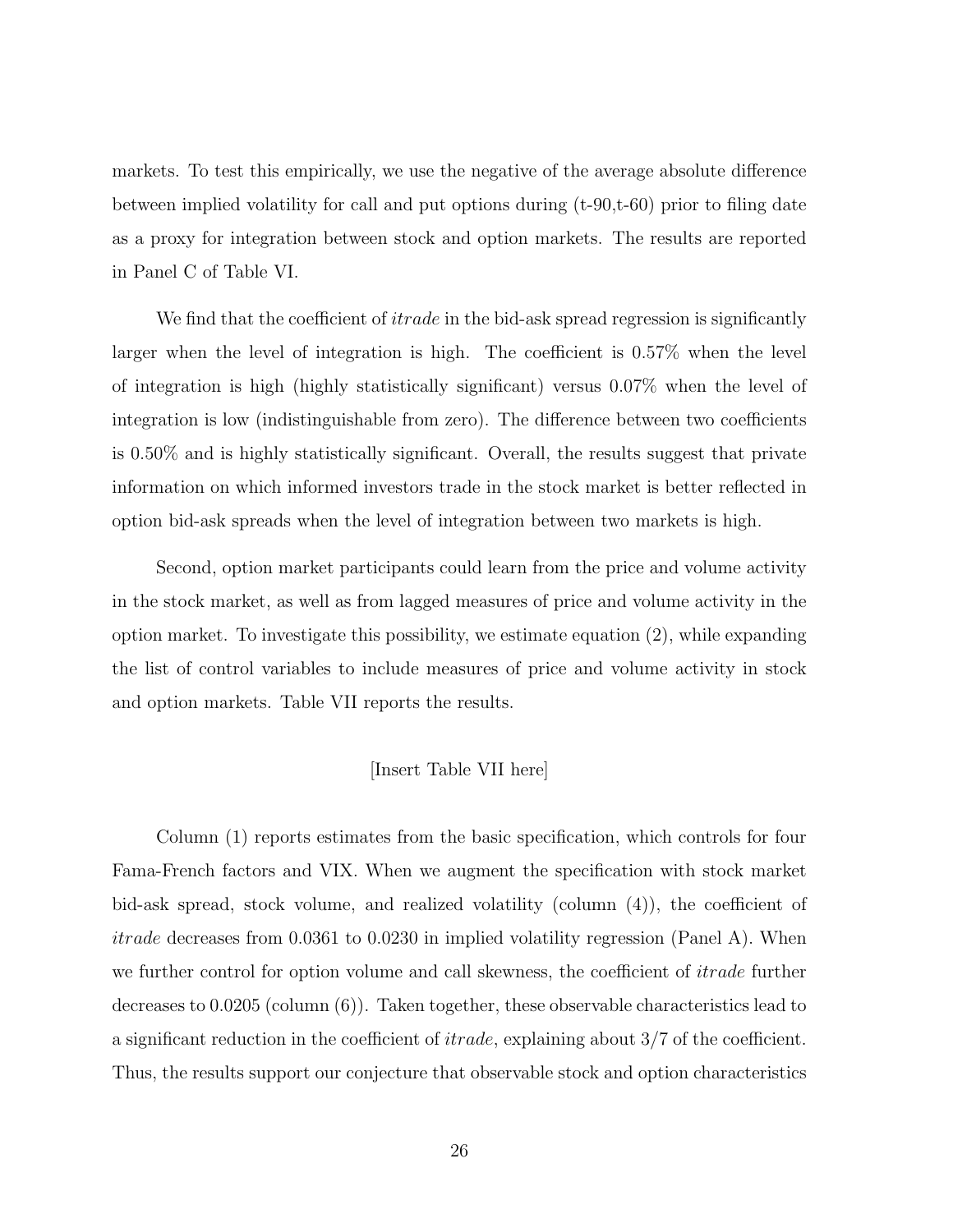lead market participants to adjust option prices on days when Schedule 13D filers trade in the underlying equity market.

In panel C we report coefficients of *itrade* in implied volatility time slope regression. We find that controlling for basic stock and option market observable characteristics explains about 1/5 of itrade coefficient, which decreases from 0.1123 to 0.0879. Similarly, panel D shows that the coefficient of itrade in option bid-ask spread regression decreases from 0.33% to 0.27%, corresponding to a reduction of about 1/5 in the coefficient. On the other hand, the same observables do not seem to explain a significant part of the itrade coefficient in implied volatility skew regression.

We conclude the analysis in this section by investigating the possibility that option market outcome variables change not only on days when Schedule 13D filers trade stocks, but also on surrounding days. If option market makers observed trades by Schedule 13D filers, option market outcome variables would differ from their normal levels only on days when Schedule 13D filers trade stocks. In contrast, if option market makers use a a variety of observable characteristics (that are not directly observable to the econometrician) that confer them with an imperfect signal of the activists' trading activity, then option market outcome variables would be expected to differ from their normal levels also on days surrounding Schedule 13D filers' trades.

To test this hypothesis, we estimates the following regression:

$$
y_{it} = \sum_{\tau=-2}^{\tau=2} \gamma_{\tau} it \, r \, a e_{it-\tau} + \eta_i + X_t' \beta + \epsilon_{it}, \tag{3}
$$

where  $y_{it}$  is an outcome variable for company i on day t minus the outcome variable for the matched stock,  $itrade_{it-\tau}$  indicates days before and after days on which Schedule 13D filers trade in stock market, X is a vector of control variables, and  $\eta_i$  are event fixed effects. The results are reported in Table VIII. Columns (1), (3), (5), and (7) report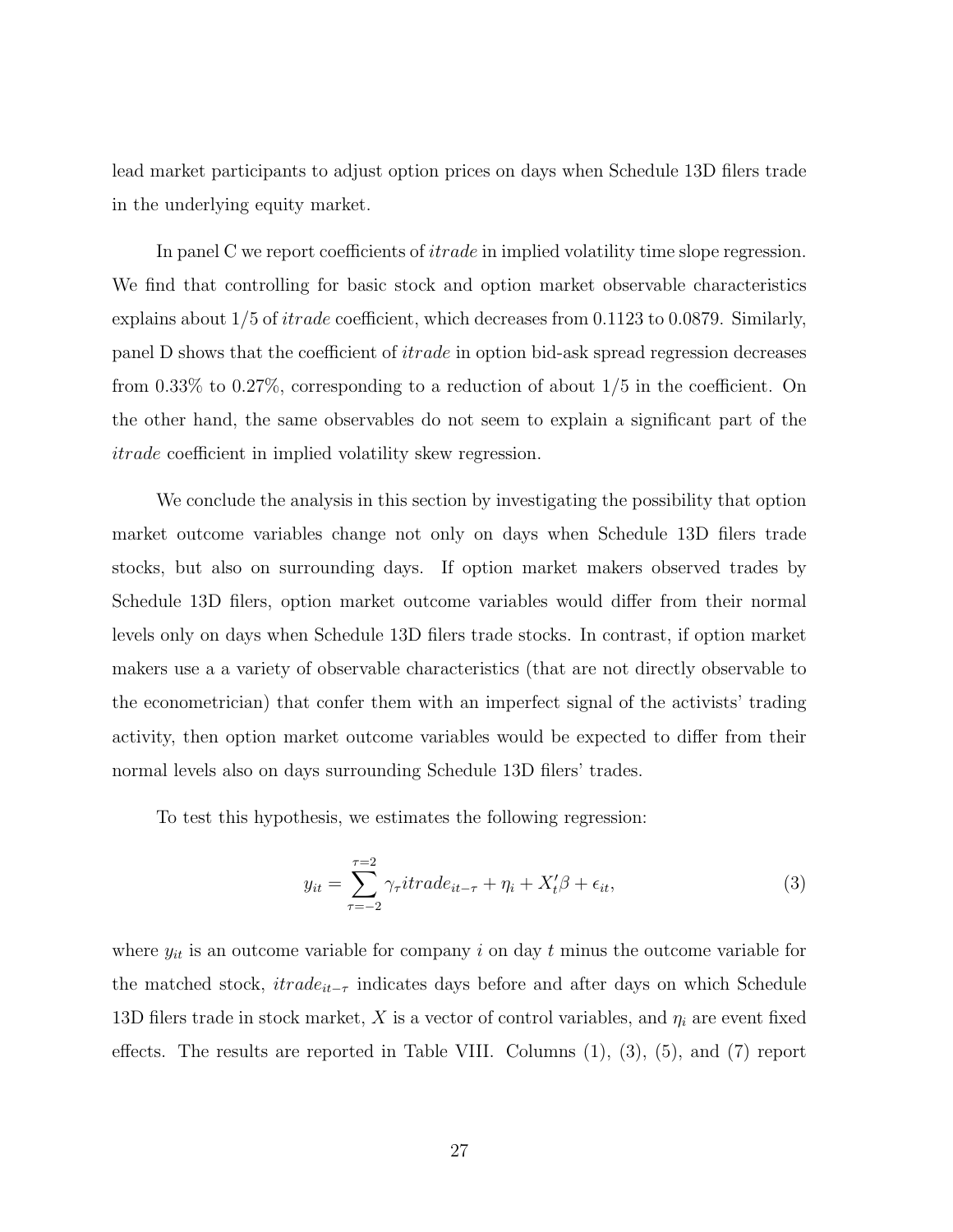estimates from regression (2) and columns (2), (4), (6), and (8) report estimates from regression (3).

#### [Insert Table VIII here]

We find that implied volatility, implied volatility skew, and implied volatility time slope also experience significant changes in the couple of days that surround days when Schedule 13D filers trade the underlying stock. For instance, implied volatility is lower not only on the day when schedule 13D trade the stock but also in the two days prior. Similarly, implied volatility skew and time slope are higher in the two days prior as well as after the day when scheduel 13D trade stocks. Only option bid-ask spread seems to be statistically significantly different only when  $itrade = 1$ . Overall, the evidence is consistent with option market makers not knowing precisely when Schedule 13D filers trade, but using variables observable to them to infer when informed trading is ocurring.

#### V. Conclusion

In this paper we use Schedule 13D data on trades by activist investors, who on average have substantial private information, to study how their information flows into stock and option prices. We find that Schedule 13D filers trades contain information about both the direction and the volatility of future stock returns. We find that both types of information are reflected in stock and option prices prior to Schedule 13D filing days. On days when Schedule 13D filers trade in stocks, option prices reflect the adverse selection risk associated with the volatility component of private information rather than the directional component.

We find that this class of informed investors rarely use derivatives. They trade little in derivatives (2.2%), but more (10%) when listed option markets are available. Schedule 13D filers use derivatives to leverage up their position in stocks and reduce the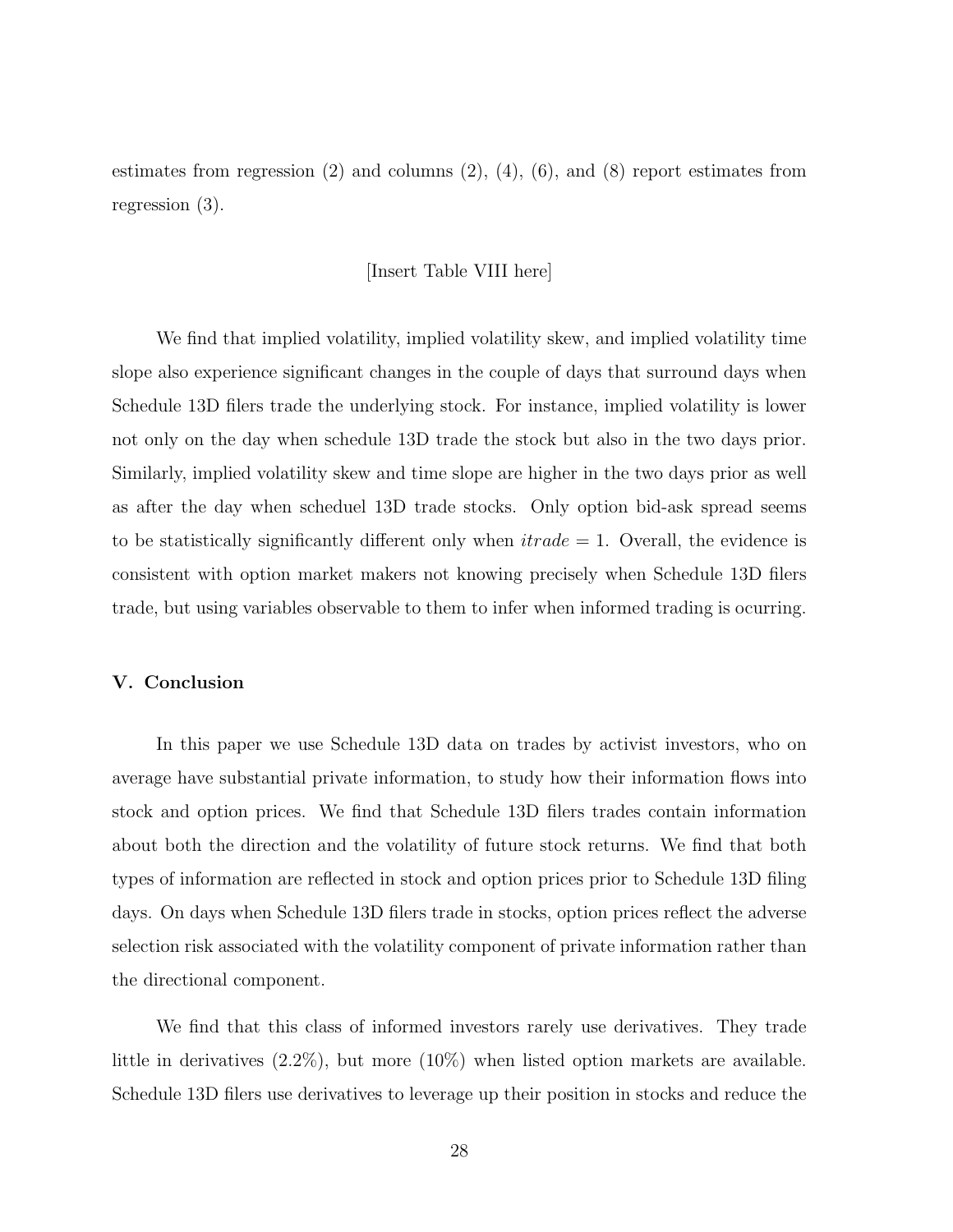cost of the HSR disclosure rule. Interestingly, even when informed investors do not trade in derivatives, option markets seem to respond to their trades in the stock market. On days when they trade in stocks, realized volatility increases, implied volatilities decrease, bid-ask spreads in options widen, and put volume increases.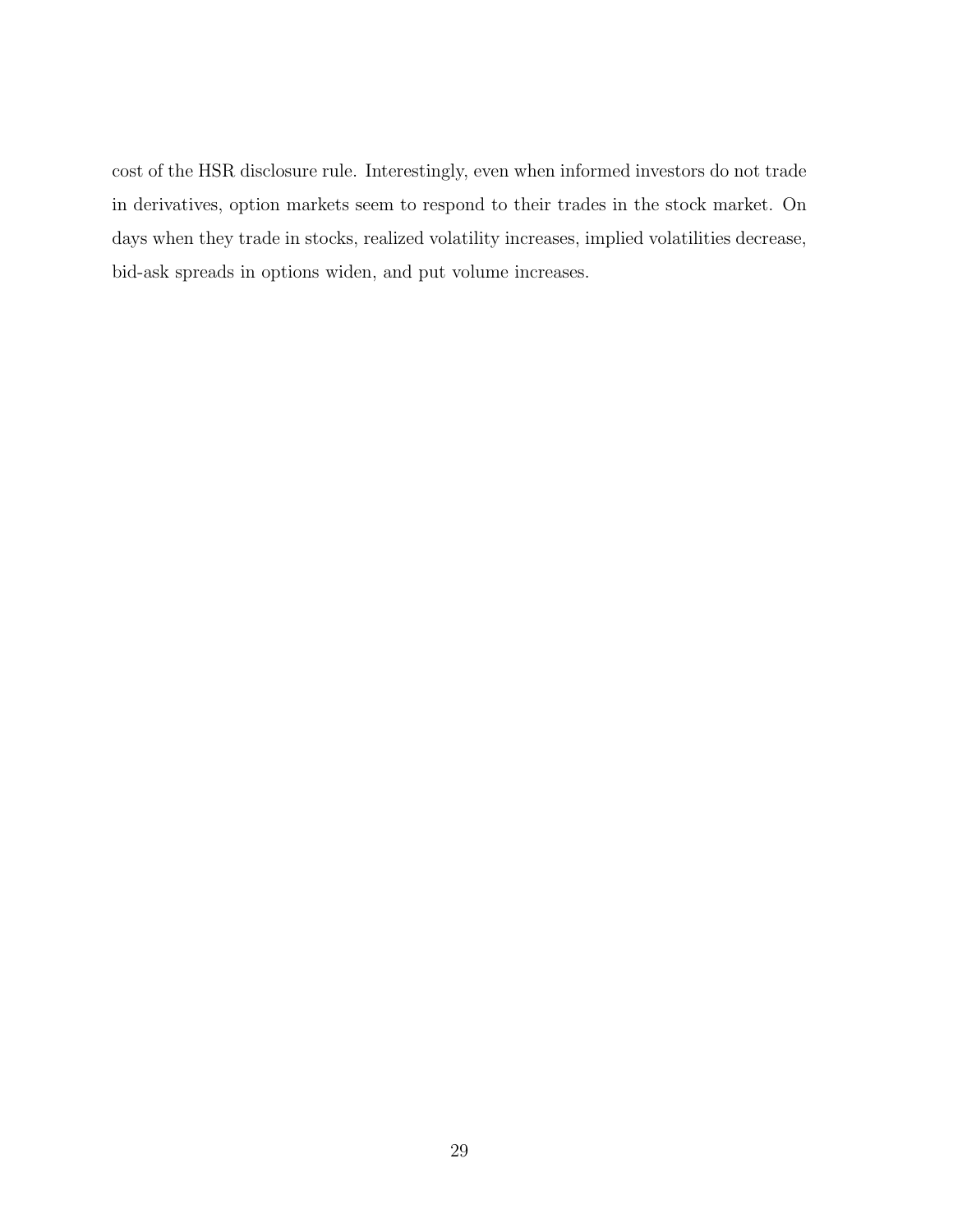### References

- Ahern, K. R., 2017. Information networks: Evidence from illegal insider trading tips. Journal of Financial Economics 125 (1), 26–47.
- Amihud, Y., January 2002. Illiquidity and stock returns: Cross-section and time-series effects. Journal of Financial Markets 5 (1), 31–56.
- Aragon, G., Martin, S., 2012. A unique view of hedge fund derivatives usage: Safeguard or speculation? Journal of Financial Economics 105 (2), 436–456.
- Augustin, P., Brenner, M., Subrahmanyam, M., 2014. Informed options trading prior to m&a announcements: Insider trading?, working paper.
- Back, K., 1993. Asymmetric information and options. Review of Financial Studies 6 (3), 435–472.
- Biais, B., Hillion, P., 1994. Insider and liquidity trading in stock and options markets. Review of Financial Studies 7 (4), 743–780.
- Black, F., 1975. Fact and fantasy in the use of options. Financial Analysts Journal 31 (4), 36–41+61–72.
- Brav, A., Jiang, W., Partnoy, F., Thomas, R., August 2008. Hedge fund activism, corporate governance, and firm performance. The Journal of Finance 63 (4), 1729– 1775.
- Brav, A., Mathews, R. D., 2011. Empty voting and the efficiency of corporate governance. Journal of Financial Economics 99 (2), 289 – 307.
- Burkart, M., Lee, S., 2015. Signalling to dispersed shareholders and corporate control. The Review of Economic Studies, 1–41.
- Cao, C., Griffin, J., Chen, Z., 2005. Informational content of option volume prior to takeovers. Journal of Business 78 (3), 1073–1109.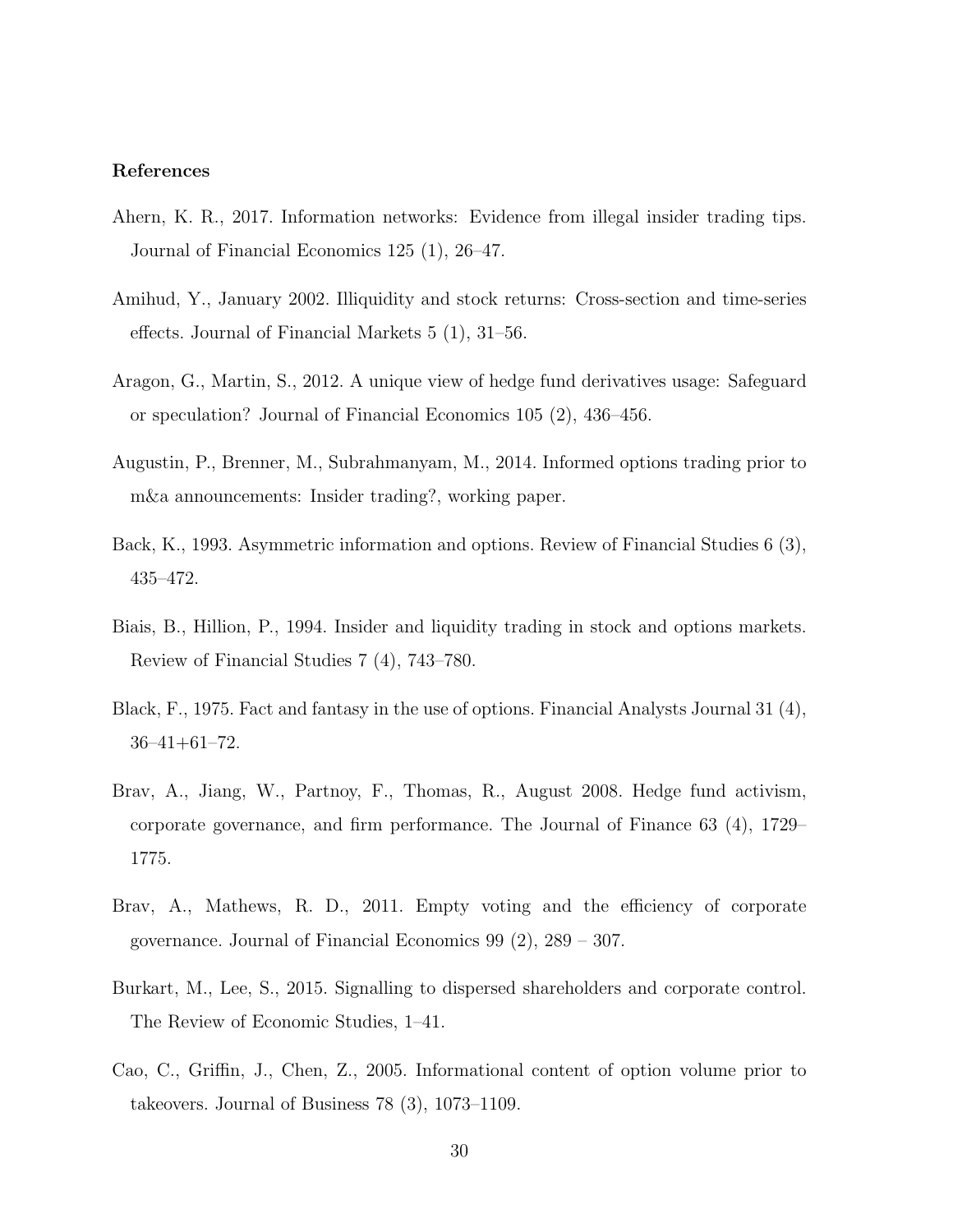- Chakravarty, S., Gulen, H., Mayhew, S., 2004. Informed trading in stock and option markets. The Journal of Finance 59 (3), 1235–1258.
- Chan, K., Chung, P., Fong, W.-M., 2002. The informational role of stock and option volume. Review of Financial Studies 15 (4), 1049–1075.
- Christoffersen, S., Geczy, C., Musto, D., Reed, A., 2007. Vote trading and information aggregation. The Journal of Finance 62 (6), 2897–2929.
- Collin-Dufresne, P., Fos, V., 2015. Do prices reveal the presense of informed trading? The Journal of Finance 70 (4), 1555–1582.
- Collin-Dufresne, P., Fos, V., 2016. Insider trading, stochastic liquidity, and equilibrium prices. Econometrica 84 (4), 1441–1475.
- Conrad, J., Dittmar, R., Ghysels, E., 2013. Ex ante skewness and expected stock returns. The Journal of Finance 68 (1), 85–124.
- Easley, D., O'Hara, M., Srinivas, P. S., 1998. Option volume and stock prices: Evidence on where informed traders trade. The Journal of Finance 53 (2), 431–465.
- Ge, L., Tse-Chun, L., Pearson, N., 2015. Why does the option to stock volume ratio predict stock returns?, Journal of Financial Economics, forthcoming.
- Gharghori, P., Maberly, E. D., Nguyen, A., 2016. Informed trading around stock split announcements: Evidence from the option market, journal of Financial and Quantitative Analysis, forthcoming.
- Goncalves-Pinto, L., Grundy, B. D., Hameed, A., VAnDer Heijden, T., Zhu, Y., 2017. Why do option prices predict stock returns? the role of price pressure in teh stock market, working paper.
- Hayunga, D., Lung, P., 2014. Trading in the options market around financial analysts consensus revisions. Journal of Financial and Quantitative Analysis 49 (3), 725–747.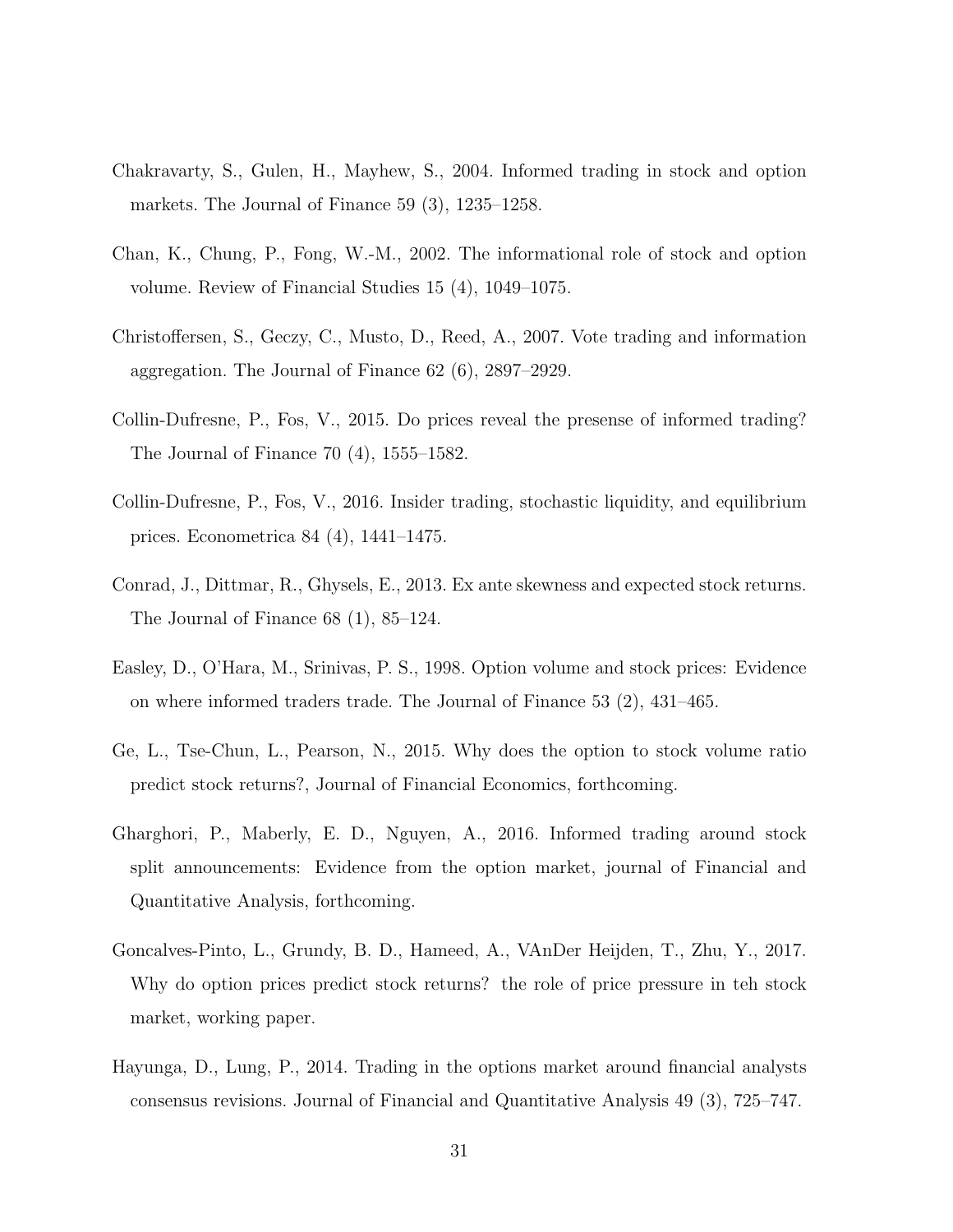- Hu, H. T., Black, B., 2007. Hedge funds, insiders, and the decoupling of economic and voting ownership: Empty voting and hidden (morphable) ownership. Journal of Corporate Finance 13 (23), 343 – 367.
- Hu, J., 2014. Does option trading convey stock price information? Journal of Financial Economics 111 (3), 625–645.
- Johnson, T., So, E., 2012. The option to stock volume ratio and future returns. Journal of Financial Economics 106 (2), 262–286.
- Kacperczyk, M., Pagnotta, E., 2016. Chasing private information, working paper.
- Klein, A., Zur, E., January 2009. Entrepreneurial shareholder activism: Hedge funds and other private investors. The Journal of Finance 64 (1), 187–229.
- Mayhew, S., Mihov, V., 2004. How do exchanges select stocks for option listing? The Journal of Finance 59 (1), 447–471.
- Muravyev, D., 2015. Order flow and expected option returns, Journal of Finance, forthcoming.
- Muravyev, D., Pearson, N. D., Broussard, J. P., 2013. Is there price discovery in equity options? Journal of Financial Economics 107 (2), 259–283.
- Ni, S., Pan, J., Poteshman, A., 2008. Volatility information trading in the option market. The Journal of Finance 63 (3), 1059–1091.
- Pan, J., Poteshman, A., 2006. The information in option volume for future stock prices. Review of Financial Studies 19 (3), 871–908.
- Poon, S.-H., Granger, C., 2003. Forecasting volatility in financial markets: A review. Journal of economic literature 41 (2), 478–539.
- Vijh, A., 1990. Liquidity of the CBOE equity options. The Journal of Finance 45 (4), 1157–1179.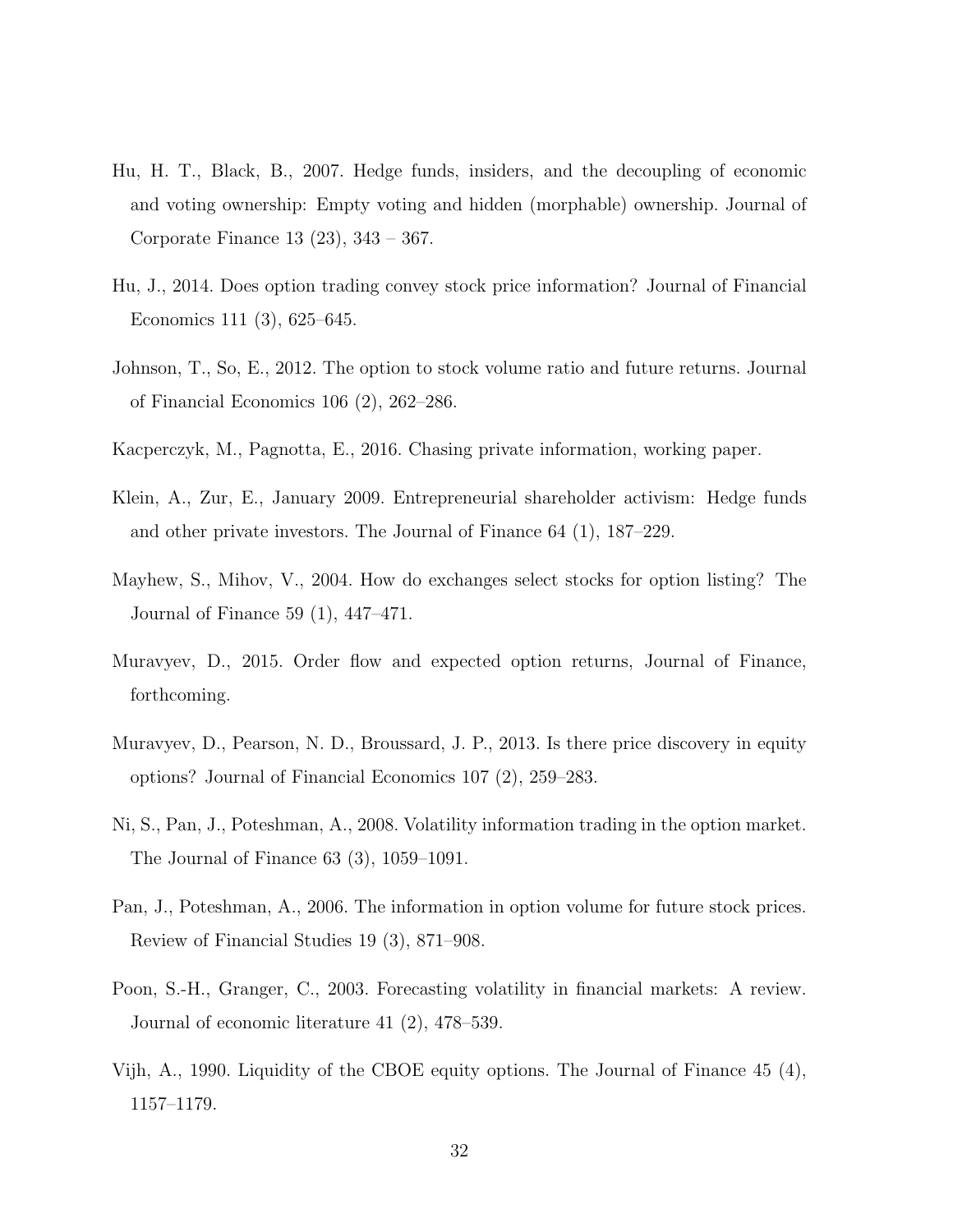

# Figure 1

Stock Return and Volatility around the filing date. In Panel A the solid line plots the average buy-and-hold stock return around the filing date in excess of the buyand-hold return of the value-weighted market from 50 days prior to the filing date to 40 days afterwards. Panel B plots the realized volatility from 50 days before the filing date to 50 days after. The realized volatility is defined in Table A1. The dark (gray) line plots the realized volatility for the sample of event (matched) stocks. Matched stocks are assigned based on the same industry, market cap, and previous year volatility. The filing date is the day on which the Schedule 13D filing is submitted to the SEC. The sample covers 580 Schedule 13D filings in which there are listed options on target firms.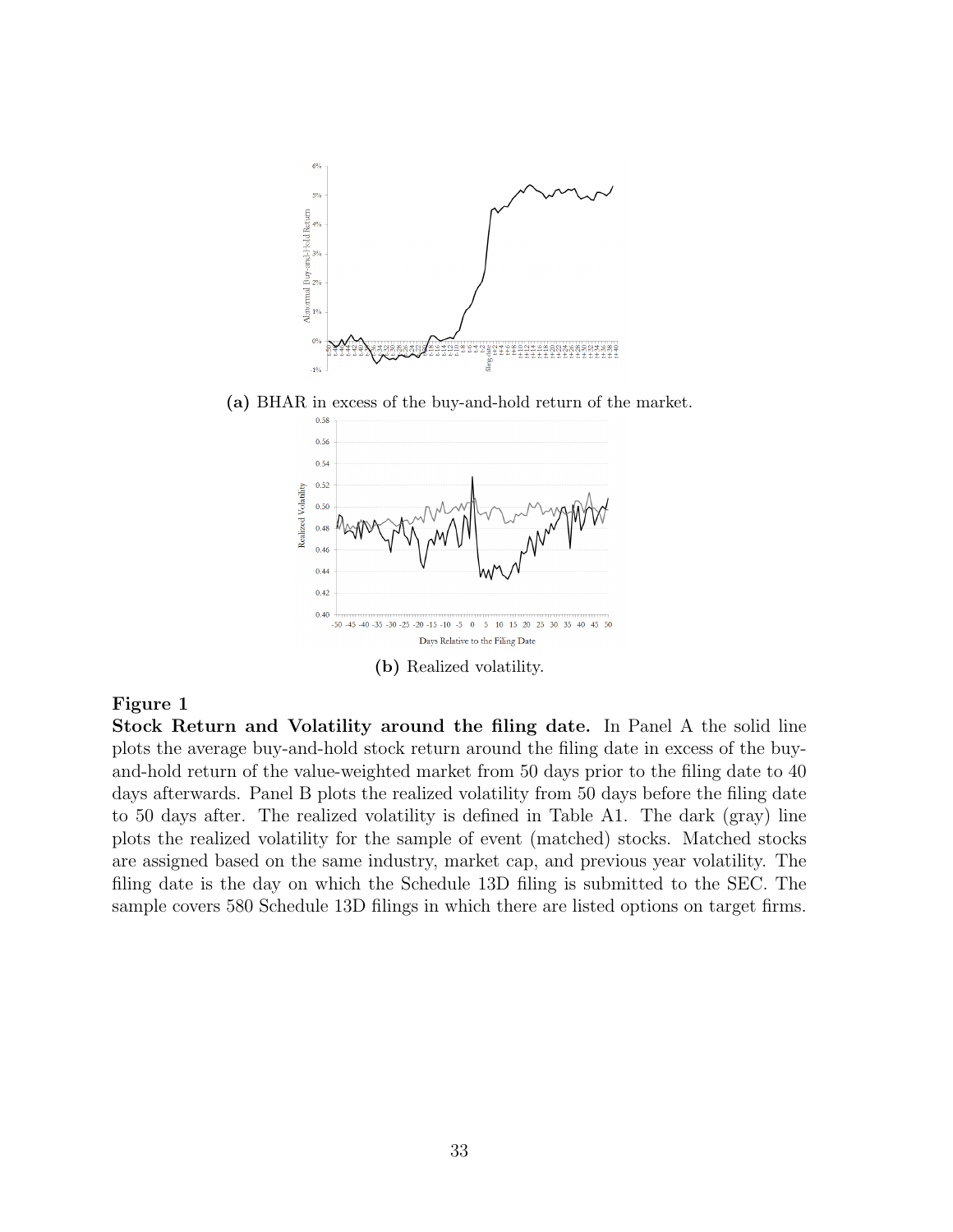

# Figure 2

Option implied volatility. In Panel A the dark line plots the average realized volatility over the next month from 50 days before the filing date to 50 days after. The dashed line plots implied volatilities of at-the-money options with one month till expiration. In Panel B the dark (gray) line plots the time slope for the sample event (matched) stocks from 50 days before the filing date to 50 days after. In Panels C and D the dark (gray) line plots put and call skew for the sample event (matched) stocks from 50 days before the filing date to 50 days after. All outcome variables are defined in Table A1. The sample covers 580 Schedule 13D filings in which there are listed options on target firms. Matched stocks are assigned based on the same industry, market cap, and previous year volatility.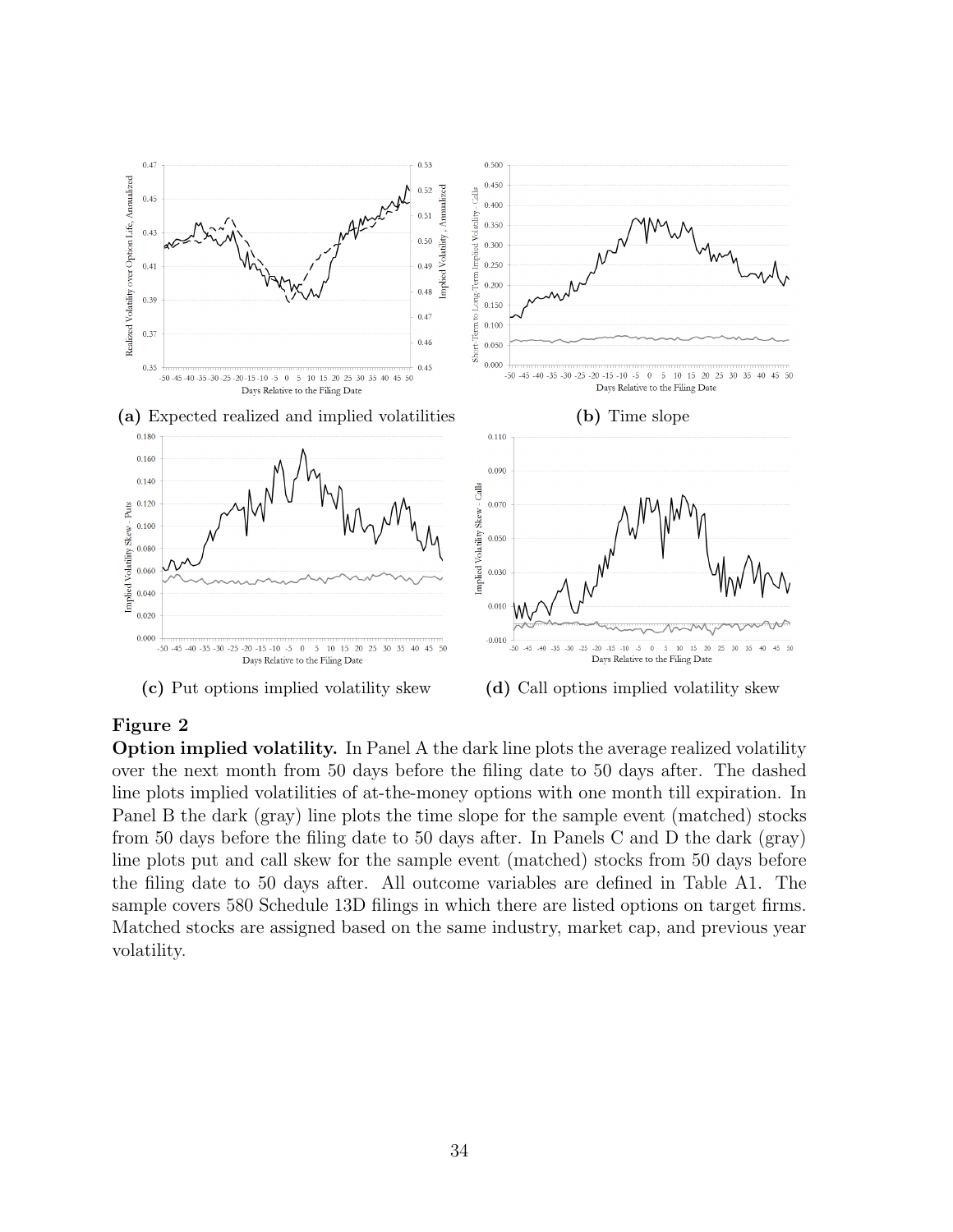

(a) Events with large drop in realized volatil-(b) Events with small change in realized ity. volatility.



(c) Events with an increase in realized volatility.

#### Figure 3

Implied and future realized volatilities: conditional results. Dark lines plot the average realized volatility over the next month from 50 days before the filing date to 50 days after. Dashed lines plot implied volatilities of at-the-money options with one month till expiration. In Panel A the sample is restricted to events with large decrease in realized volatility around the filing date. In Panel B the sample is restricted to events with small change in realized volatility around the filing date. In Panel C the sample is restricted to events with an increase in realized volatility around the filing date. All outcome variables are defined in Table A1. The sample covers 580 Schedule 13D filings in which there are listed options on target firms.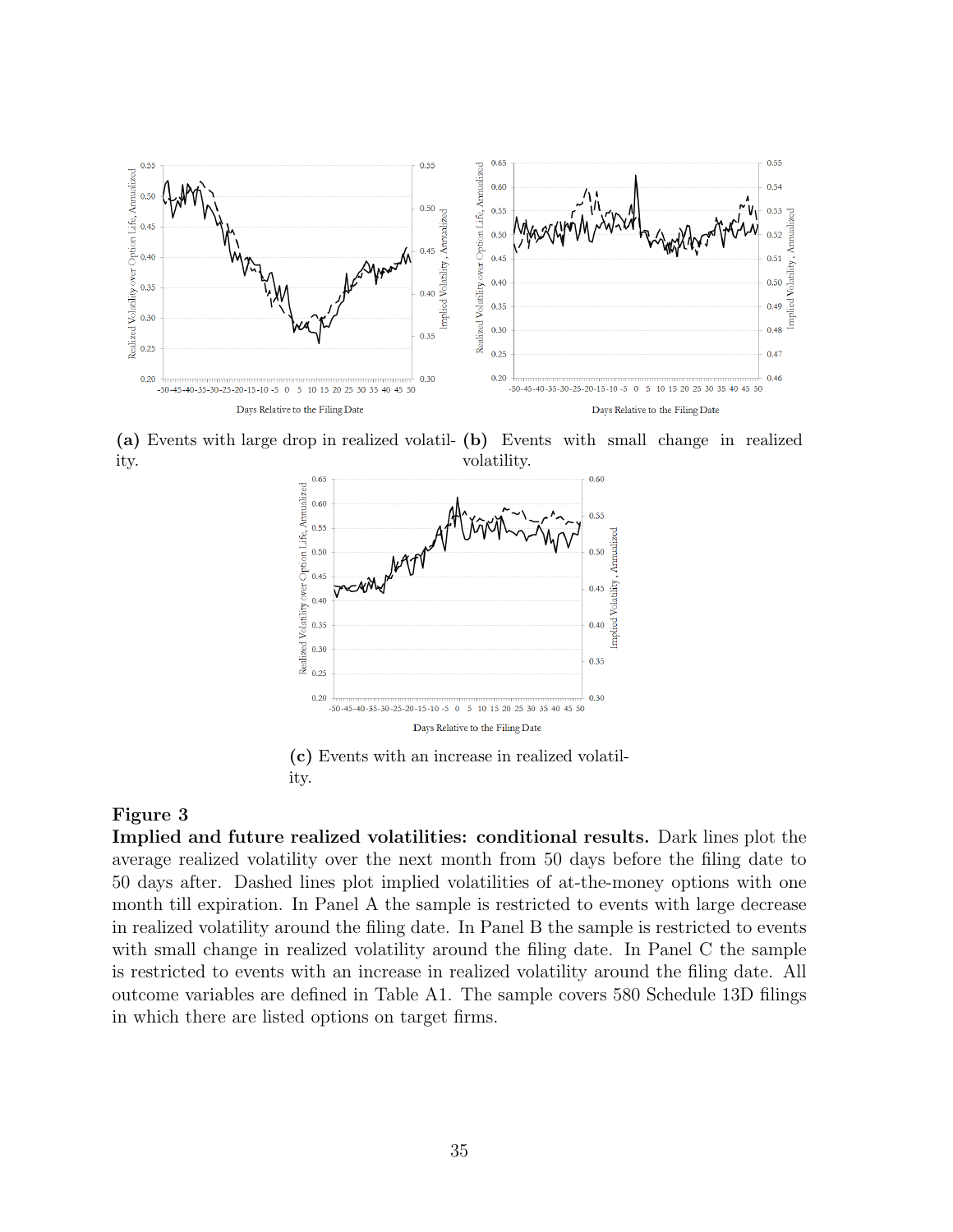# Table I

Realized volatility around the filing date. This table compares the level of annualized realized volatility before and after the filing date. The realized volatility is defined in Table A1. The sample covers 580 Schedule 13D filings in which there are listed options on target firms. Column (1) reports the average level of realized volatility for 50 days that precede the filing date. Column (2) reports the average level of realized volatility for 50 days after the filing date. Column (3) reports the average change in realized volatility around the filing date and the t-stat of the difference. Columns (4) to (6) repeat the analysis for the sample of matched stocks. Matched stocks are assigned based on the same industry, market cap, and previous year volatility. Column (7) reports the average difference-indifference in the realized volatility and the t-stat of the difference. \*\*\* indicates statistical significance at the 1% level.

|                                                                        | <b>Before</b><br>$\left( 1\right)$ | Event stocks<br>After<br>$\left( 2\right)$ | Difference<br>$\left(3\right)$                         | <b>Before</b><br>$\left(4\right)$ | Matched stocks<br><b>After</b><br>(5) | Difference<br>(6)                    | Diff-in-diff<br>7)                                    |
|------------------------------------------------------------------------|------------------------------------|--------------------------------------------|--------------------------------------------------------|-----------------------------------|---------------------------------------|--------------------------------------|-------------------------------------------------------|
| Realized volatility<br>(daily)<br>Realized volatility<br>$(intra-day)$ | $0.4075***$<br>$0.4700***$         | $0.3687***$<br>$0.4328***$                 | $-0.0388***$<br>$[-3.75]$<br>$-0.0372***$<br>$[-2.70]$ | $0.4281***$<br>$0.4961***$        | $0.4353***$<br>$0.5022***$            | 0.0072<br>[0.88]<br>0.0061<br>[0.51] | $-0.0460***$<br>$[-3.49]$<br>$-0.0433**$<br>$[-2.37]$ |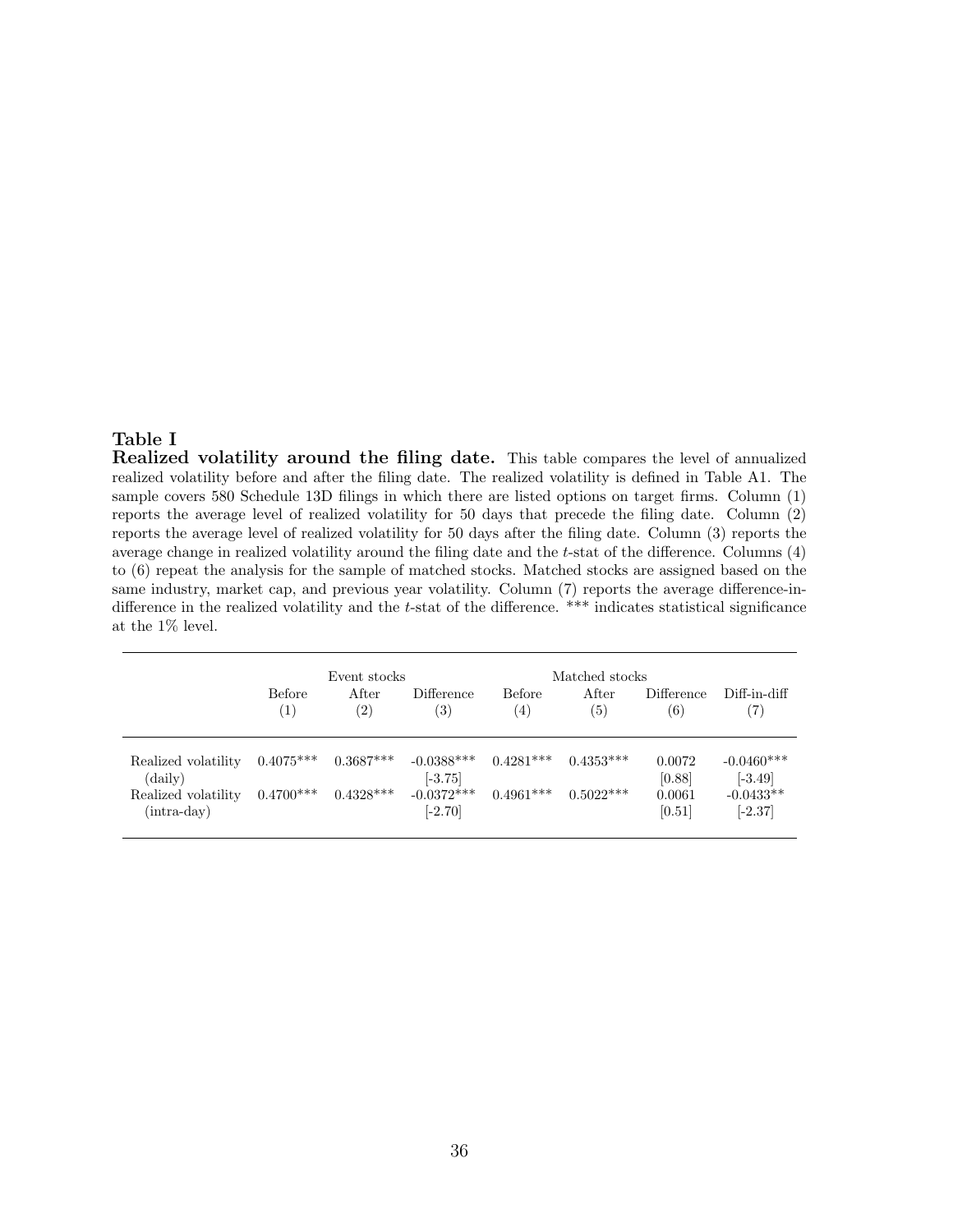## Table II

Does information flow into prices? Difference-in-differences estimates. This table analyzes differences in changes in outcome variables between event and matched stocks during  $(t-1,t-30)$  and  $(t-31,t-60)$  periods before the filing date. Matched stocks are assigned based on the same industry, market cap, and previous year volatility. All outcome variables are defined in Table A1. Column (1) reports the estimated difference-in-differences coefficients. Column (2) reports the corresponding t-statistics. The sample covers 580 Schedule 13D filings in which there are listed options on target firms. The sample covers the 60-day disclosure period only.  $*, **$ , and  $***$  indicate statistical significance at the 10%, 5%, and 1% levels, respectively.

|                        | (1)       | $Diff - event$ $Diff - control$<br>(2) | Diff-in-diff<br>(3) | $t$ -stat<br>(4) |
|------------------------|-----------|----------------------------------------|---------------------|------------------|
|                        |           |                                        |                     |                  |
| Panel A: Option market |           |                                        |                     |                  |
| IV Call                | $-0.0153$ | 0.0064                                 | $-0.0217***$        | $-3.10$          |
| Change in IV Call      | $-0.0001$ | 0.0004                                 | $-0.0005$           | $-1.30$          |
| IV Put                 | $-0.0146$ | 0.0046                                 | $-0.0192***$        | $-2.79$          |
| Change in IV Put       | $-0.0002$ | 0.0005                                 | $-0.0007*$          | $-1.86$          |
| Put skew               | 0.0170    | $-0.0032$                              | $0.0202***$         | 3.99             |
| Call skew              | 0.0157    | $-0.0004$                              | $0.0161***$         | 4.26             |
| Time slope             | 0.1050    | 0.0111                                 | $0.0938***$         | 6.91             |
| Panel B: Stock market  |           |                                        |                     |                  |
| Excess Return          | 0.0008    | $-0.0002$                              | $0.0010**$          | 2.21             |
| Volatility             | $-0.0004$ | 0.0004                                 | $-0.0008$           | $-1.45$          |
| Vol (log)              | 0.1913    | 0.0264                                 | $0.1649***$         | 7.32             |
|                        |           |                                        |                     |                  |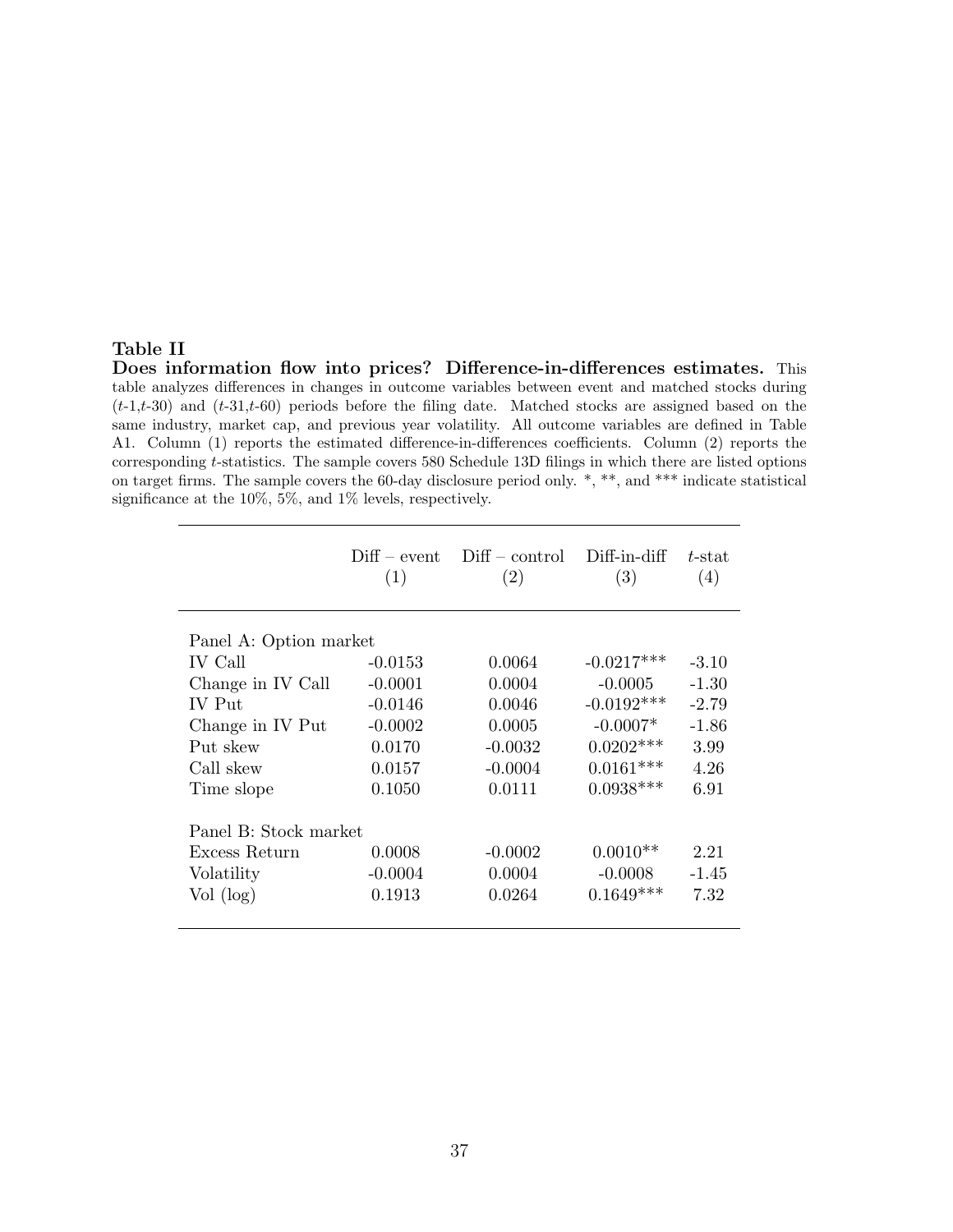# Table III

How do activists use derivatives? This table shows how activists use derivatives. Column (1) reports results for all Schedule 13D filing with information on derivatives (66 events). Column (2) reports results for sub-sample with available listed options (58 events; see Section A for description of the "options available" criteria). Column (3) reports results for sub-sample with over-the-counter derivatives being used by activists (28 events).

| Sample type:<br>Sample size:        | Full sample<br>66 events<br>(1) | Listed options<br>58 events<br>(2) | Over-the-counter<br>28 events<br>(3) |
|-------------------------------------|---------------------------------|------------------------------------|--------------------------------------|
| Types of derivatives                |                                 |                                    |                                      |
| Long Call                           | 0.848                           | 0.828                              | 0.964                                |
| Short Put                           | 0.364                           | 0.396                              | 0.429                                |
| Long Call and Short Put             | 0.242                           | 0.259                              | 0.428                                |
| Long Equity Swap                    | 0.106                           | 0.121                              | 0.107                                |
| Short Call                          | 0.054                           | 0.054                              | 0.000                                |
| Long Put                            | 0.000                           | 0.000                              | 0.000                                |
| No Long Exposure                    | 0.015                           | 0.017                              | 0.000                                |
| Ownership structure                 |                                 |                                    |                                      |
| Beneficial ownership - derivatives  | $2.3\%$                         | $2.1\%$                            | $4.0\%$                              |
| Beneficial ownership - common stock | $6.4\%$                         | $6.3\%$                            | $5.4\%$                              |
| Sample type                         |                                 |                                    |                                      |
| Options Available                   | 0.879                           | 1.000                              | 0.714                                |
| Over-the-counter                    | 0.424                           | 0.345                              | 1.000                                |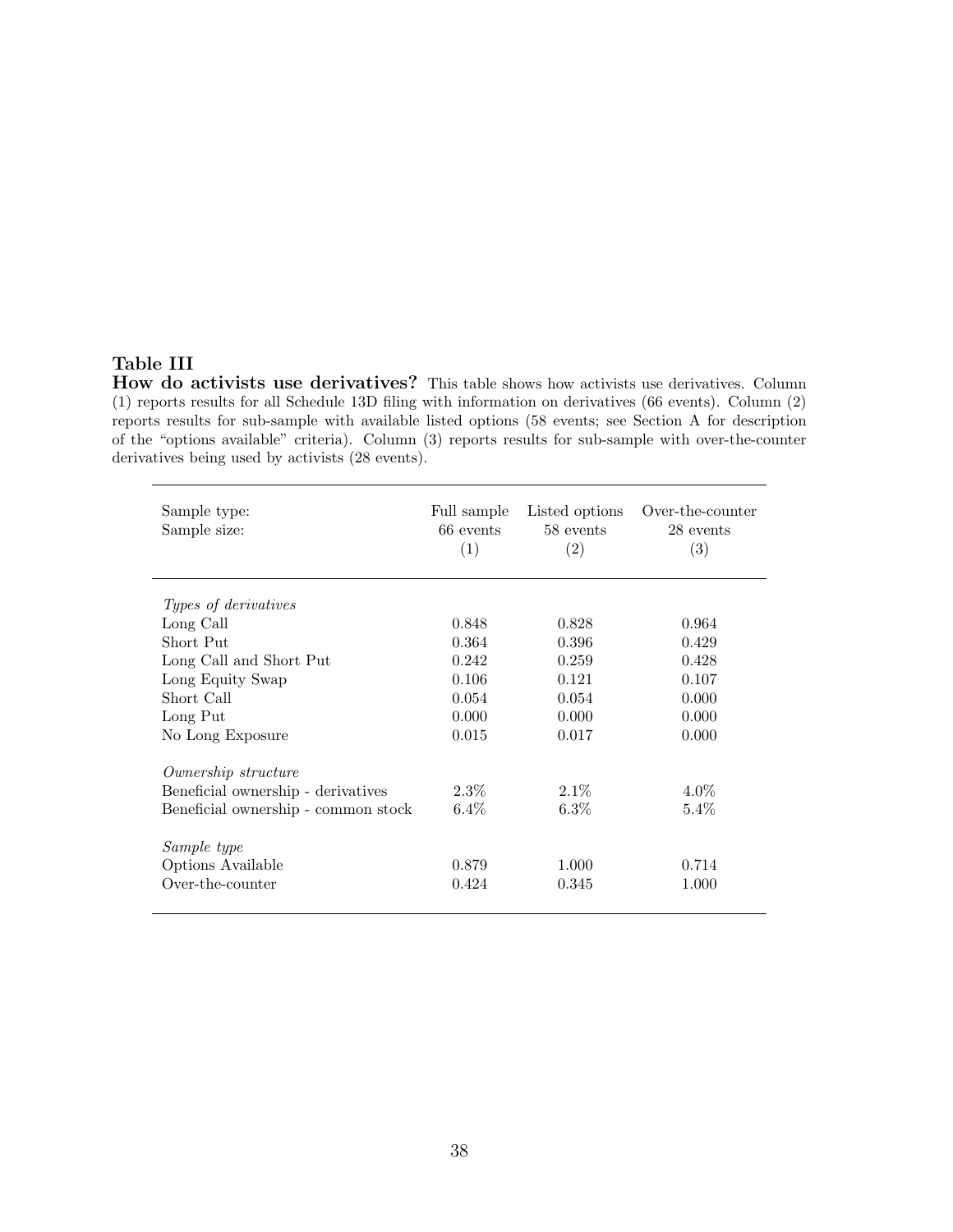#### Table IV

The flow of information into prices and informed trading. This table compares the outcome variables on days when Schedule 13D filers trade and on days when Schedule 13D filers do not trade. All outcome variables are defined in Table A1. The table reports estimates of  $\gamma_1$ ,  $\gamma_2$ , and  $\gamma_3$ from regression (1):  $y_{it} = \gamma_1 it \text{rad} e_{it} + \gamma_2 it \text{rad} e_{i} + \gamma_3 it \text{rad} e_{it} * it \text{rad} e_{i} + \eta_i + X_t' \gamma_4 + \epsilon_{it}$ , where  $y_{it}$  is a measure of trading activity for company i on day t minus a measure of trading activity for the matched stock, *itrade* indicates days on which Schedule 13D filers trade in stock market, *itrade\_opt* indicates days on which Schedule 13D filers trade in option market,  $X$  is a vector of control variables (four Fama-French factors and VIX), and  $\eta_i$  are event fixed effects. Matched stocks are assigned based on the same industry, market cap, and previous year volatility. The sample covers 580 Schedule 13D filings in which there are listed options on target firms and covers  $(t-1,t-60)$  period before the filing date. Heteroskedasticity-robust standard errors are clustered at the event level. \*, \*\*, and \*\*\* indicate statistical significance at the 10%, 5%, and 1% levels, respectively.

|                                               | itrade       | $t$ -stat | $itrade\_opt$ | $t$ -stat | $itrade*$<br>$itrade\_opt$ | $t$ -stat | $\boldsymbol{N}$ |
|-----------------------------------------------|--------------|-----------|---------------|-----------|----------------------------|-----------|------------------|
|                                               | (1)          | (2)       | (3)           | (4)       | (5)                        | (6)       | (7)              |
| Panel A: Implied volatility                   |              |           |               |           |                            |           |                  |
| <b>IV Call</b>                                | $-0.0327***$ | $-4.98$   | 0.0093        | 0.91      | $0.0470***$                | 2.89      | 38,988           |
| Change in IV Call                             | $-0.0022***$ | $-3.73$   | 0.0004        | 0.15      | $-0.0145$                  | $-0.99$   | 38,481           |
| <b>IV</b> Put                                 | $-0.0289***$ | $-4.38$   | 0.0062        | 0.62      | $0.0688***$                | 2.73      | 38,988           |
| Change in IV Put                              | $-0.0012**$  | $-2.30$   | 0.0004        | 0.16      | 0.0154                     | 1.10      | 38,481           |
| Panel B: Measures based on implied volatility |              |           |               |           |                            |           |                  |
| Put skew                                      | $0.0268***$  | 4.77      | 0.0126        | 1.35      | 0.0141                     | 0.47      | 38,988           |
| Call skew                                     | $0.0201***$  | 4.03      | 0.0037        | 0.45      | $-0.0474$                  | $-1.31$   | 38,988           |
| Time slope                                    | $0.1069***$  | 6.45      | $-0.0063$     | $-0.35$   | 0.2779                     | 1.57      | 38,988           |
| Panel C: Bid-Ask spread                       |              |           |               |           |                            |           |                  |
| All options                                   | $0.0030***$  | 3.37      | 0.0001        | 0.08      | 0.0000                     | $-0.01$   | 32,193           |
| Call options                                  | $0.0028***$  | 2.98      | $-0.0012$     | $-0.63$   | 0.0048                     | 0.73      | 30,611           |
| Put options                                   | $0.0028***$  | 2.71      | 0.0017        | 0.94      | $-0.0066$                  | $-0.83$   | 29,870           |
| Panel D: Trading activity                     |              |           |               |           |                            |           |                  |
| Option Volume (log)                           | $-0.0202$    | $-0.24$   | $0.7466***$   | 4.58      | $-0.1725$                  | $-0.28$   | 38,827           |
| Put volume (log)                              | $0.2564***$  | 2.77      | $0.5628*$     | 1.87      | 0.4434                     | $0.65\,$  | 38,827           |
| Call volume $(\log)$                          | $-0.1341$    | $-1.46$   | $0.7805***$   | 5.14      | $-0.3197$                  | $-0.53$   | 38,827           |
| Panel E: Order Imbalance                      |              |           |               |           |                            |           |                  |
| All trades                                    | $-0.0072$    | $-0.49$   | 0.0340        | 0.87      | $0.0654*$                  | 1.79      | 11,816           |
| Open trades                                   | $-0.0064$    | $-0.40$   | 0.0212        | 0.62      | $0.0751**$                 | 2.32      | 11,816           |
| Panel F: Stock market                         |              |           |               |           |                            |           |                  |
| Excess Return                                 | $0.0018***$  | 3.81      | $0.0052**$    | 2.21      | $-0.0035$                  | $-0.38$   | 39,113           |
| Bid-ask Spread                                | $-0.0004***$ | $-3.27$   | 0.0001        | 0.45      | $0.0011*$                  | 1.66      | 37481            |
| Volatility                                    | 0.0003       | 0.69      | $0.0049**$    | 1.98      | 0.0127                     | 1.14      | 39,113           |
| Vol (log)                                     | $0.3485***$  | 13.23     | $0.2865***$   | 3.84      | $-0.0684$                  | $-0.35$   | 39,113           |
|                                               |              |           |               |           |                            |           |                  |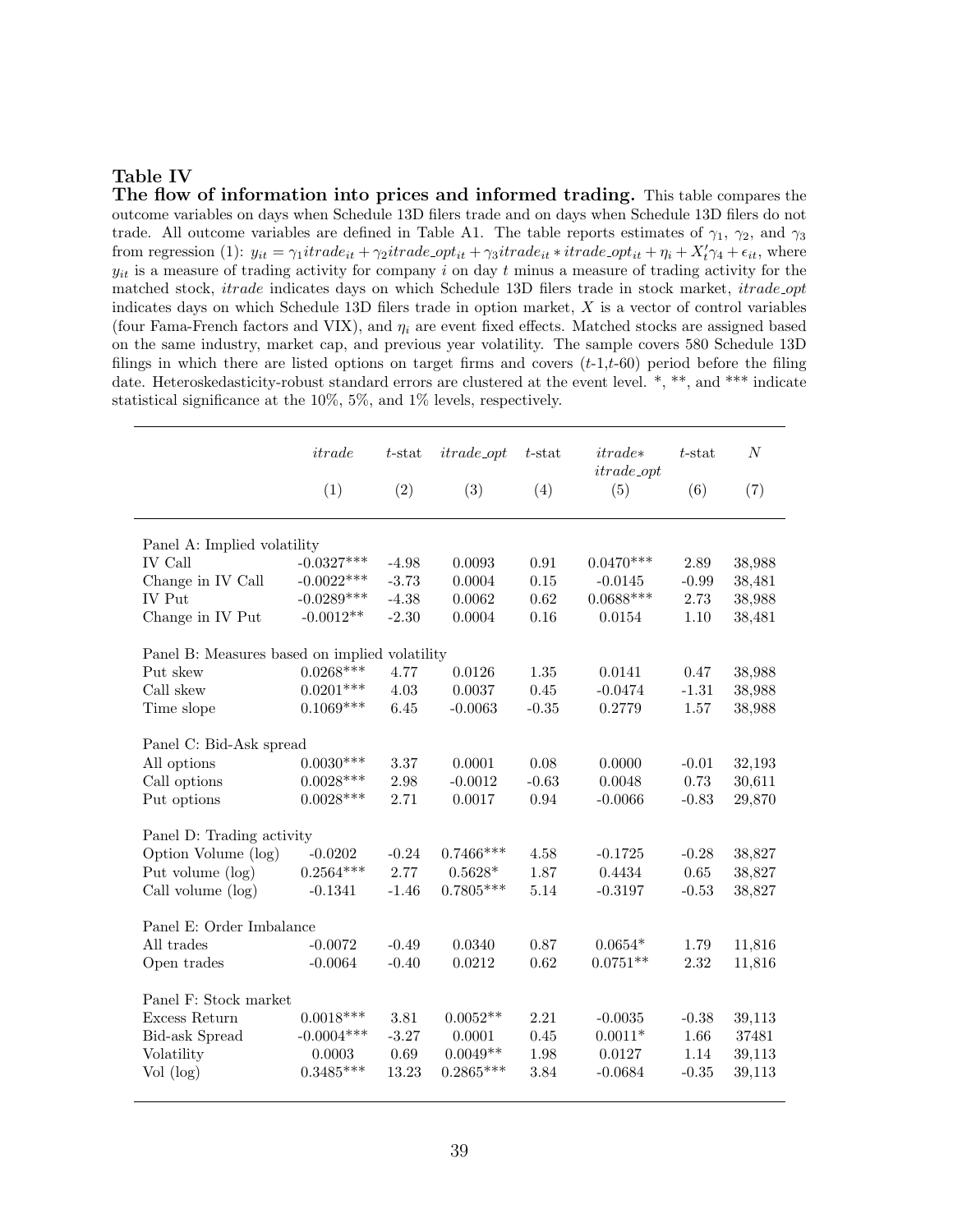#### Table V

#### The flow of information into prices and informed trading: No derivatives are

used. This table compares the outcome variables on days when Schedule 13D filers trade and on days when Schedule 13D filers do not trade. All outcome variables are defined in Table A1. The table reports estimates of  $\gamma_1$  from regression (2):  $y_{it} = \gamma_1 it \, r \, d e_{it} + \eta_i + X'_t \gamma_3 + \epsilon_{it}$ , where  $y_{it}$  is a measure of trading activity for company  $i$  on day  $t$  minus a measure of trading activity for the matched stock, *itrade* indicates days on which Schedule 13D filers trade in stock market, X is a vector of control variables (four Fama-French factors and VIX), and  $\eta_i$  are event fixed effects. Matched stocks are assigned based on the same industry, market cap, and previous year volatility. The sample covers 522 Schedule 13D filings in which there are listed options on target firms but Schedule 13D filers do not use any type of derivatives and covers  $(t-1,t-60)$  period before the filing date. Heteroskedasticity-robust standard errors are clustered at the event level.  $*, **$ , and  $***$  indicate statistical significance at the 10%, 5%, and 1% levels, respectively.

|                                               | itrade<br>(1) | $t$ -stat<br>(2) | $\cal N$<br>(3) |
|-----------------------------------------------|---------------|------------------|-----------------|
| Panel A: Implied volatility                   |               |                  |                 |
| <b>IV</b> Call                                | $-0.0361***$  | $-4.67$          | 35,681          |
| Change in IV Call                             | $-0.0026***$  | $-4.24$          | 35,346          |
| IV Put                                        | $-0.0317***$  | $-4.71$          | 35,815          |
| Change in IV Put                              | $-0.0013**$   | $-2.25$          | 35,346          |
| Panel B: Measures based on implied volatility |               |                  |                 |
| Put skew                                      | $0.0285***$   | 4.65             | 35,681          |
| Call skew                                     | $0.0356***$   | 3.71             | 27,510          |
| Time slope                                    | $0.1123***$   | 6.25             | 35,681          |
| Panel C: Bid-Ask spread                       |               |                  |                 |
| All options                                   | $0.0033***$   | 3.22             | 27,510          |
| Call options                                  | $0.0030***$   | 3.10             | 27,510          |
| Put options                                   | $0.0030***$   | 2.77             | 27,158          |
| Panel D: Trading activity                     |               |                  |                 |
| Option Volume (log)                           | $-0.0159$     | $-0.19$          | 35,675          |
| Put volume (log)                              | $0.2503***$   | 2.68             | 35,675          |
| Call volume (log)                             | $-0.1307$     | $-1.42$          | 35,675          |
|                                               |               |                  |                 |
| Panel E: Order Imbalance                      |               |                  |                 |
| All trades                                    | $-0.012$      | $-0.82$          | 10,338          |
| Open trades                                   | $-0.0118$     | $-0.72$          | 10,338          |
| Panel F: Stock market                         |               |                  |                 |
| Excess Return                                 | $0.0019***$   | 4.16             | 35,917          |
| <b>Bid-ask Spread</b>                         | $-0.0004***$  | $-3.28$          | 34,366          |
| Volatility                                    | 0.0004        | 0.84             | 35,917          |
| Vol (log)                                     | $0.3496***$   | 13.01            | 35,919          |
|                                               |               |                  |                 |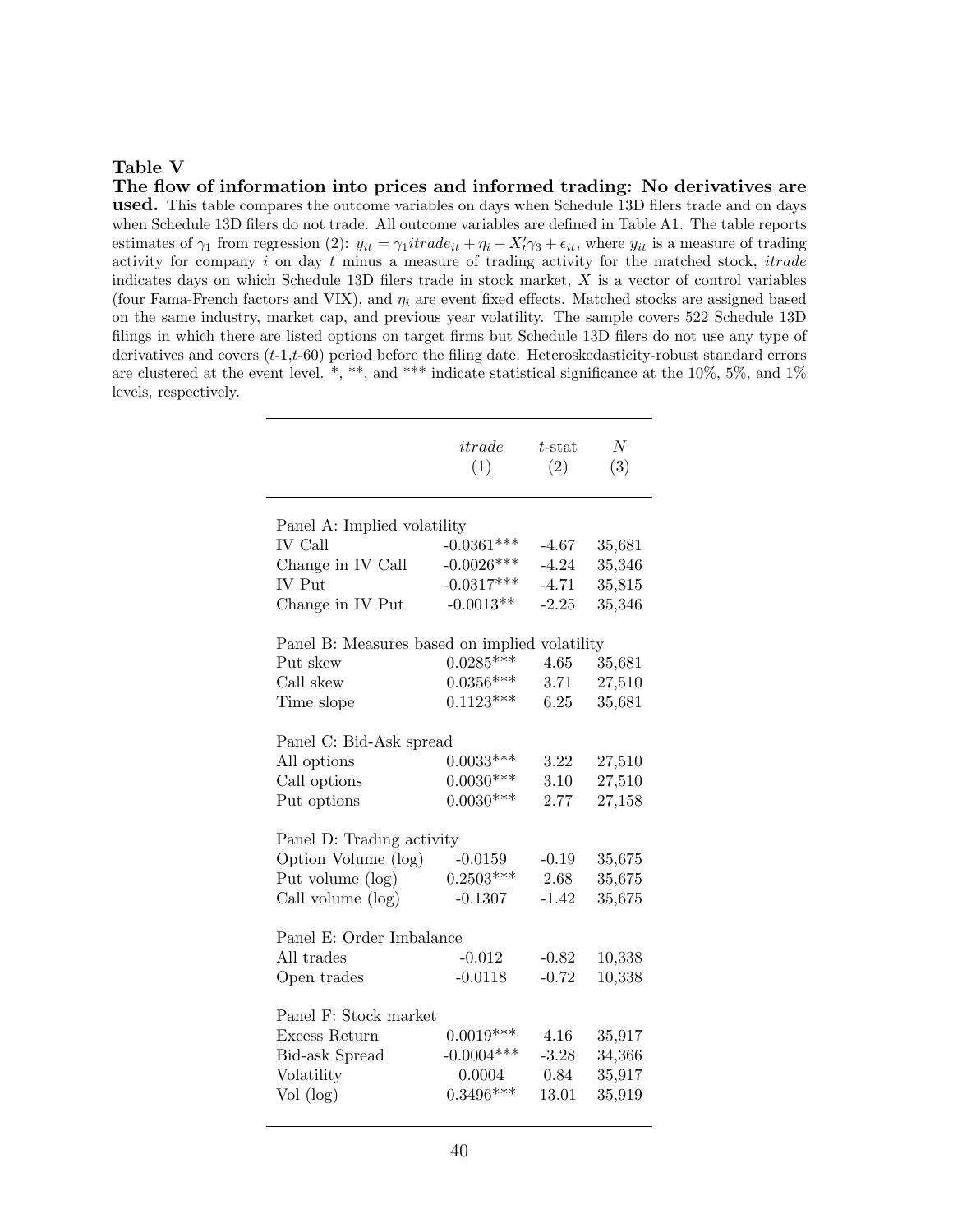#### Table VI

Cross-section variation tests. This table presents cross-sectional variations in the relations between changes in option market bid-ask spread, implied volatility, and option market volume reported in Table V. Columns (1) and (3) report estimates of  $\gamma_1$  from regression (2):  $y_{it} = \gamma_1 \text{irrad}_{it} + \eta_i +$  $X_t'\gamma_3 + \epsilon_{it}$ , where  $y_{it}$  is option bid-ask spread for company i on day t minus option bid-ask spread for the matched stock, itrade indicates days on which Schedule 13D filers trade in stock market, X is a vector of control variables, and  $\eta_i$  are event fixed effects. Matched stocks are assigned based on the same industry, market cap, and previous year volatility. Columns (2) and (4) report the corresponding t-statistics, calculated using heteroskedasticity-robust standard errors clustered at the event level. In Panel A we split the sample based on CAR, which is the average buy-and-hold return around the filing date in excess of the buy-and-hold return of the value-weighted market from 30 days prior to the filing date to 1 day afterwards. It measures the magnitude of directional private information. In Panel B we split the sample based on volatility drop, which is the difference in realized volatility during  $(t+2,t+6)$ and the remaining sample period. It measures the magnitude of volatility private information. In Panel C we split the sample based on the level of integration between stock and option markets. We use absolute difference between implied volatility for calls and puts during  $(t-90,t-60)$  as a proxy for integration between stock and option markets. \*, \*\*, and \*\*\* indicate statistical significance at the 10%, 5%, and 1% levels, respectively.

| Dependent variable:                                                                                                             | Option bid-ask spread<br>Coefficient<br>(1) | $t$ -stat<br>(2)     | Option volume (log)<br>Coefficient<br>(3) | $t$ -stat<br>(4)           |
|---------------------------------------------------------------------------------------------------------------------------------|---------------------------------------------|----------------------|-------------------------------------------|----------------------------|
| Panel A: Sort on CAR around Schedule 13D filing date                                                                            |                                             |                      |                                           |                            |
| Large CAR                                                                                                                       | $0.0040***$                                 | 3.29                 | $-0.0126$                                 | $-0.13$                    |
| Small CAR                                                                                                                       | $0.0027***$                                 | 2.98                 | 0.0050                                    | 0.05                       |
| Difference                                                                                                                      | 0.0013                                      | 0.89                 | $-0.0176$                                 | $-0.13$                    |
| Panel B: Sort on volatility drop around Schedule 13D filing date                                                                |                                             |                      |                                           |                            |
| Large volatility drop                                                                                                           | $0.0058***$                                 | 3.99                 | $-0.1450$                                 | $-1.42$                    |
| Small volatility drop                                                                                                           | $0.0015**$                                  | 2.04                 | $0.1439*$                                 | 1.72                       |
| Difference                                                                                                                      | $0.0043***$                                 | 2.63                 | $-0.2889**$                               | $-2.19$                    |
| Panel C: Sort on the level of integration between stock and option markets<br>High integration<br>Low integration<br>Difference | $0.0057***$<br>0.0007<br>$0.0050***$        | 5.00<br>0.71<br>3.38 | $-0.0574$<br>0.0562<br>$-0.1136$          | $-0.69$<br>0.53<br>$-0.85$ |
|                                                                                                                                 |                                             |                      |                                           |                            |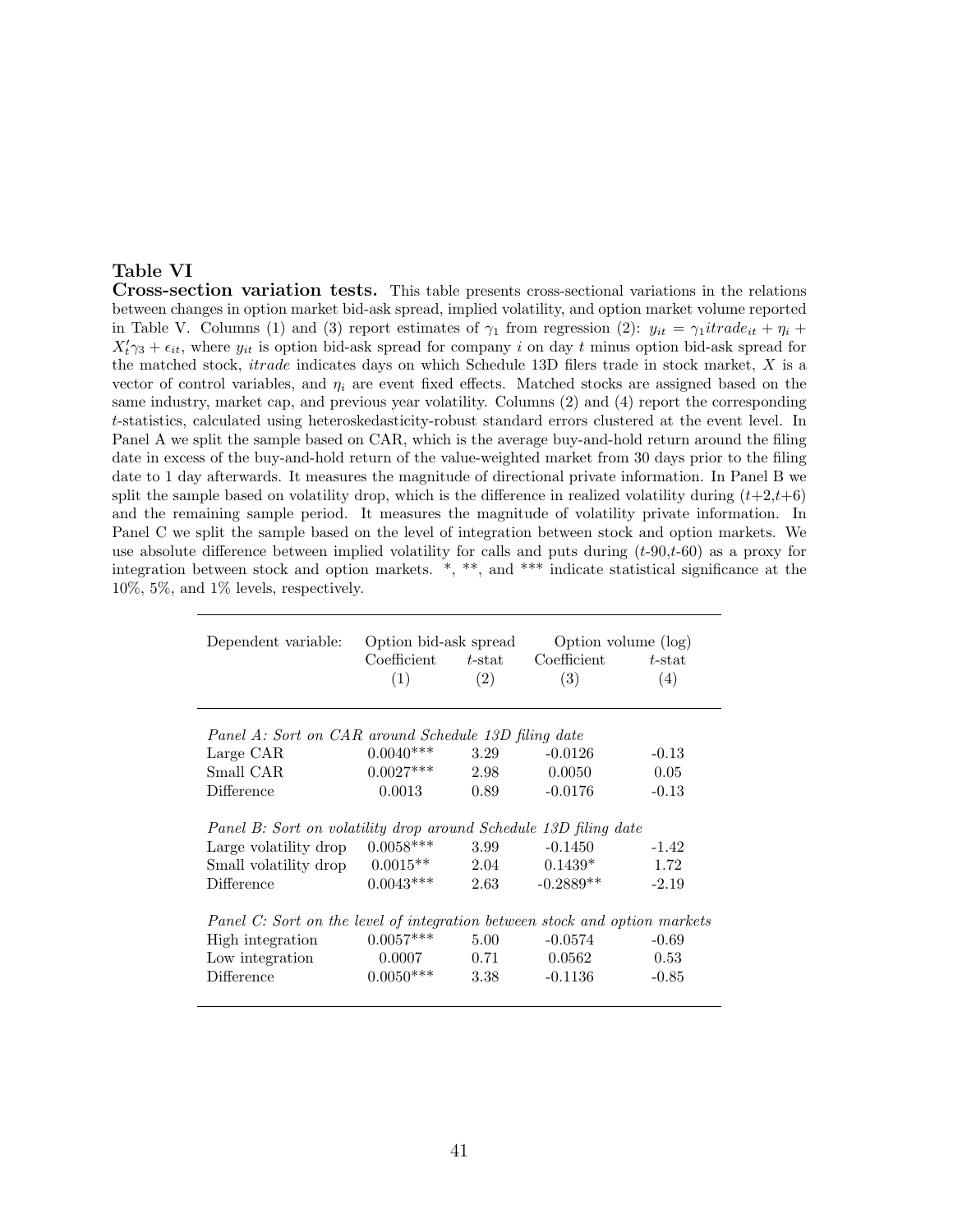#### Table VII

Do observable characteristics explain changes in implied volatility and option bid-ask spread? This table compares implied volatility measures and option bid-ask spread on days when Schedule 13D filers trade and on days when Schedule 13D filers do not trade, while expending the list of control variables. All variables are defined in Table A1. The table reports estimates of  $\gamma_1$ from regression (2):  $y_{it} = \gamma_1 it \frac{d e_{it} + \eta_i + X'_t \gamma_3 + \epsilon_{it}}{s_t}$ , where  $y_{it}$  is an outcome variable for company i on day t minus the outcome variable for the matched stock, *itrade* indicates days on which Schedule 13D filers trade in stock market, X is a vector of control variables, and  $\eta_i$  are event fixed effects. Matched stocks are assigned based on the same industry, market cap, and previous year volatility. In each panel, we report the difference between the coefficients in columns (6) and (1) and the corresponding  $\chi^2$ -statistics. The sample covers 522 Schedule 13D filings in which there are listed options on target firms but Schedule 13D filers do not use any type of derivatives and covers  $(t-1,t-60)$  period before the filing date. Heteroskedasticity-robust standard errors are clustered at the event level.  $*, **$ , and \*\*\* indicate statistical significance at the 10%, 5%, and 1% levels, respectively.

|                                                                                                                                                                                     | (1)                                                  | (2)                                                   | (3)                                                                | (4)                                               | (5)                                          | (6)                                               |
|-------------------------------------------------------------------------------------------------------------------------------------------------------------------------------------|------------------------------------------------------|-------------------------------------------------------|--------------------------------------------------------------------|---------------------------------------------------|----------------------------------------------|---------------------------------------------------|
| Panel A: Implied volatility<br>itrade<br>Difference with column $(1)$<br>$\chi^2$ -stat                                                                                             | $-0.0361***$<br>$[-4.67]$                            | $-0.0303***$<br>$[-4.11]$                             | $-0.0316***$<br>$[-4.36]$                                          | $-0.0230***$<br>$[-3.73]$                         | $-0.0228***$<br>$[-3.76]$                    | $-0.0205***$<br>$[-3.50]$<br>$0.0156***$<br>20.15 |
| Panel B: Implied volatility skew<br>itrade<br>Difference with column $(1)$<br>$\chi^2$ -stat                                                                                        | $0.0285***$<br>[4.65]                                | $0.0294***$<br>[4.69]                                 | $0.0293***$<br>[4.79]                                              | $0.0270***$<br>[4.59]                             | $0.0272***$<br>$[4.61]$                      | $0.0273***$<br>[4.65]<br>$-0.0012$<br>0.71        |
| Panel C: Implied volatility time slope<br>itrade<br>Difference with column $(1)$<br>$\chi^2$ -stat                                                                                  | $0.1123***$<br>[6.25]                                | $0.1076***$<br>[6.15]                                 | $0.0934***$<br>[5.67]                                              | $0.0873***$<br>$[5.64]$                           | $0.0868***$<br>[5.66]                        | $0.0879***$<br>[5.74]<br>$-0.0244***$<br>23.41    |
| Panel D: Option bid-ask spread<br>itrade<br>Difference with column $(1)$<br>$\chi^2$ -stat                                                                                          | $0.0033***$<br>[3.22]                                | $0.0031***$<br>[2.96]                                 | $0.0030***$<br>[2.89]                                              | $0.0030***$<br>[2.91]                             | $0.0029***$<br>[2.89]                        | $0.0027***$<br>[2.70]<br>$-0.0006**$<br>5.86      |
| Contents:<br>Event fixed effects<br>Four Fama-French factors and VIX<br>Stock bid-ask spread<br>Stock volume (log)<br>Realized volatility<br>Option volume (log)<br>Call skew (lag) | Yes<br>Yes<br>$\rm No$<br>$\rm No$<br>No<br>No<br>No | Yes<br>Yes<br>Yes<br>$\rm No$<br>No<br>$\rm No$<br>No | Yes<br>Yes<br>Yes<br>Yes<br>N <sub>o</sub><br>N <sub>o</sub><br>No | Yes<br>Yes<br>Yes<br>Yes<br>Yes<br>$\rm No$<br>No | Yes<br>Yes<br>Yes<br>Yes<br>Yes<br>Yes<br>No | Yes<br>Yes<br>Yes<br>Yes<br>Yes<br>Yes<br>Yes     |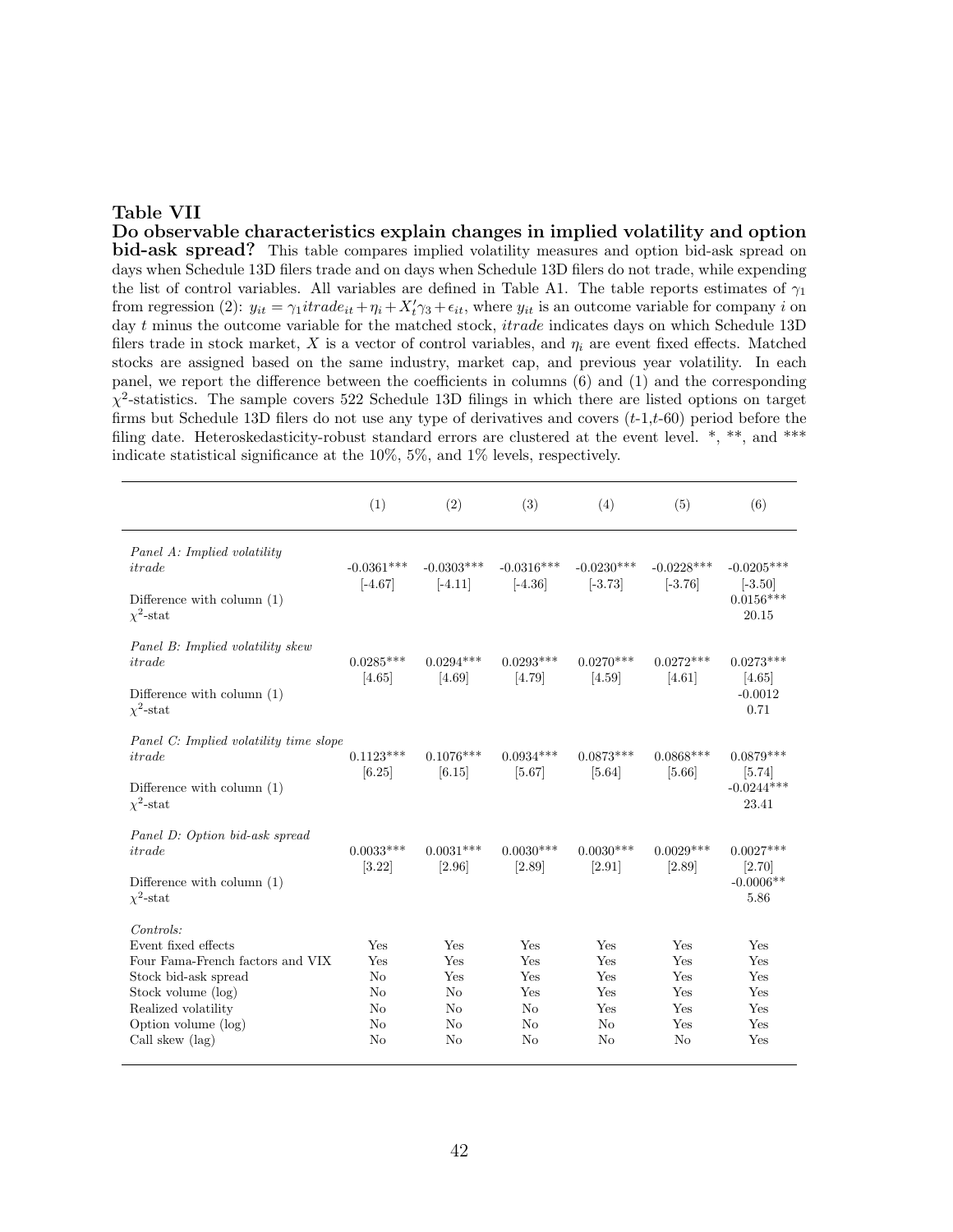#### Table VIII

Outcome variables before and after days when Schedule 13D filers trade. This table compares outcome variables on days before and after days when Schedule 13D filers trade. All variables are defined in Table A1. The table reports estimates of  $\gamma_{\tau}$  from regression (3):  $y_{it} = \sum_{i=1}^{\tau=2}$  $\sum_{\tau=-2}^{\infty} \gamma_{\tau} it rad e_{it-\tau} + \eta_i + X'_t \beta + \epsilon_{it}$ , where  $y_{it}$  is an outcome variable for company i on day t minus the outcome variable for the matched stock,  $itrade_{it-\tau}$  indicates days before and after days on which Schedule 13D filers trade in stock market, X is a vector of control variables, and  $\eta_i$  are event fixed effects. Matched stocks are assigned based on the same industry, market cap, and previous year volatility. The sample covers 522 Schedule 13D filings in which there are listed options on target firms but Schedule 13D filers do not use any type of derivatives and covers  $(t-1,t-60)$  period before the filing date. Heteroskedasticity-robust standard errors are clustered at the event level. \*, \*\*, and \*\*\* indicate statistical significance at the 10%, 5%, and 1% levels, respectively.

| Dependent variable: |                           | Implied volatility        |                       | Implied volatility<br>Skew |                       | Implied volatility<br>Time Slope   |                       | Option<br>Bid Ask spread |
|---------------------|---------------------------|---------------------------|-----------------------|----------------------------|-----------------------|------------------------------------|-----------------------|--------------------------|
|                     | (1)                       | (2)                       | (3)                   | (4)                        | (5)                   | (6)                                | (7)                   | (8)                      |
| $itrade(t+2)$       |                           | $-0.0172***$<br>$[-3.31]$ |                       | $0.0163***$<br>$[3.09]$    |                       | $0.0511***$<br>[4.61]              |                       | 0.0007<br>[0.85]         |
| $itrade(t+1)$       |                           | $-0.0173***$<br>$[-3.82]$ |                       | 0.0068<br>[1.57]           |                       | $0.0311***$<br>$\left[3.19\right]$ |                       | 0.0011<br>[1.39]         |
| itrade              | $-0.0361***$<br>$[-4.67]$ | $-0.0395***$<br>$[-4.53]$ | $0.0285***$<br>[4.65] | $0.0325***$<br>[4.73]      | $0.1123***$<br>[6.25] | $0.1275***$<br>[6.38]              | $0.0033***$<br>[3.22] | $0.0035***$<br>[3.11]    |
| $itrade(t-1)$       |                           | $-0.0065*$<br>$[-1.73]$   |                       | $0.0092**$<br>[2.53]       |                       | $0.0343***$<br>[5.09]              |                       | 0.0011<br>[1.47]         |
| $itrade(+2)$        |                           | 0.0028<br>[0.71]          |                       | $0.0096**$<br>$[2.49]$     |                       | $0.0411***$<br>[5.51]              |                       | $-0.0003$<br>$[-0.39]$   |
| $R^2$               | 1.30%                     | 1.60%                     | $0.60\%$              | $0.80\%$                   | 2.40\%                | $3.20\%$                           | $0.30\%$              | $0.30\%$                 |
| N                   | 35,681                    | 35.681                    | 35.681                | 35,681                     | 35,681                | 35,681                             | 27,510                | 27,510                   |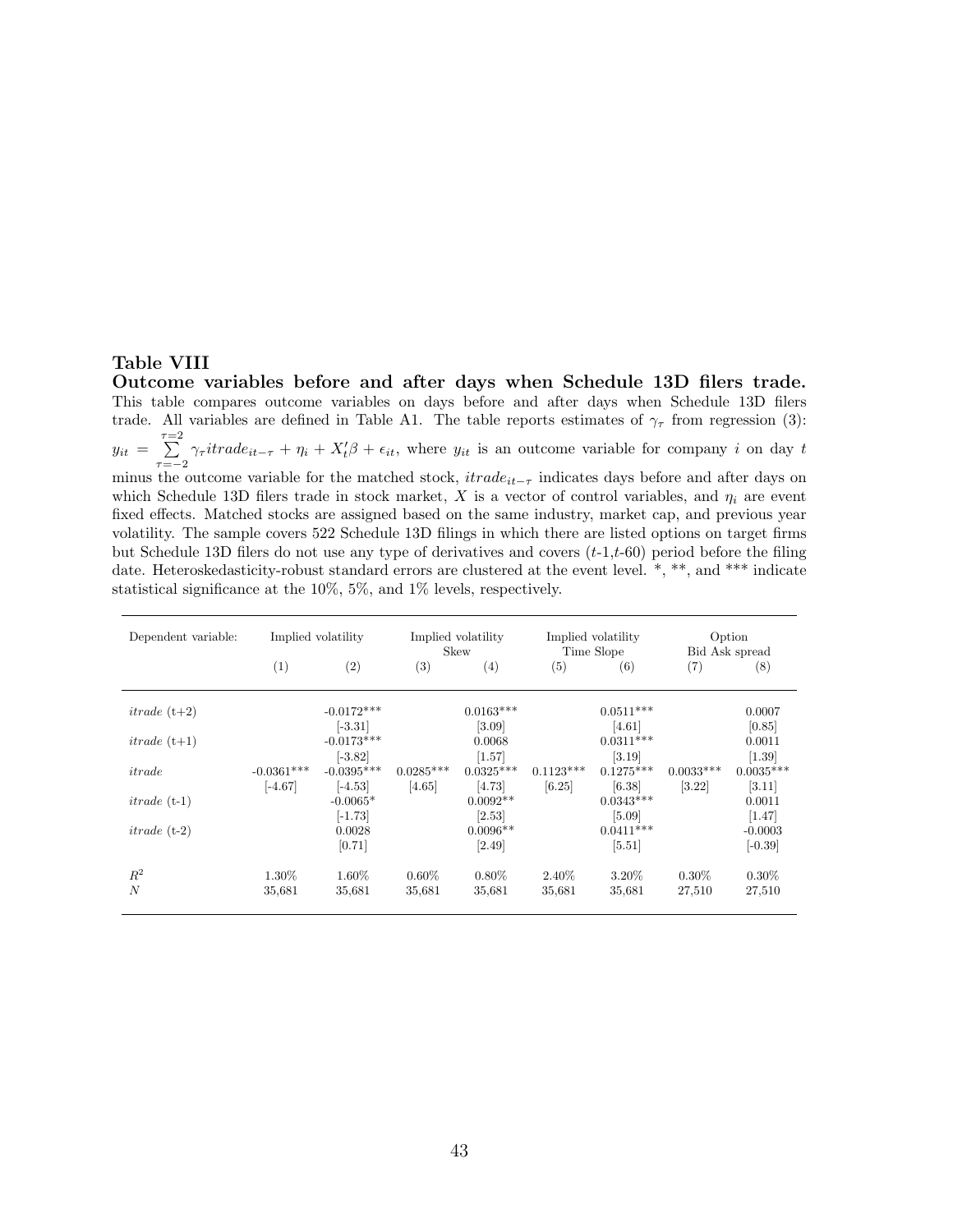# Appendix for

"Informed Trading in the Stock Market and Option Price Discovery"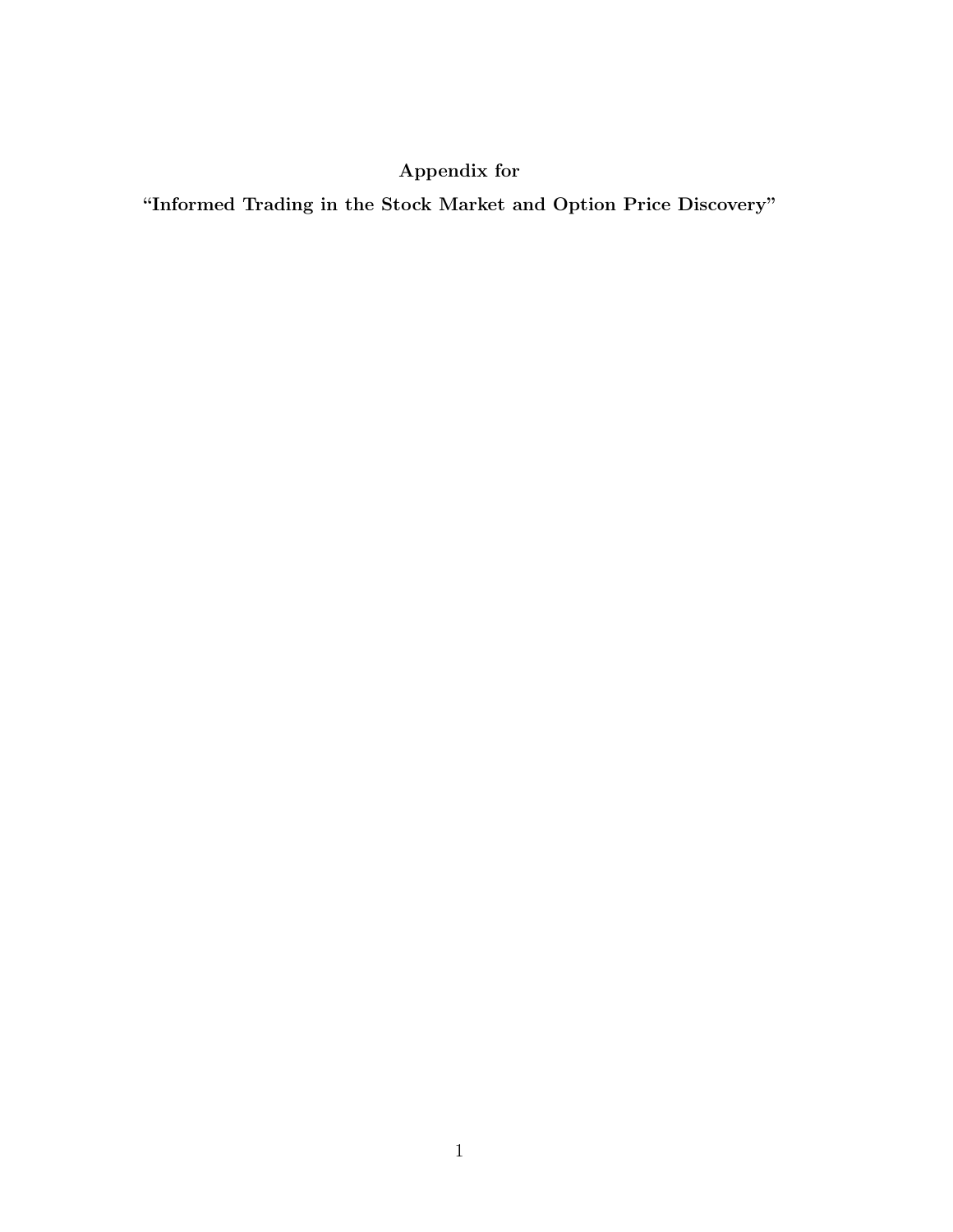#### A. When do activists use derivatives? - Additional results

To further investigate when activists are more likely to use derivatives, we next compare characteristics of firms that use derivatives to characteristics of firms that do not use derivatives. Results are reported in Table A4. Consistent with the previous result, the evidence in columns (1) to (4) shows that activists are more likely to use derivatives when targets have exchange-traded options: when activists (do not) use derivatives,  $84\%$ (21%) of targets (do not) have exchange-traded options.

#### [Insert Table A4 here]

Activists are also more likely to use derivatives when the targets' market capitalization is larger (on average it is three times larger than when activists do not use derivatives). Additional factors that are positively associated with the usage of derivatives are high stock liquidity, large number of analysts covering the stock, low book-to-market ratio, and high institutional and activist ownership.

We next test whether activists are more likely to use derivatives when a 5% toehold in the target company meets the "Size-of-Transaction Test" specified by the Hart-Scott-Rodino (HSR) Act of 1976. The HSR Act requires parties to file notifications with the Federal Trade Commission, Department of Justice, and the firm when a proposed transaction—such as a merger, joint venture, stock or asset acquisition, or exclusive license—meets specified thresholds and no exemptions apply.<sup>13</sup> If a notification is

<sup>&</sup>lt;sup>13</sup>A filing is required if the parties meet both the "size of person" and "size of transaction" thresholds. Size-of-Person Test is met if one party to the transaction has \$152.5 million or more in annual sales or total assets and the other has \$15.3 million or more in annual sales or total assets. If the acquired party is not engaged in manufacturing, the test is slightly different: while one party must meet the \$15.3 million test and the other party must meet the \$152.5 million test, in addition the acquired company must have \$15.3 million of assets or \$152.5 million of revenues. Size-of-Transaction Test is met if, as a result of the transaction, the buyer will acquire or hold voting securities or assets of the seller, valued in excess of \$76.3 million. All information and materials provided in connection with a HSR filing are treated as confidential and will not be disclosed by the government to third parties. The materials are even exempt from Freedom of Information Act requests. However, if the activist's purchase of a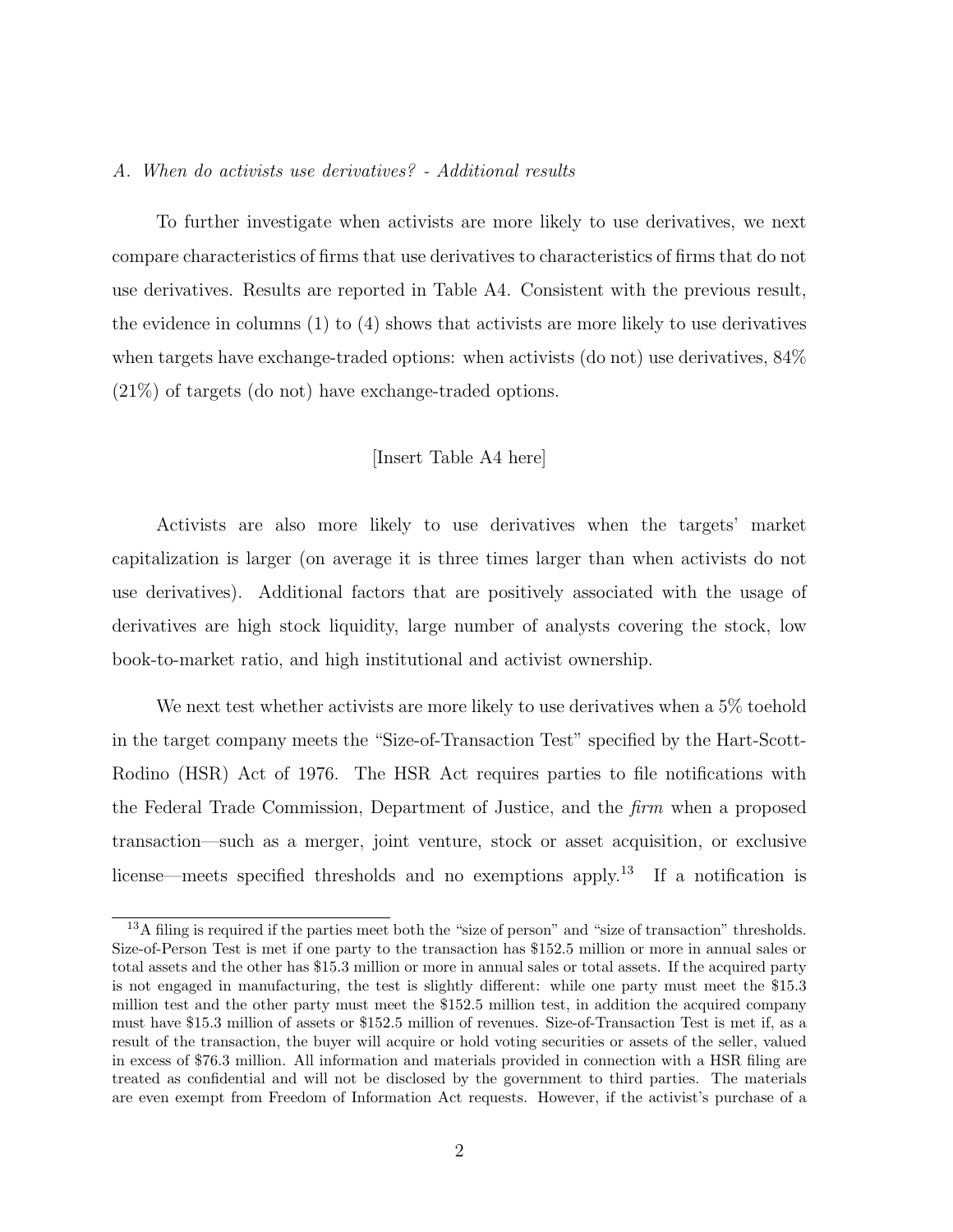required, the transaction cannot close while the statutory waiting period runs and the agencies review the transaction. Activists shareholders fall into the group of investors that is required to issue such a notification. They view this filing requirement as costly. For instance, a prominent activist shareholder Bill Ackman referred to this filing requirement as follows: "The last thing you want to do is alert the target that you are going to buy a big stake in a company."<sup>14</sup>

Derivative contracts can mitigate the cost of this filing. An activist shareholder can enter into a derivative contract that provides economic exposure with no direct ownership and therefore delay the HSR filing. Specifically, an activist can build economic exposure through derivative contracts, file Schedule 13D, and only then follow the HSR filing procedure to get approval to acquire the underlying shares. Thus, derivatives can delay the HSR filing until after the Schedule 13D filing is made. This way the notification is sent to all relevant parties after the activist's intention is common knowledge.

To capture the effect of the HSR Act, we set "HSR" to indicate cases when a 5% toehold meets the "Size-of-Transaction Test" specified by the HSR Act. The evidence in Table A4 reveals that activists are more likely to use derivatives when crossing a 5% toehold meets the "Size-of-Transaction Test" specified by the HSR Act of 1976. Specifically, when activists (do not) use derivatives,  $66\%$  (18%) of targets have a  $5\%$ toehold that meets (does not meet) the "Size-of-Transaction Test" specified by the HSR Act. The results therefore confirm that activists are more likely to use derivatives when an equity-only 5% toehold would trigger the HSR Act filing.

Of course, several firm characteristics that are associated with the usage of derivatives might simply proxy for the availability of exchange-listed derivatives. For

<sup>5%</sup> toehold triggers HSR filing requirement, the activist is required to notify the company about the intended transaction.

<sup>14</sup>Allergan, INC. and Karah H. Parschauer against Valeant Pharmaceuticals International, INC., Valeant Pharmaceuticals International, AGMS, INC., Pershing Square Capital Management, L.P., PS Management, GP, LLC, PS Fund 1, LLC and William A. Ackman.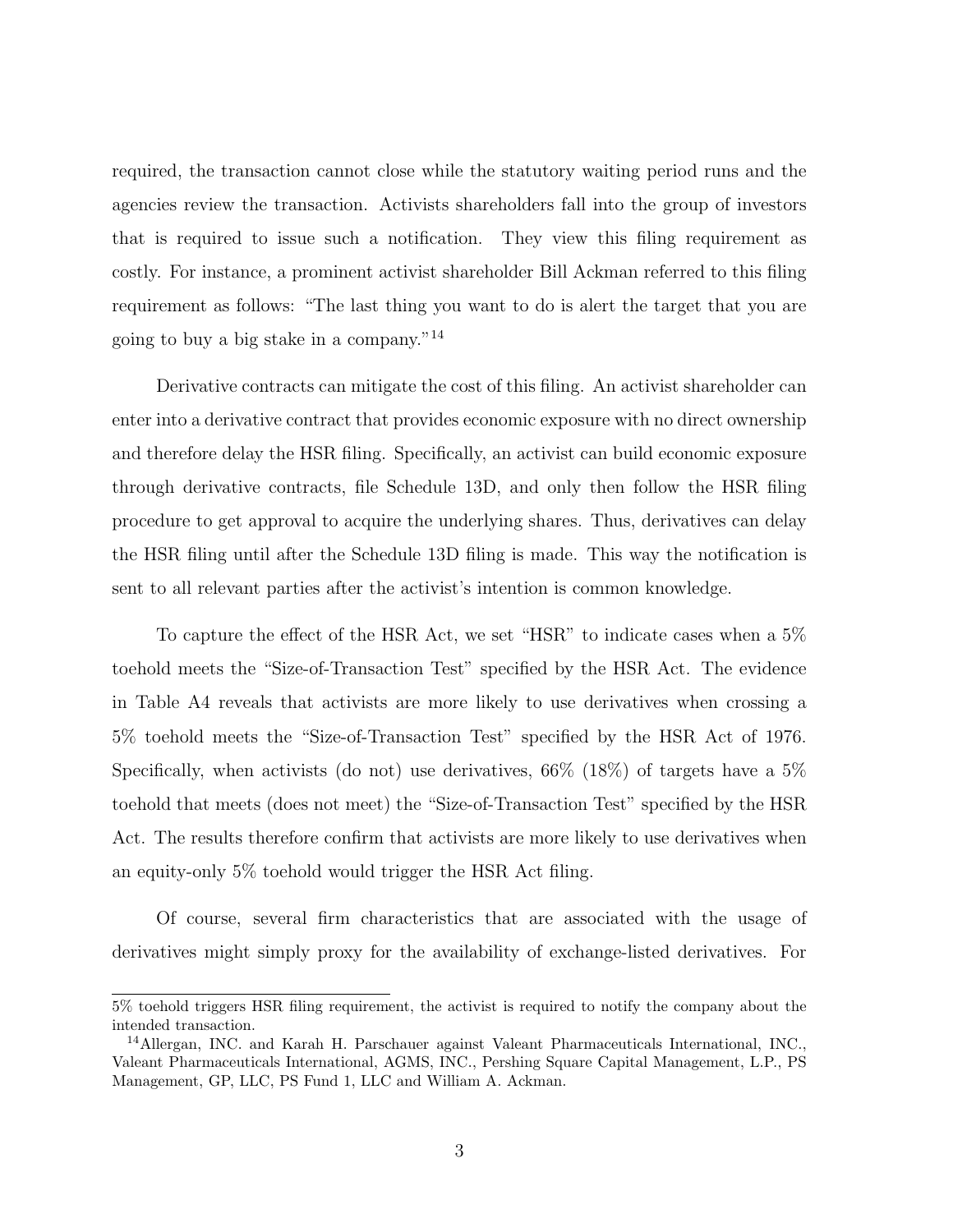example, large firms with high stock liquidity are more likely to have actively traded listed options. To address this possibility, we next compare characteristics of targets that use and do not use derivatives in the sub-sample of firms with available listed options. Results are reported in columns (5) to (8) of Table A4. Consistent with our prior, we find the several firm characteristics have weaker associations with the usage of derivatives in this sub-sample (e.g., institutional ownership, book-to-market ratio, and stock liquidity).

On the other hand, four firm characteristics—market cap, the number of analysts covering the stock, activist ownership, and the HSR Act dummy—continue to be positively and significantly associated with the usage of derivatives. For example, when activists (do not) use derivatives the average number of analysts covering the target is 11.75 (9.44). This difference corresponds to 25% increase in the number of analysts covering the target. Similarly, the average market cap is \$1,073m (\$690m) when activists do (do not) use derivatives.

We next consider option-market variables. Panel B in Table A4 reports the results. We find that activists are more likely to use derivatives when option markets are more liquid (bid-ask spreads are narrower). Moreover, we find that a higher put-to-call volume ratio is also positively associated with the usage of derivatives.

To conclude the analysis of firm characteristics that are associated with the usage of derivatives and, in particular to account for the fact that many significant variables uncovered above are likely to be correlated, we estimate a multivariate linear probability model to predict the usage of derivatives by Schedule 13D filers. The regressions are estimated using firm characteristics that are measured at the end of the fiscal year that precedes the Schedule 13D filing. Results are reported in Table A5.

[Insert Table A5 here]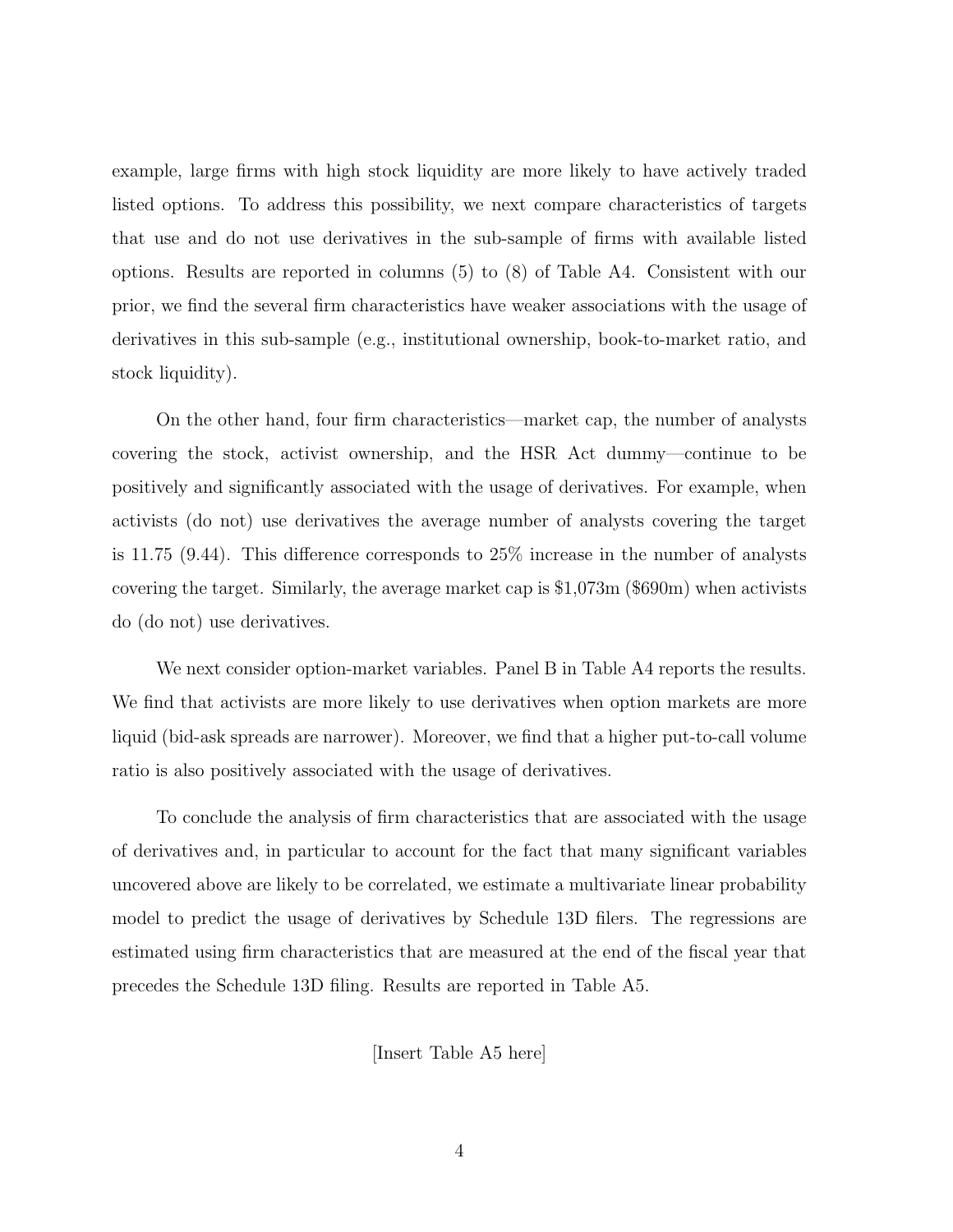We find that the availability of listed options, the HSR indicator, and activist ownership continue to be positively associated with the usage of derivatives. Perhaps surprisingly, the table reveals that effects of market cap and stock illiquidity become insignificant after we augment the regression with the HSR indicator.

#### B. Activist trading and Call-Put Parity violaations

In this section we compares the difference between implied volatilities of Call and Put options on days before and after days when Schedule 13D filers trade. Estimate regression (3) are reported in Table A6. We find that there are significant deviations between the actual stock price and the option implied stock price on days where the (informed) activists trade in the stock market, but their price impact is permanent and the changes in option implied volatilities observed on these days are persistent.

[Insert Table A6 here]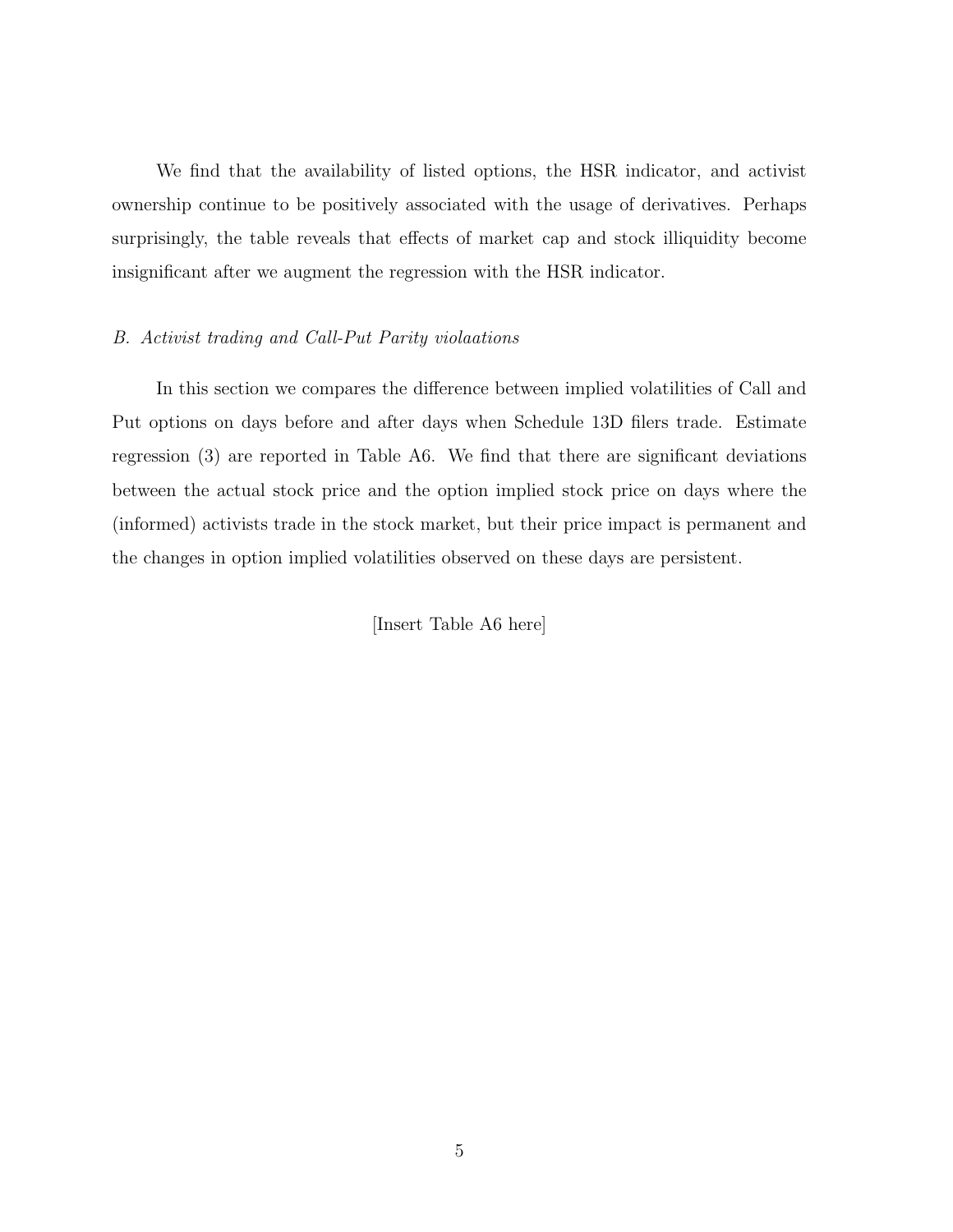C. Appendix Figures and Tables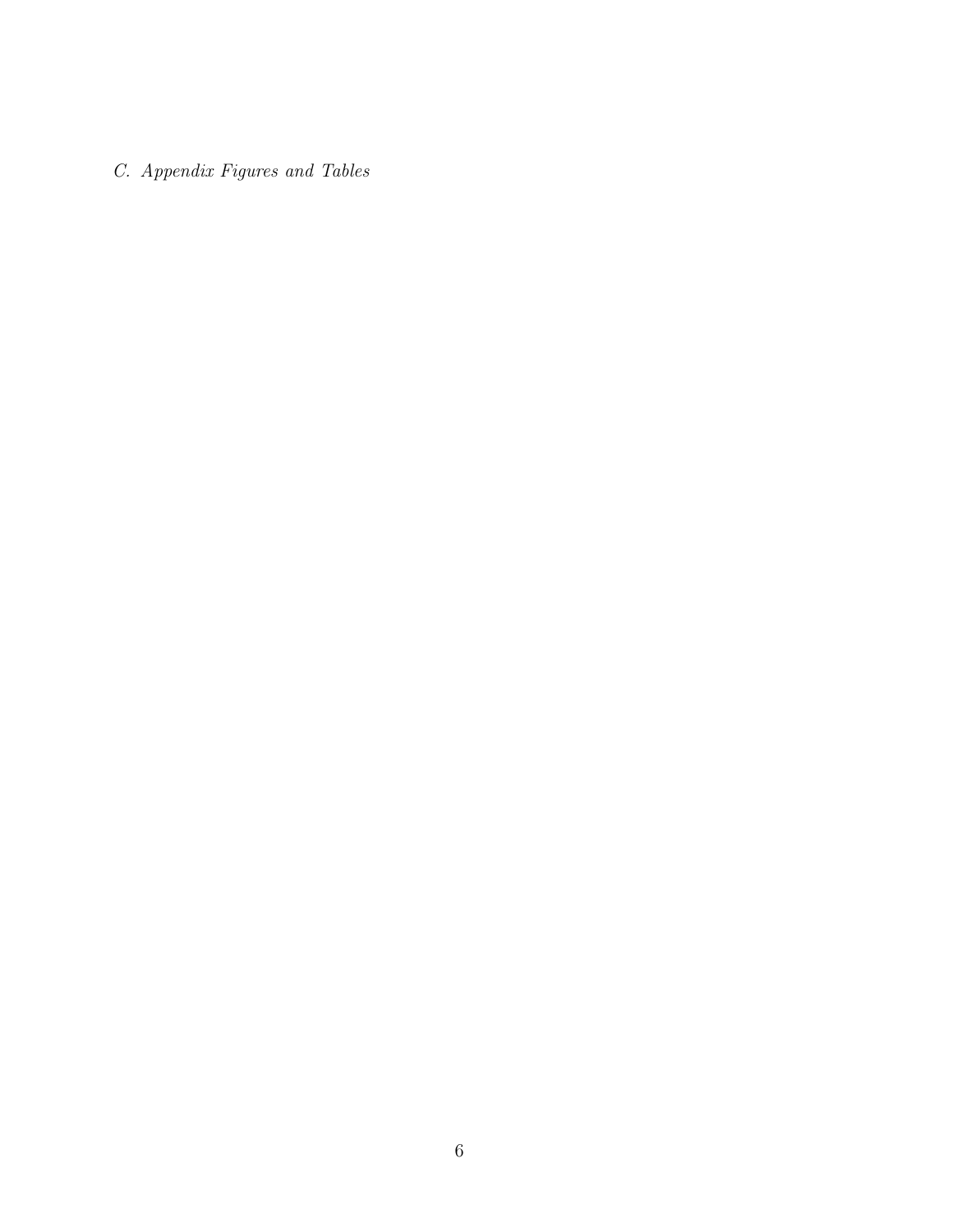

# Figure A1

Time distribution of Schedule 13D filings. This chart plots the number of Schedule 13D filings that satisfy the criteria listed in Section I. The dark bars represent Schedule 13D filings with no information on derivatives. The gray bars represent Schedule 13D filings with information on derivatives.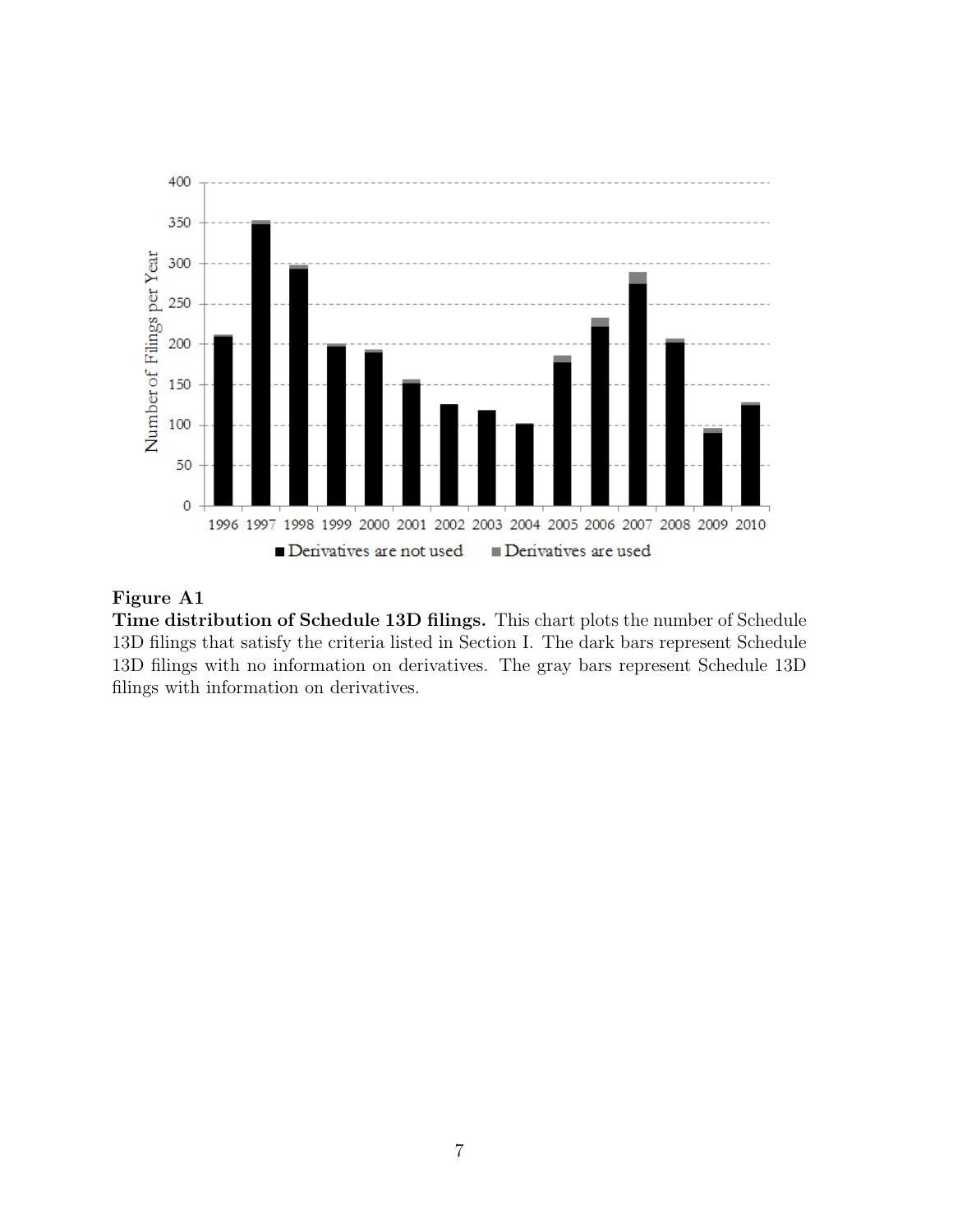



# Figure A2

Realized volatility around filing date. Dark lines plot the realized volatility from 50 days before the filing date to 50 days after. The realized volatility is defined in Table A1. The filing date is the day on which the Schedule 13D filing is submitted to the SEC. Panel A plots the realized volatility in the full sample of 2,905 Schedule 13D filings. Panel B plots the realized volatility in the sample of 580 Schedule 13D filings in which there are listed options on target firms.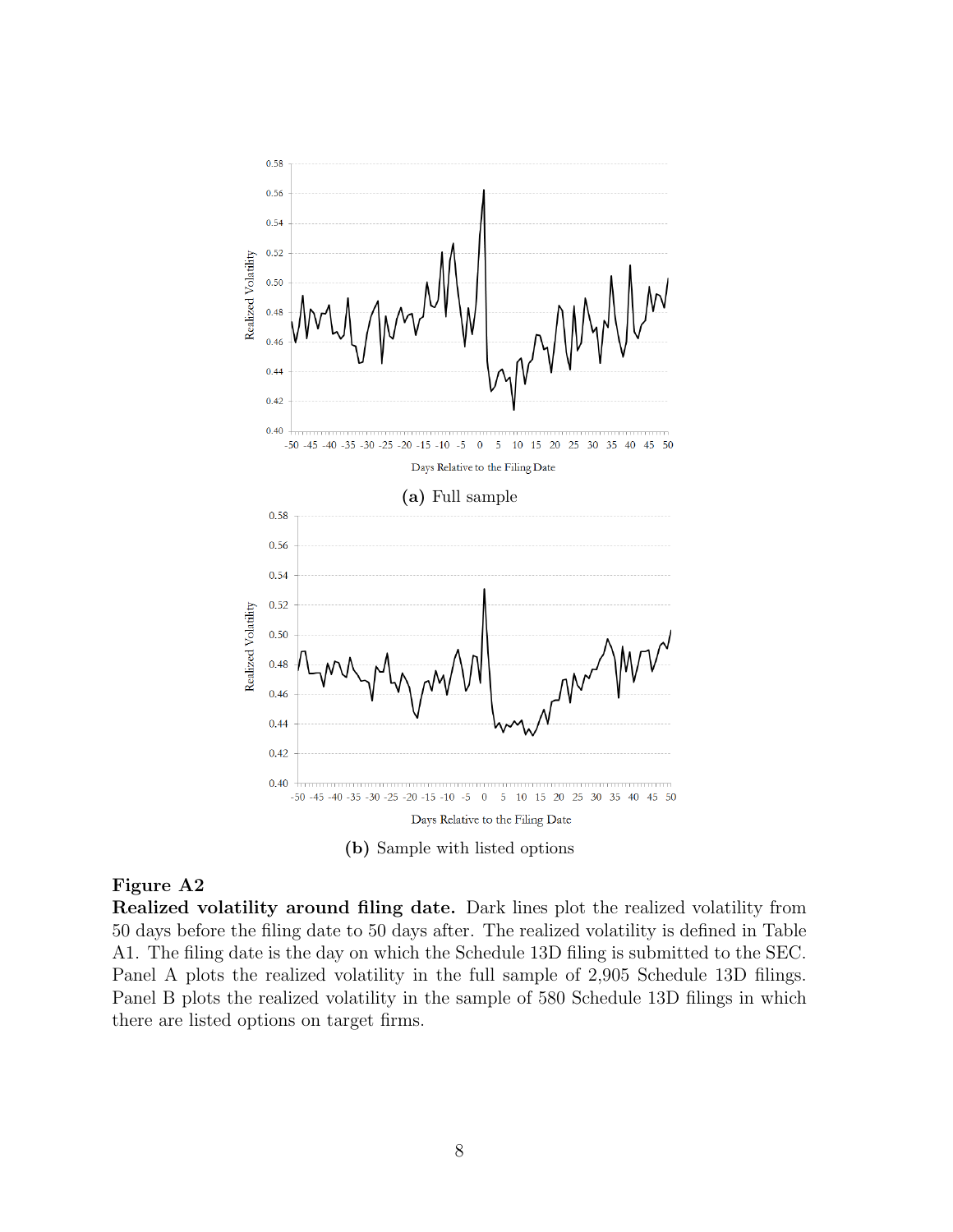

# Figure A3

Buy-and-hold return on selling delta-neutral option strategies. The solid line plots the average buy-and-hold return on selling delta-neutral option strategies, in excess of the average buy-and-hold return on selling delta-neutral option strategies for matched stocks, from 50 days prior to the filing date to 5 days prior to the filing date. The strategy for betting on a drop in volatility is to sell options (both calls and puts) that are close to at-the-money (their prices are most sensitive to volatility information) and then (delta) hedges them by trading the underlying stock (making it immune to small directional changes in the stock price). The portfolio is revised daily. The filing date is the day on which the Schedule 13D filing is submitted to the SEC. The sample covers 580 Schedule 13D filings in which there are listed options on target firms.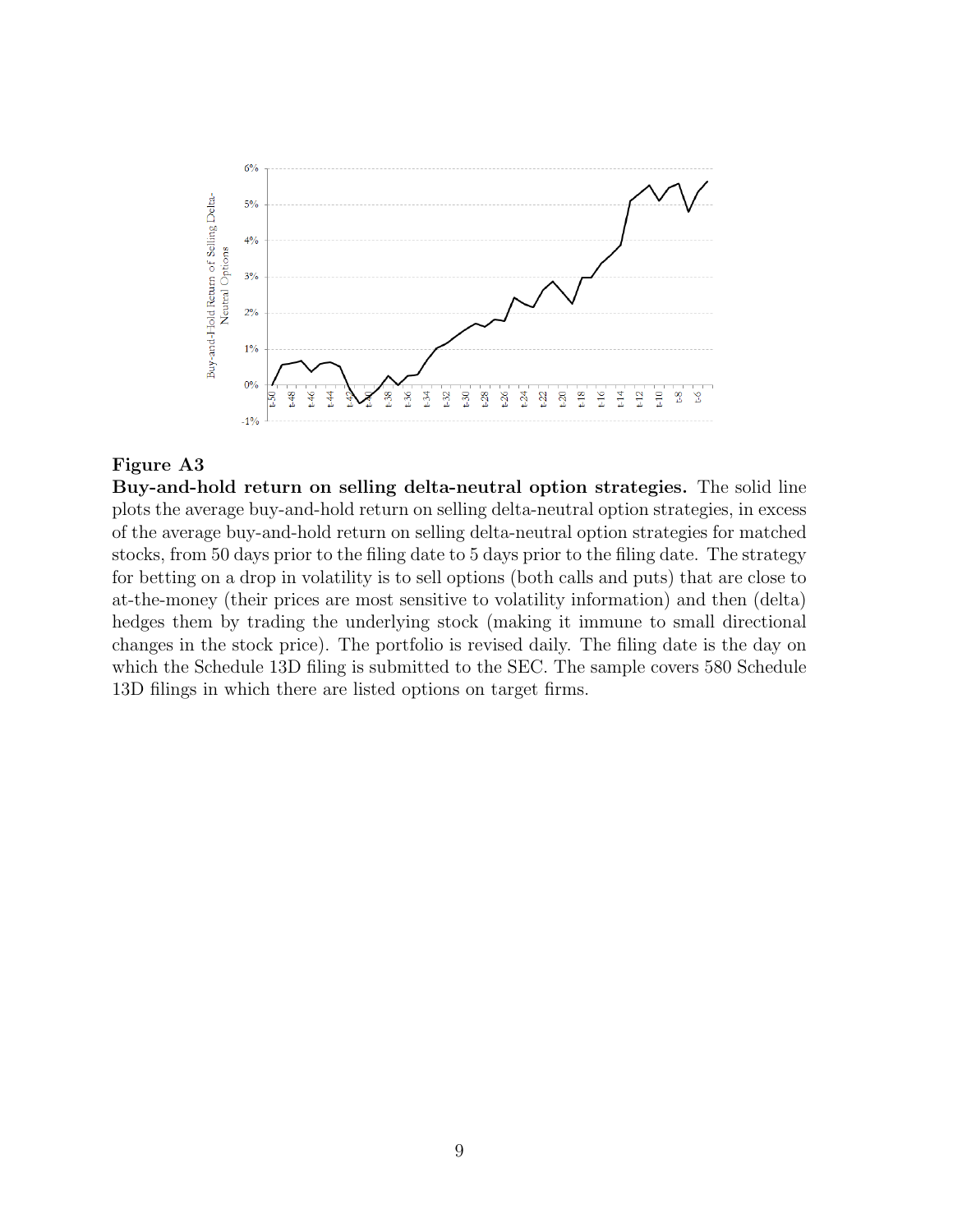# Table A1 Variable definitions.

| Panel A. Stock market variables                 |                                                                                                                                                   |
|-------------------------------------------------|---------------------------------------------------------------------------------------------------------------------------------------------------|
| Excess Return                                   | Stock return in excess of the CRSP value-weighted return.                                                                                         |
| Volatility                                      | Volatility of daily stock returns.                                                                                                                |
| Realized Vol                                    | Realized volatility based on the absolute value of daily stock return.                                                                            |
| Intraday Realized Vol                           | Computed from the sum of squared 5-minute returns over a trading day.<br>The returns are computed from the TAQ trade transaction data.            |
| <b>Bid-Ask Spread</b>                           | The percentage spread, calculated using daily close ask and bid.                                                                                  |
| Volume                                          | Daily trading volume.                                                                                                                             |
| Panel B. Option market variables                |                                                                                                                                                   |
| IV                                              | Implied volatility provided by OptionMetrics; calculated based on 30                                                                              |
|                                                 | days to expiration.                                                                                                                               |
| <b>Skew</b>                                     | The ratio of implied volatilities for out-of-the-money and at-the-money<br>options, minus one. A put option is out-of-the-money (at-the-money) if |
|                                                 | delta is $-0.3$ ( $-0.5$ ). A call option is out-of-the-money (at-the-money) if<br>delta is $0.3(0.5)$ .                                          |
| Time slope                                      | The ratio of implied volatilities for call options with 30 days to expiration                                                                     |
|                                                 | and call options with 365 days to expiration, minus one.                                                                                          |
| Spread, %                                       | The percentage spread, calculated using daily close ask and bid.                                                                                  |
| Order Imbalance                                 | The difference in the proportion of buy- and sell-initiated trades.                                                                               |
| Panel C. Firm characteristics (firm-year level) |                                                                                                                                                   |
| Options available                               | Equals one if exchange traded options are available.                                                                                              |
| Market cap                                      | Market capitalization.                                                                                                                            |
| Illiquidity                                     | Amihud (2002) illiquidity measure, defined as the yearly average (using                                                                           |
|                                                 | daily data) of $1000\sqrt{\frac{ Return }{DollarTradingVolume}}$ .                                                                                |
| <b>BM</b>                                       | The ratio of the book value of equity to the market value of equity.                                                                              |
| Analyst                                         | The number of analysts covering the stock.                                                                                                        |
| Stock return                                    | 12-month buy-and-hold return.                                                                                                                     |
| <b>INST</b>                                     | The proportion of shares held by institutions.                                                                                                    |
| <b>INST AHF</b>                                 | The proportion of shares held by activist hedge funds. Data on activist<br>hedge funds are from Brav et al. (2008).                               |
| <b>HSR</b>                                      | Equals one when a $5\%$ toehold meets the "Size-of-Transaction Test"<br>specified by the HSR Act.                                                 |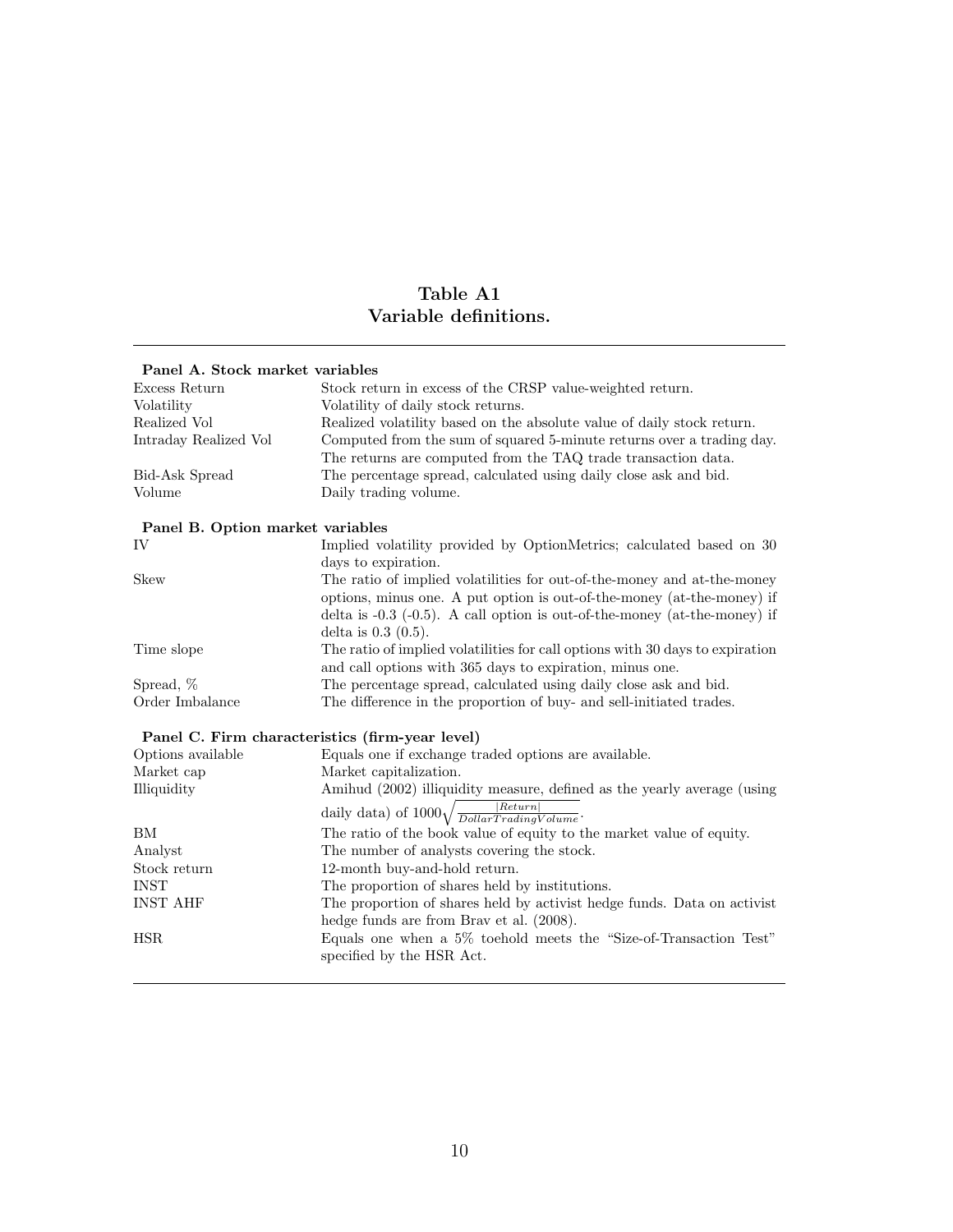# Table A2

Summary statistics. Panel A reports summary statistics for stock market variables. Panel B reports summary statistics for option market variables. Panel C reports summary statistics for firm characteristics. All potentially unbounded variables are pre-winsorized at the 1% and 99% extremes. Columns (1) and (2) report the mean and standard deviation of each variable. Columns (3)–(9) report their values at the 1st, 5th, 25th, 50th, 75th, 95th, and 99th percentiles.

|                                  | Mean<br>(1) | SD<br>(2) | 1%<br>(3) | $5\%$<br>(4) | $25\%$<br>(5) | 50%<br>(6) | $75\%$<br>(7) | 95%<br>(8) | 99%<br>(9) |
|----------------------------------|-------------|-----------|-----------|--------------|---------------|------------|---------------|------------|------------|
| Variable Name                    |             |           |           |              |               |            |               |            |            |
| Panel A. Stock market variables  |             |           |           |              |               |            |               |            |            |
| Excess Return                    | $-0.0002$   | 0.0313    | $-0.1009$ | $-0.0508$    | $-0.0152$     | $-0.0002$  | 0.0141        | 0.0517     | 0.1062     |
| Volatility                       | 0.0223      | 0.0242    | 0.0002    | 0.0006       | 0.0061        | 0.0147     | 0.0294        | 0.0710     | 0.1338     |
| Volatility, Annualized           | 0.4412      | 0.4804    | 0.0034    | 0.0121       | 0.1211        | 0.2907     | 0.5833        | 1.4067     | 2.6511     |
| Realized Vol, Annualized         | 0.5175      | 0.3824    | 0.0571    | 0.1441       | 0.2651        | 0.3969     | 0.6420        | 1.3288     | 2.0765     |
| <b>Bid-Ask Spread</b>            | 0.0061      | 0.0095    | 0.0002    | 0.0003       | 0.0008        | 0.0018     | 0.0072        | 0.0271     | 0.0498     |
| $(\log)$ Volume                  | 12.9108     | 1.2036    | 10.0257   | 10.9081      | 12.1046       | 12.8949    | 13.7029       | 14.9645    | 15.8899    |
| Panel B. Option market variables |             |           |           |              |               |            |               |            |            |
| (log) Open Interest              | 13.3312     | 1.5986    | 9.8508    | 10.7974      | 12.1943       | 13.2388    | 14.4042       | 16.1567    | 17.1965    |
| Opt to Stock Volume              | 11.0066     | 22.5263   | 0.0000    | 0.0000       | 0.4084        | 2.6336     | 10.1160       | 53.5803    | 140.6059   |
| (log) Put Volume                 | 5.5082      | 4.7646    | 0.0000    | 0.0000       | 0.0000        | 7.2306     | 9.5105        | 12.2361    | 13.7787    |
| (log) Call Volume                | 7.4322      | 4.2349    | 0.0000    | 0.0000       | 6.1377        | 8.6410     | 10.3675       | 12.6749    | 14.0925    |
| Put skew                         | 0.0538      | 0.1097    | $-0.1116$ | $-0.0334$    | $-0.0014$     | 0.0194     | 0.0743        | 0.2333     | 0.6983     |
| Call skew                        | $-0.0002$   | 0.0920    | $-0.2044$ | $-0.1119$    | $-0.0369$     | $-0.0043$  | 0.0107        | 0.1423     | 0.5120     |
| Time slope                       | 0.0886      | 0.2351    | $-0.2564$ | $-0.1402$    | $-0.0233$     | 0.0463     | 0.1365        | 0.4015     | 1.5847     |
| $IV(t-1)-IV(t)$                  | 0.0038      | 0.0879    | $-0.2582$ | $-0.1317$    | $-0.0395$     | 0.0001     | 0.0417        | 0.1516     | 0.3345     |
| IV Call                          | 0.5151      | 0.2320    | 0.1133    | 0.2216       | 0.3508        | 0.4643     | 0.6406        | 0.9671     | 1.2995     |
| IV Put                           | 0.5242      | 0.2345    | 0.1276    | 0.2300       | 0.3575        | 0.4722     | 0.6503        | 0.9772     | 1.3356     |
| Spread, % - ATM                  | 0.0769      | 0.0346    | 0.0176    | 0.0279       | 0.0499        | 0.0732     | 0.0996        | 0.1416     | 0.1724     |
| Spread, % - Call ATM             | 0.0813      | 0.0385    | 0.0168    | 0.0280       | 0.0512        | 0.0762     | 0.1064        | 0.1538     | 0.1818     |
| Spread, % - Call OTM             | 0.1485      | 0.0505    | 0.0385    | 0.0667       | 0.1111        | 0.1435     | 0.1833        | 0.2381     | 0.2500     |
| Spread, % - Put ATM              | 0.0693      | 0.0356    | 0.0141    | 0.0236       | 0.0420        | 0.0627     | 0.0893        | 0.1415     | 0.1746     |
| Spread, % - Put OTM              | 0.1362      | 0.0480    | 0.0361    | 0.0625       | 0.1016        | 0.1324     | 0.1667        | 0.2250     | 0.2500     |
| Order Imbalance - Total          | $-0.0203$   | 0.3881    | $-0.8571$ | $-0.6667$    | $-0.2600$     | 0.0000     | 0.2222        | 0.6667     | 0.8571     |
| Order Imbalance - Open           | 0.0039      | 0.4355    | $-0.8889$ | $-0.7500$    | $-0.2952$     | 0.0000     | 0.3077        | 0.7500     | 0.8889     |
| Order Imbalance - Puts           | $-0.0257$   | 0.4026    | $-0.8889$ | $-0.7500$    | $-0.2500$     | 0.0000     | 0.1538        | 0.7000     | 0.8750     |
| Order Imbalance - Puts Open      | $-0.0067$   | 0.4309    | $-0.9000$ | $-0.7500$    | $-0.2500$     | 0.0000     | 0.2143        | 0.7500     | 0.9091     |
| Order Imbalance - Calls          | $-0.0418$   | 0.4077    | $-0.8750$ | $-0.7500$    | $-0.3158$     | 0.0000     | 0.1944        | 0.6667     | 0.8571     |
| Order Imbalance - Calls Open     | 0.0091      | 0.4518    | $-0.9000$ | $-0.7500$    | $-0.3000$     | 0.0000     | 0.3500        | 0.7500     | 0.9000     |
|                                  |             |           |           |              |               |            |               |            |            |
| Panel C. Firm characteristics    |             |           |           |              |               |            |               |            |            |
| Options available                | 0.2222      | 0.4158    | 0.0000    | 0.0000       | 0.0000        | 0.0000     | 0.0000        | 1.0000     | 1.0000     |
| (log) Market cap                 | 4.2113      | 1.5800    | 0.9660    | 1.7093       | 3.0751        | 4.0841     | 5.2875        | 7.0443     | 7.9461     |
| Illiquidity                      | 0.4756      | 0.5933    | 0.0127    | 0.0237       | 0.0872        | 0.2513     | 0.6203        | 1.7384     | 3.1201     |
| BM                               | 0.7617      | 0.5962    | $-0.3447$ | 0.1185       | 0.3746        | 0.6299     | 0.9853        | 1.9475     | 3.3276     |
| Analyst                          | 3.9935      | 5.3926    | 0.0000    | 0.0000       | 0.0000        | 2.0000     | 6.0000        | 16.0000    | 24.0000    |
| Stock return                     | 0.0081      | 0.0441    | $-0.1061$ | $-0.0631$    | $-0.0163$     | 0.0058     | 0.0310        | 0.0839     | 0.1560     |
| <b>INST</b>                      | 0.4574      | 0.2918    | 0.0035    | 0.0361       | 0.2071        | 0.4282     | 0.6975        | 0.9667     | 1.0000     |
| <b>INST AHF</b>                  | 0.0605      | 0.0676    | 0.0000    | 0.0000       | 0.0046        | 0.0413     | 0.0864        | 0.2066     | 0.3180     |
| HSR.                             | 0.1979      | 0.3985    | 0.0000    | 0.0000       | 0.0000        | 0.0000     | 0.0000        | 1.0000     | 1.0000     |
|                                  |             |           |           |              |               |            |               |            |            |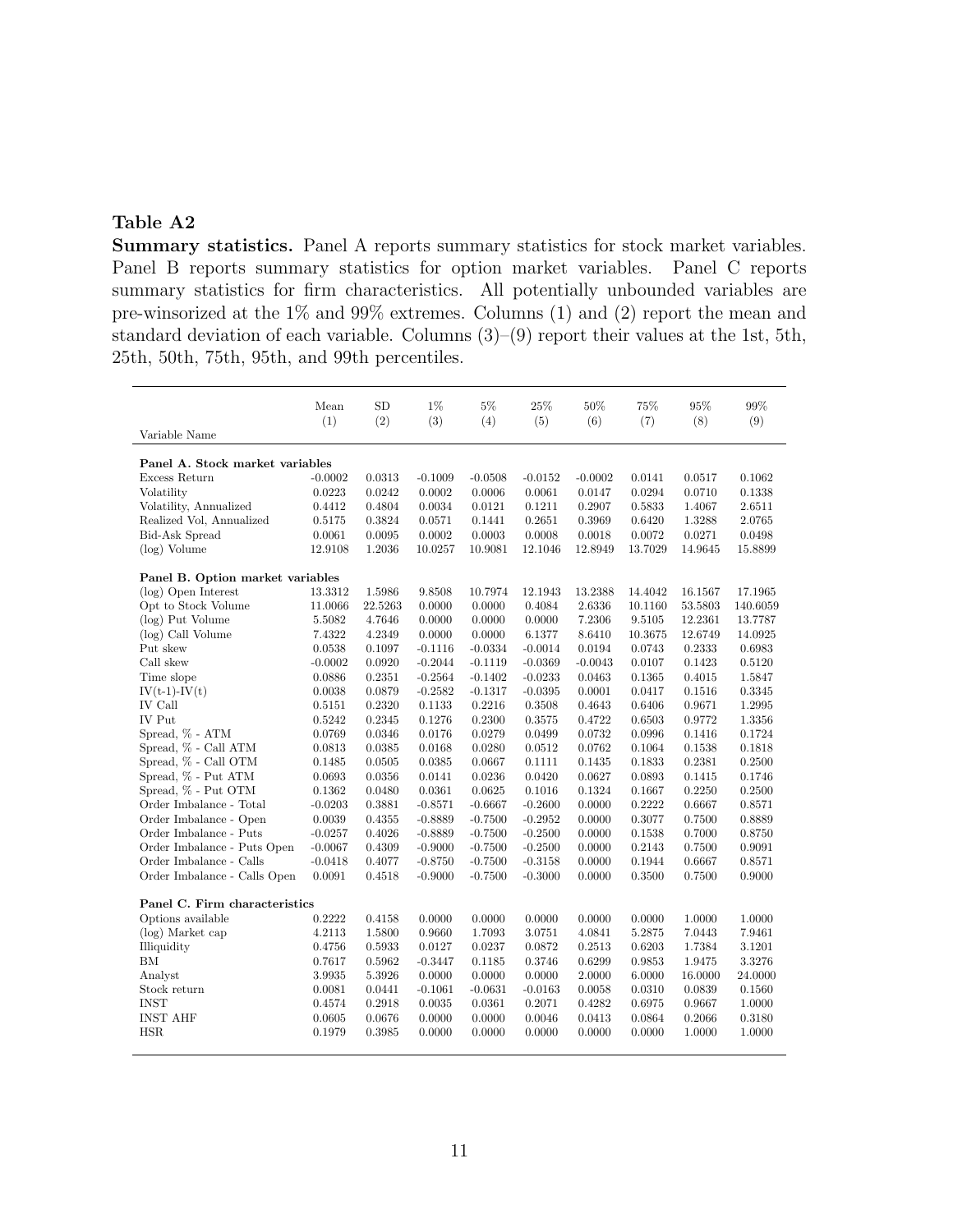#### Table A3

Profits from Informed Trades. This table presents summary statistics for three measures of profits. Trading Profit is defined as  $\mathbf{q}'(p_{post} - \mathbf{p})$ , where q is the vector of trades (purchases are positive and sales are negative),  $p_{post}$  is the post-announcement price, and **p** is the vector of transaction prices. The post-announcement price is the average price during the week that follows the filing date. Total Profit is defined as  $T^{rading}$   $Profit+(p_{post}-p_0)w_0$ , where  $p_0$  is the price of the first transaction disclosed in the Schedule 13D filing and  $w_0$  is the initial ownership, established prior to the first transaction disclosed in the Schedule 13D filing. Value Created is defined as  $(p_{post} - p_0)SHOUT$ , where SHOUT is the number of shares outstanding. The sample covers 580 Schedule 13D filings in which there are listed options on target firms. Average measures of profits as well as t-statistics are reported for five Market CAP quantiles, where Market CAP is the market capitalization of the targeted company. \*\* and \*\*\* indicate statistical significance at the 5% and 1% levels, respectively.

| Market CAP Quantile | Market CAP<br>$\left( 1\right)$ | Trading Profit<br>$\left( 2\right)$ | Total Profit<br>(3)     | Value Created<br>(4)     |
|---------------------|---------------------------------|-------------------------------------|-------------------------|--------------------------|
| $Q1 - low$          | 214,795,218                     | (15, 119)<br>$[-0.09]$              | 52,892<br>[0.16]        | (2,224,586)<br>$[-0.35]$ |
| Q2                  | 438,976,302                     | $1,011,851***$<br>[3.56]            | 1,850,709***<br>[2.75]  | $25,966,410**$<br>[2.55] |
| Q3                  | 873,588,004                     | $1,758,625***$<br>$[4.62]$          | 2,345,792**<br>[2.35]   | 39,050,138**<br>$[2.26]$ |
| Q4                  | 1,760,772,119                   | $1,999,809***$<br>[4.73]            | $2,791,390**$<br>[2.54] | 57,376,458**<br>[2.57]   |
| $Q5 - high$         | 3,916,358,736                   | 2,675,665***<br>[4.95]              | 3,720,508**<br>[2.52]   | 53,740,776*<br>[1.87]    |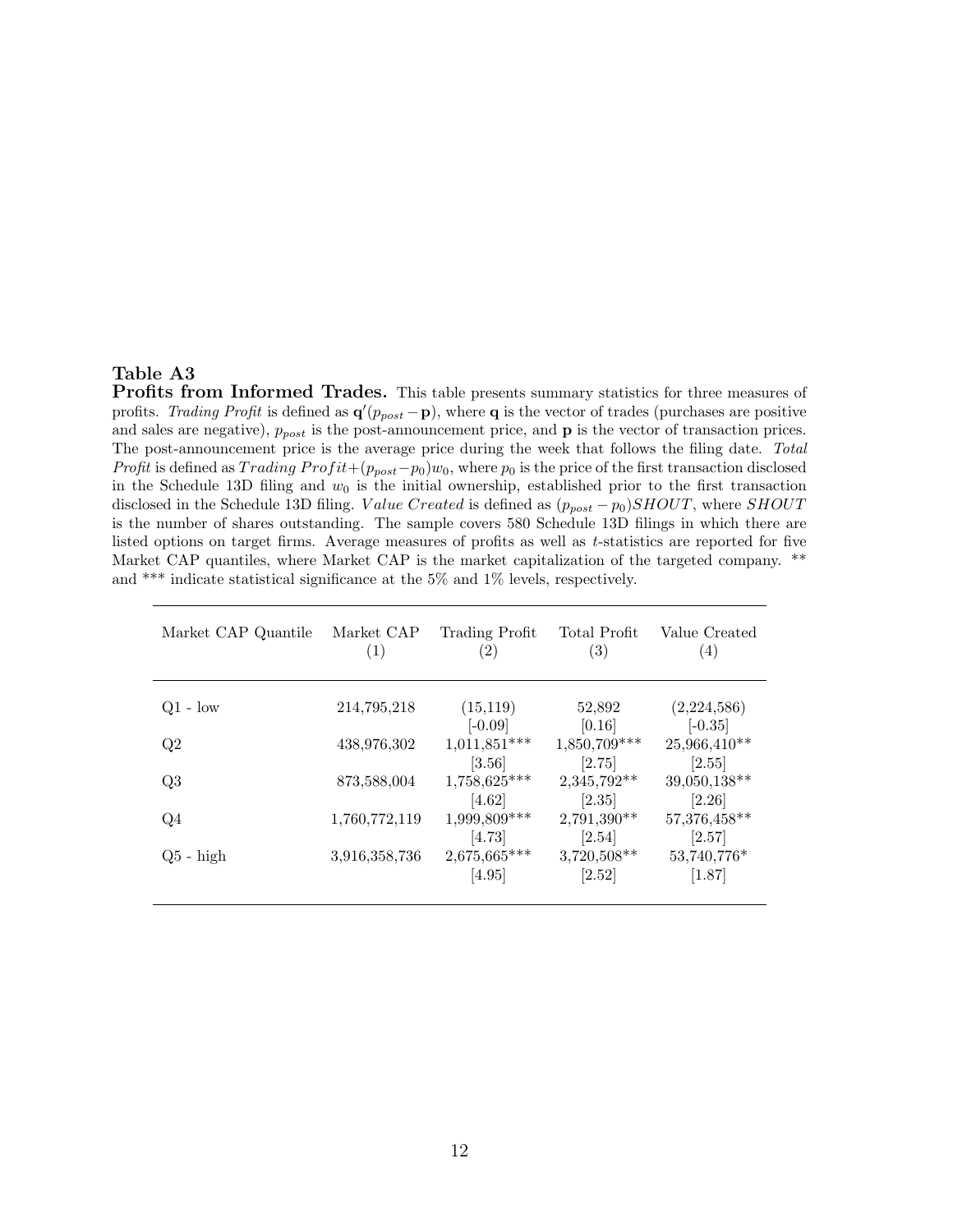Columns (2) and (6) report averages for targets when activist do not use derivatives. Columns (3) and (7) report differences between (1) and (2) and (5) and (6) accordingly. Columns (4) and (8) report *t*-statistics of th report results for sub-sample with available listed options (580 events; see Section A for description of the "options available" criteria). Firm Columns (1) to (4) report results for all Schedule 13D filing with available data on firm characteristics (2,466 events). Columns (5) to (8) Table A4<br>When do activists use derivatives? This table presents characteristics of targets when activist use and do not use derivatives. When do activists use derivatives? This table presents characteristics of targets when activist use and do not use derivatives. report results for sub-sample with available listed options (580 events; see Section A for description of the "options available" criteria). Firm<br>characteristics current and at the angular firm and  $\alpha$  for a control of t characteristics are measured at the end of the past fiscal year. Columns  $(1)$  and  $(5)$  report averages for targets when activist use derivatives. characteristics are measured at the end of the past fiscal year. Columns  $(1)$  and  $(5)$  report averages for targets when activist use derivatives. Columns (2) and (6) report averages for targets when activist do not use derivatives. Columns (3) and (7) report differences between (1) and  $\overline{C}$ (2) and (5) and (6) accordingly. Columns (4) and (8) report t-statistics of the differences. \*, \*\*, and \*\*\* indicate statistical significance at Columns (1) to (4) report results for all Schedule 13D filing with available data on firm characteristics (2,466 events). Columns (5) to (8) the 10%, 5%, and 1% levels, respectively.

|                                       |                                                                 | Full sample                                                                          |                                                                                                         |                                                                                                                                                                                                                                                                                                                  |                                                                                                                             | Sample with available options                                                                              |                                                                                                                                 |                                                                                                                                                                                                                                                                                |
|---------------------------------------|-----------------------------------------------------------------|--------------------------------------------------------------------------------------|---------------------------------------------------------------------------------------------------------|------------------------------------------------------------------------------------------------------------------------------------------------------------------------------------------------------------------------------------------------------------------------------------------------------------------|-----------------------------------------------------------------------------------------------------------------------------|------------------------------------------------------------------------------------------------------------|---------------------------------------------------------------------------------------------------------------------------------|--------------------------------------------------------------------------------------------------------------------------------------------------------------------------------------------------------------------------------------------------------------------------------|
|                                       | derivatives<br>Use                                              | Do not use<br>derivatives                                                            | Diff                                                                                                    | $t$ -stat                                                                                                                                                                                                                                                                                                        | derivatives<br>Use                                                                                                          | Do not use<br>derivatives                                                                                  |                                                                                                                                 | $t$ -stat                                                                                                                                                                                                                                                                      |
|                                       | $\bigoplus$                                                     | $\odot$                                                                              | $\tag{3}$                                                                                               | $\tag{4}$                                                                                                                                                                                                                                                                                                        | $\widetilde{5}$                                                                                                             | $\odot$                                                                                                    | Tiff<br>(7)                                                                                                                     | $\circledast$                                                                                                                                                                                                                                                                  |
| Panel A: Stock-market characteristics |                                                                 |                                                                                      |                                                                                                         |                                                                                                                                                                                                                                                                                                                  |                                                                                                                             |                                                                                                            |                                                                                                                                 |                                                                                                                                                                                                                                                                                |
| Options Available                     | $\begin{array}{c} 0.84 \\ 906.88 \\ 0.1517 \\ 0.61 \end{array}$ | $\begin{array}{c} 0.21 \\ 211.23 \\ 0.4859 \\ 0.77 \\ 3.81 \\ 0.0081 \\ \end{array}$ | $\begin{array}{c} 0.63^{***} \\ 695.65^{***} \\ -0.3341^{***} \\ -0.16^{**} \\ 63.34^{***} \end{array}$ | $\begin{array}{cccc} 1.98 \\ 1.12 \\ 1.43 \\ 1.55 \\ 1.65 \\ 1.75 \\ 1.86 \\ 1.75 \\ 1.75 \\ 1.75 \\ 1.75 \\ 1.75 \\ 1.75 \\ 1.75 \\ 1.75 \\ 1.75 \\ 1.75 \\ 1.75 \\ 1.75 \\ 1.75 \\ 1.75 \\ 1.75 \\ 1.75 \\ 1.75 \\ 1.75 \\ 1.75 \\ 1.75 \\ 1.75 \\ 1.75 \\ 1.75 \\ 1.75 \\ 1.75 \\ 1.75 \\ 1.75 \\ 1.75 \\ 1.$ |                                                                                                                             |                                                                                                            |                                                                                                                                 |                                                                                                                                                                                                                                                                                |
| Market cap                            |                                                                 |                                                                                      |                                                                                                         |                                                                                                                                                                                                                                                                                                                  |                                                                                                                             | 389.54                                                                                                     |                                                                                                                                 | 3.63                                                                                                                                                                                                                                                                           |
| Illiquidity                           |                                                                 |                                                                                      |                                                                                                         |                                                                                                                                                                                                                                                                                                                  |                                                                                                                             |                                                                                                            |                                                                                                                                 |                                                                                                                                                                                                                                                                                |
| BМ                                    |                                                                 |                                                                                      |                                                                                                         |                                                                                                                                                                                                                                                                                                                  |                                                                                                                             |                                                                                                            |                                                                                                                                 |                                                                                                                                                                                                                                                                                |
| Analyst<br>Stock return               | $10.15\,$                                                       |                                                                                      |                                                                                                         |                                                                                                                                                                                                                                                                                                                  |                                                                                                                             |                                                                                                            |                                                                                                                                 |                                                                                                                                                                                                                                                                                |
|                                       | $\begin{array}{c} 0.0105 \\ 0.5034 \\ 0.7093 \end{array}$       |                                                                                      | $0.0025$<br>$-0.0498$                                                                                   |                                                                                                                                                                                                                                                                                                                  | $\begin{array}{l} 1073.08\\ 0.0456\\ 0.57\\ 11.75\\ 0.0095\\ 0.4755\\ 0.0085\\ 0.7630\\ 0.0852\\ \end{array}$               | $\begin{array}{c} 0.0584 \\ 0.48 \\ 9.44 \\ 0.0122 \\ 0.0122 \\ 0.7148 \\ 0.7148 \\ 0.0574 \\ \end{array}$ | $\begin{array}{l} 383.54^{***} \\ -0.0128^{*} \\ 0.10^{*} \\ 2.31^{**} \\ -0.0027 \\ -0.0242 \\ 0.014 \\ 0.0027 \\ \end{array}$ | $\begin{array}{cccc}\n1.81 & 1.71 & 1.72 & 1.73 & 1.74 & 1.75 & 1.74 & 1.75 & 1.75 & 1.75 & 1.75 & 1.75 & 1.75 & 1.75 & 1.75 & 1.75 & 1.75 & 1.75 & 1.75 & 1.75 & 1.75 & 1.75 & 1.75 & 1.75 & 1.75 & 1.75 & 1.75 & 1.75 & 1.75 & 1.75 & 1.75 & 1.75 & 1.75 & 1.75 & 1.75 & 1.$ |
| Volatility                            |                                                                 |                                                                                      |                                                                                                         |                                                                                                                                                                                                                                                                                                                  |                                                                                                                             |                                                                                                            |                                                                                                                                 |                                                                                                                                                                                                                                                                                |
| <b>INST</b>                           |                                                                 | 0.4492                                                                               | $0.2601***$                                                                                             |                                                                                                                                                                                                                                                                                                                  |                                                                                                                             |                                                                                                            |                                                                                                                                 |                                                                                                                                                                                                                                                                                |
| INST AHF                              | 0.0798<br>0.6557                                                | 0.0597<br>0.1847                                                                     | $0.0201***$<br>$0.471***$                                                                               |                                                                                                                                                                                                                                                                                                                  |                                                                                                                             |                                                                                                            | $0.0279***$<br>0.2002***                                                                                                        |                                                                                                                                                                                                                                                                                |
| <b>HSR</b>                            |                                                                 |                                                                                      |                                                                                                         |                                                                                                                                                                                                                                                                                                                  |                                                                                                                             |                                                                                                            |                                                                                                                                 |                                                                                                                                                                                                                                                                                |
| <b>Panel B:</b> Option-market         | characteristics                                                 |                                                                                      |                                                                                                         |                                                                                                                                                                                                                                                                                                                  |                                                                                                                             |                                                                                                            |                                                                                                                                 |                                                                                                                                                                                                                                                                                |
|                                       |                                                                 |                                                                                      |                                                                                                         |                                                                                                                                                                                                                                                                                                                  |                                                                                                                             |                                                                                                            | $-0.0152$                                                                                                                       |                                                                                                                                                                                                                                                                                |
| Put skew                              |                                                                 |                                                                                      |                                                                                                         |                                                                                                                                                                                                                                                                                                                  |                                                                                                                             |                                                                                                            | $-0.0185$                                                                                                                       |                                                                                                                                                                                                                                                                                |
| Call skew                             |                                                                 |                                                                                      |                                                                                                         |                                                                                                                                                                                                                                                                                                                  | $\begin{array}{r} 0.4828 \\ 0.0525 \\ 0.0053 \\ 0.1002 \\ 0.0676 \\ 0.0734 \\ 0.0604 \\ 0.0604 \\ 5.50 \\ 6.64 \end{array}$ | $\begin{array}{c} 0.4980 \\ 0.0710 \\ 0.0063 \\ 0.1623 \end{array}$                                        | $-0.001$<br>$-0.0621$                                                                                                           |                                                                                                                                                                                                                                                                                |
| Time slope                            |                                                                 |                                                                                      |                                                                                                         |                                                                                                                                                                                                                                                                                                                  |                                                                                                                             |                                                                                                            |                                                                                                                                 |                                                                                                                                                                                                                                                                                |
| Bid-Ask spread                        |                                                                 |                                                                                      |                                                                                                         |                                                                                                                                                                                                                                                                                                                  |                                                                                                                             |                                                                                                            |                                                                                                                                 |                                                                                                                                                                                                                                                                                |
| Bid-Ask spread - Call options         |                                                                 |                                                                                      |                                                                                                         |                                                                                                                                                                                                                                                                                                                  |                                                                                                                             | $\begin{array}{c} 0.0823 \\ 0.0887 \\ 0.0753 \end{array}$                                                  | $-0.0147***$<br>$-0.0153***$<br>$-0.0153***$                                                                                    |                                                                                                                                                                                                                                                                                |
| Bid-Ask spread - Put options          |                                                                 |                                                                                      |                                                                                                         |                                                                                                                                                                                                                                                                                                                  |                                                                                                                             |                                                                                                            |                                                                                                                                 |                                                                                                                                                                                                                                                                                |
| Put volume (log)                      |                                                                 |                                                                                      |                                                                                                         |                                                                                                                                                                                                                                                                                                                  |                                                                                                                             | $\frac{5.46}{7.30}$<br>0.2821                                                                              | 0.04                                                                                                                            |                                                                                                                                                                                                                                                                                |
| Call volume (log)                     |                                                                 |                                                                                      |                                                                                                         |                                                                                                                                                                                                                                                                                                                  |                                                                                                                             |                                                                                                            | $-0.66$                                                                                                                         |                                                                                                                                                                                                                                                                                |
| Put-to-Call volume                    |                                                                 |                                                                                      |                                                                                                         |                                                                                                                                                                                                                                                                                                                  | 0.3364                                                                                                                      |                                                                                                            | $0.0543**$                                                                                                                      |                                                                                                                                                                                                                                                                                |
|                                       |                                                                 |                                                                                      |                                                                                                         |                                                                                                                                                                                                                                                                                                                  |                                                                                                                             |                                                                                                            |                                                                                                                                 |                                                                                                                                                                                                                                                                                |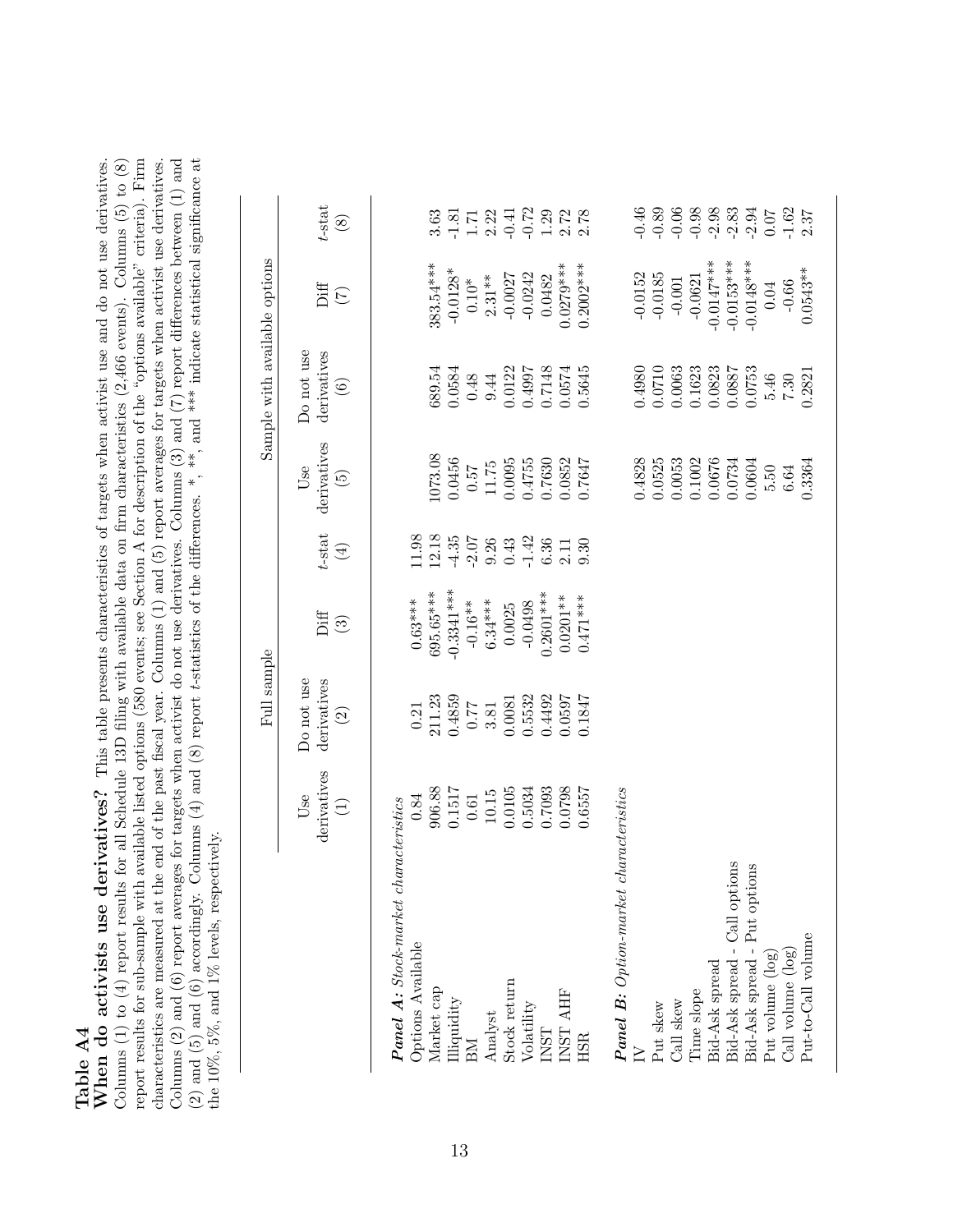#### Table A5

When do activists use derivatives? Multivariate analysis. This table presents estimates of a linear probability model that predicts the usage of derivatives by Schedule 13D filers. Sample covers 2,021 Schedule 13D filings with available information on firm characteristics. Firm characteristics are measured at the end of the fiscal year that precedes the Schedule 13D filing. Table reports estimated coefficients and  $t$ -statistics. The  $t$ -statistics are calculated using heteroscedasticity robust standard errors. \*, \*\*, and \*\*\* indicate statistical significance at the 10%, 5%, and 1% levels, respectively.

| $0.0648***$                      |
|----------------------------------|
| 0.0036                           |
| 0.0060                           |
| $0.0326**$                       |
|                                  |
| 0.0023                           |
| 0.0449                           |
| 0.0126                           |
| $-0.0295$                        |
| $0.1773**$                       |
| $-0.0352$                        |
|                                  |
|                                  |
| 0.0071<br>$[-1.37]$<br>$[-1.44]$ |